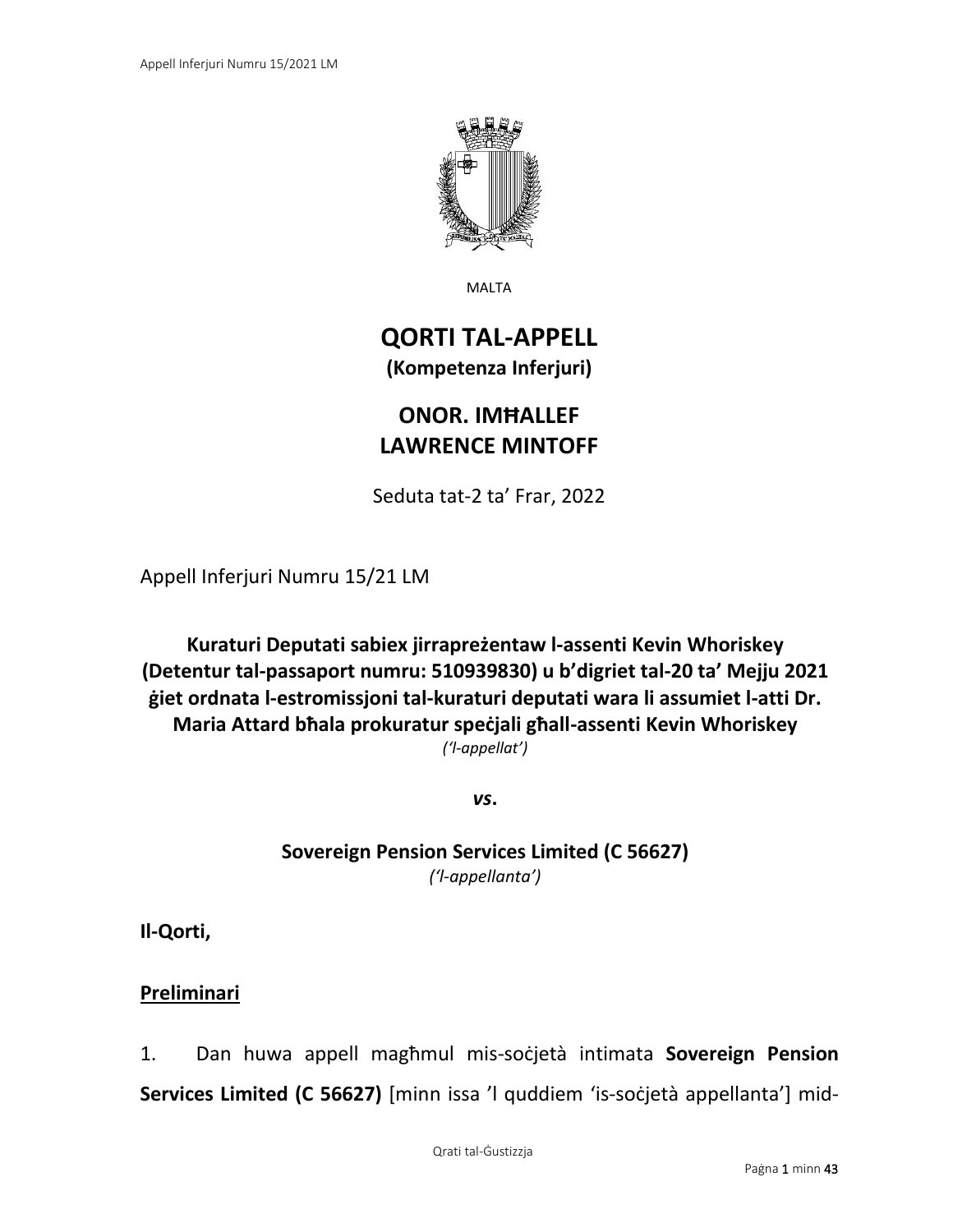deċiżjoni tal-Arbitru għas-Servizzi Finanzjarji [minn issa 'l quddiem 'l-Arbitru'] mogħtija fl-1 ta' Frar, 2021, [minn issa 'l quddiem 'id-deċiżjoni appellata'], li permezz tagħha ddeċieda li jilqa' l-ilment tar-rikorrenti **Kevin Whoriskey (Detentur tal-Passaport nru. 501939830)** [minn issa 'l quddiem 'l-appellat'] filkonfront tal-imsemmija soċjetà appellanta, u dan safejn kompatibbli maddeċiżjoni appellata, u wara li kkonsidra li l-istess soċjetà appellanta għandha tinżamm biss parzjalment responsabbli għad-danni sofferti, huwa ddikjara li a tenur tas-subinċiż (iv) tal-para. (ċ) tas-subartikolu 26(3) tal-Kap. 555, hija għandha tħallas lill-appellat il-kumpens ta' GBP20,748.42 (għoxrin elf seba' mija tmienja u erbgħin Lira Sterlina u tnejn u għoxrin pence) bl-imgħaxijiet legali middata ta' dik id-deċiżjoni appellata sad-data tal-effetiv pagament, filwaqt li kull parti kellha tħallas l-ispejjeż tagħha konnessi ma' dik il-proċedura.

# **Fatti**

2. Il-fatti tal-każ odjern jirrigwarda t-telf eventwali li allegatament jgħid li sofra l-appellat mill-investiment f'*Reserve Bond* bl-isem *Friends Provident International* [minn issa 'l quddiem 'FPI Bond'], li mbagħad ġie investit f'skema tal-irtirar [minn issa 'l quddiem 'l-Iskema'] jew QROPS bl-isem *Centaurus Retirement Benefit Scheme,* kif ġestita mis-soċjetà appellanta. Il-*premium* ta' dik il-polza ġie investit f'diversi noti strutturati sottoskritti skont il-parir ta' ċertu David Humphreys minn *Offshore Investor,* wara li l-appellat fittex parir dwar linvestiment ta' żewġ fondi tal-pensjoni li huwa kellu mill-impjieg preċedenti tiegħu mal-RAF u ma' BAE Systems rispettivament. Sentejn wara, jiġifieri fissena 2016, huwa kien ġie nfurmat li l-investiment tiegħu kien sofra telf.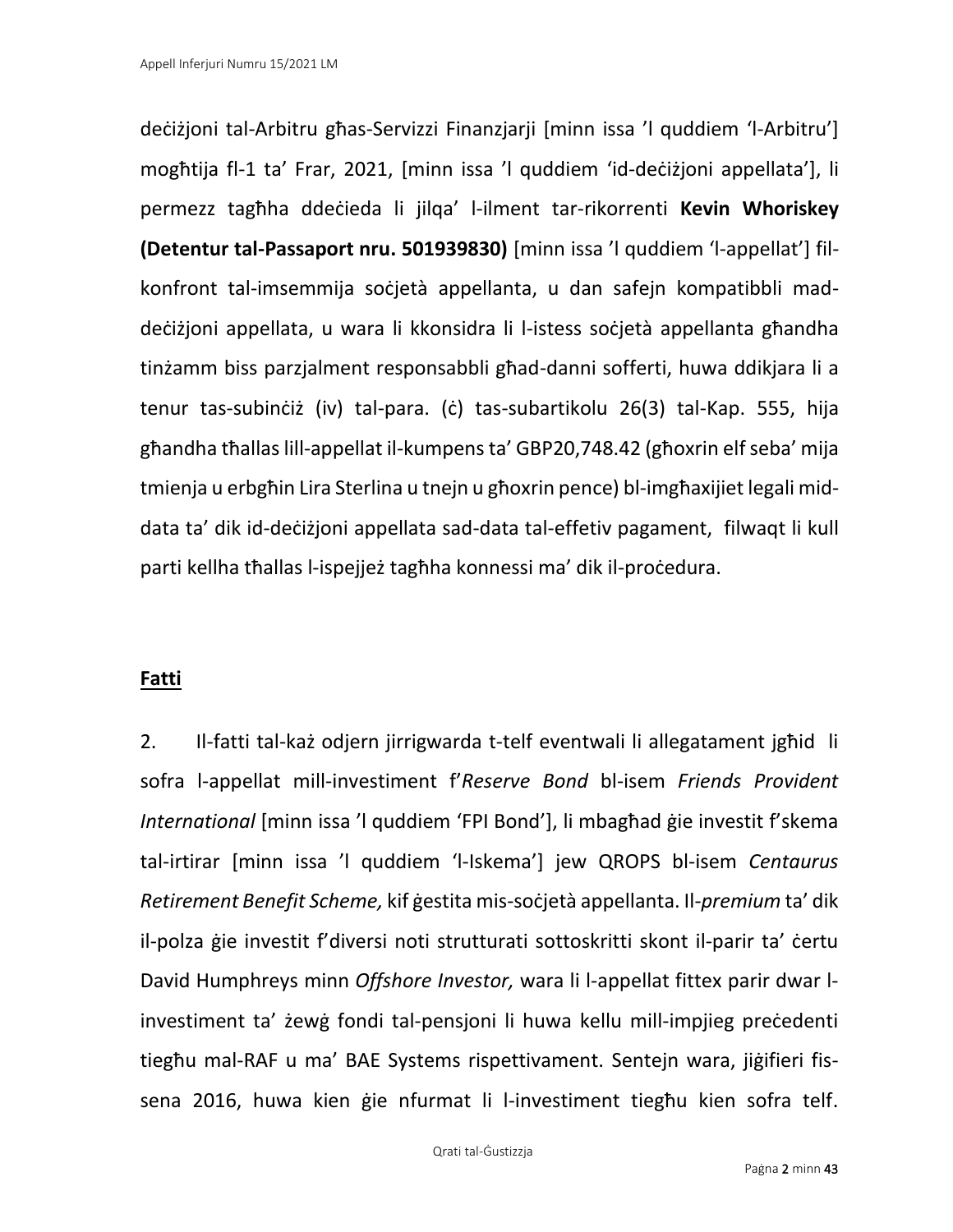Sussegwentement sar jaf ukoll li Paul Macbeth, li kien il-*manager* ta' *Offshore Investor,* kien sparixxa u li dan qatt ma kellu lićenzja li kienet tippermettilu jagħmel dawn it-transazzjonijiet finanzjarji.

# **Mertu**

3. L-appellat għalhekk ippreżenta lment quddiem l-Arbitru fil-konfront tassoċjetà appellanta, fejn filwaqt li allega li din kienet naqset mill-wegħda tagħha li tieħu ħsieb il-portafoll tal-klijenti b'mod li jiġu assigurati investimenti xierqa u ddiversifikati u li kellhom maturità fit-tul, allega wkoll li din kienet amministrat ħażin l-fondi tiegħu b'mod grossolan u fejn saħansitra wriet negliġenza qawwija u nuqqas ta' kura għal kollox lejh bħala klijent. Għalhekk huwa kien qed jippretendi kumpens fis-somma ta' GBP72,000 għat-telf indikat.

4. Is-soċjetà appellanta wieġbet billi talbet lill-Arbitru sabiex jiċħad l-ilment tal-appellat. Hija eċċepiet fost affarijiet oħra li: (i) fl-ebda ħin hija kienet tat xi parir dwar investiment fir-rigward tan-noti strutturati jew mod ieħor; (ii) in-noti ġew magħżulin mill-appellat u mill-konsulent finanzjarju tiegħu skont il-portafoll sħiħ tiegħu, u kull xiri ta' investiment kien skont il-profil ta' riskju tiegħu; (iii) ma kienx korrett l-ammont ta' telf allegat mill-appellat; (iv) il-fond tal-appellat kien soġġett għall-investiment skont il-Parti B.3.2 tal-*Pension Rules for Personal Retirement Schemes* tal-MFSA; (v) hija ma kinitx tipprovdi u lanqas ma kienet awtorizzata tipprovdi parir dwar investiment, iżda hija xorta waħda kienet ħolqot diversi restrizzjonijiet fuq l-investimenti sottoskritti u l-investimenti sottoskritti l-FPI Bond kienu saru fil-parametri stabbiliti; (vi) hija ma kienet qatt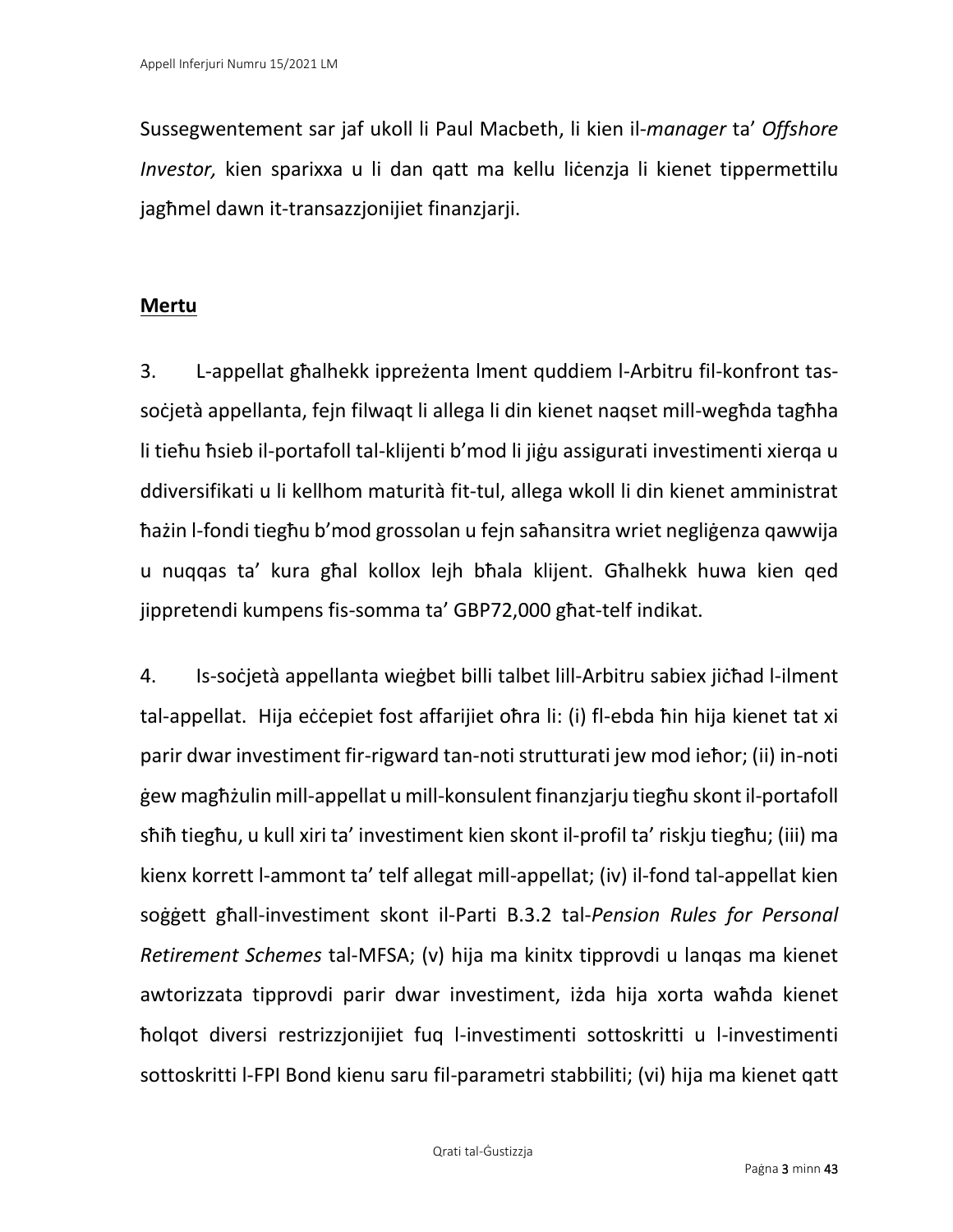għamlet negozju jew kellha x'taqsam ma' Paul Macbeth ta' *Offshore Investor;*  (vii) fl-applikazzjoni tiegħu l-appellat kien identifika *Offshore Investor* bħala lkonsulent finanzjarju tiegħu u niżżel lil David Humphreys bħala l-konsulent personali tiegħu, u hi min-naħa tagħha kienet wettqet *due diligence* fir-rigward ta' *Offshore Investor* u ġabbret id-dokumentazzjoni fir-rigward tagħha u talimpjegati tagħha; (viii) kien irriżulta li David Humphreys kien ikkwalifikat flippjanar finanzjarju, u dan kien f'pożizzjoni aħjar minnha sabiex jagħti parir lillappellat fir-rigward ta' *Offshore Investor;* (ix) l-istruzzjonijiet fir-rigward tattransazzjonijiet dehru jew kienu ġew direttament mingħand *Offshore Investor,* u l-imsemmija transazzjonijiet kienu jaqgħu fil-parametri tar-restrizzjonijiet imposti fuq l-investimenti tal-Iskema u jħarsu l-profil ta' riskju tal-appellat kif indikat fl-Applikazzjoni ta' Sħubija; (x) kien biss wara li hija rċeviet struzzjonijiet mingħand rappreżentant tal-konsulent finanzjarju tal-appellat għal *draw-down*  tal-fond kollu li l-istess appellat ilmenta dwar l-andament tan-noti strutturati sottoskritti il-FPI Bond, u dan filwaqt li qalet li ma kien hemm l-ebda lmenti negattivi anki fl-istampa fir-rigward ta' Paul Macbeth u *Offshore Investor*; u (xi) kien legalment neċessarju li l-istruzzjonijiet għall-investiment tal-fond jiġu ffirmati minn impjegati jew rappreżentanti tagħha.

# **Id-deċiżjoni appellata**

5. L-Arbitru għamel is-segwenti konsiderazzjonijiet sabiex wasal għaddeċiżjoni appellata:

# *"Considers:*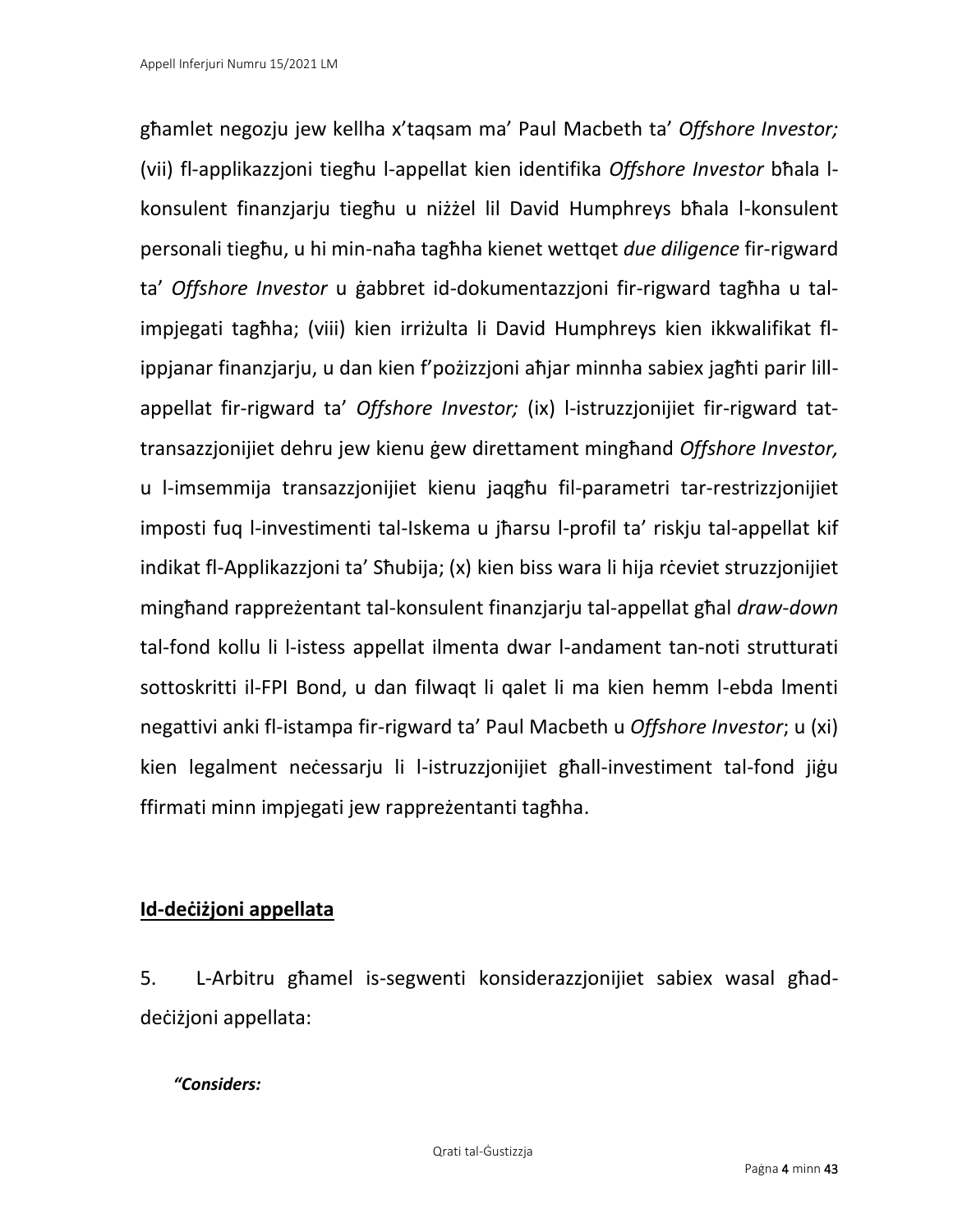# *The Merits of the Case*

*The Arbiter will decide the complaint by reference to what, in his opinion, is fair, equitable and reasonable in the particular circumstances and substantive merits of the case. (fn. 4 Cap. 555, Art. 19(3)(b))*

*By way of preliminary comment the Arbiter deems it fit to refer to the reply of the service provider, (fn. 5 paragraph 11 of the reply) where it states that it was not until after the complainant had drawn down the Fund in its entirety that the complainant, assisted by Mr Humphreys, first complained about the performance of the structured notes within his investments under the FPI Bond.* 

*This is true. However, from the chronology of events, it results that the complainant immediately took this issue with the service provider as soon as he realised that the service provider had allowed in the scheme the structured notes complained of. (fn. 6 Following the request made by the complainant for copies of dealing instructions and a full transaction history on 17 February 2018 – A fol. 110) Furthermore, the service provider did not prove that the draw-down was made in full and final settlement of the complainant's pretences.* 

*Investments in financial services are different from other areas of economic activity because very often the investors, especially small investors and retail clients do not have the expertise to query the conduct of a financial service provider until they realize that they had made a loss or were not getting what they had been promised. Very often this takes place at the time of the sale of the investment or, in the case of pension schemes, when they start receiving the pension or when they fail to receive it because of investment failures. It is at this juncture that small investors normally query the conduct of the service provider.* 

*The case would have been different had the service provider proven that the drawdown had been made by the complainant in full and final settlement of all his claims and pretences. However, the service provider did not prove this, and it did not even file the surrender form during these proceedings.* 

*Unless it is clear that the complainant had specifically renounced to his right of action or his action is barred by prescription or by the lapse of any period of decadence as stipulated in Chapter 555 of the Laws of Malta, a complainant can file a complaint even referring to the past conduct of a service provider.* 

*To be fair, the Arbiter has to state that the service provider raised this issue not because it is alleging that the complainant had no right to file this complaint but raised it to highlight that the complainant did not question the issue of structured*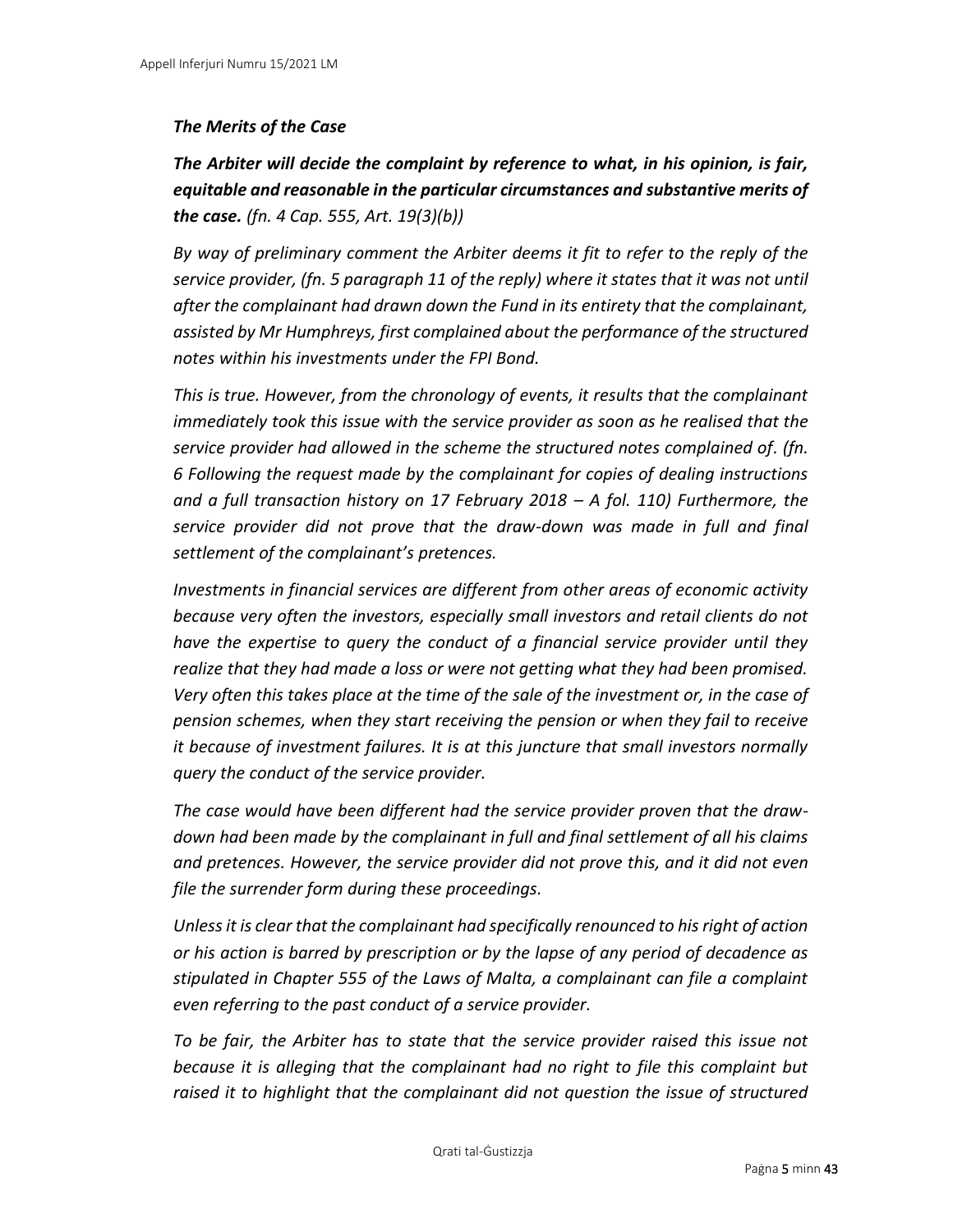*notes during the duration of the investment but after the drawdown. After clarifying this issue, the Arbiter will now deal with the other merits of the case and will analyse the complaint while taking into consideration all the pleas raised by the service provider.* 

# **The Product in respect of which the Complaint is being made**

*The Centaurus Retirement Benefit Scheme ('the Retirement Scheme' or 'Scheme') is a trust domiciled in Malta registered with the Malta Financial Services Authority ('MFSA'), as a Personal Retirement Plan. (fn. 7 https://www.mfsa.mt/financialservices-register/result/?id=4458) The Scheme was originally registered under the Special Funds (Regulation) Act 2002 (Chapter 450 of the Laws of Malta). (fn. 8 A fol. 92)*

*The Retirement Scheme was established through a trust deed dated 13 July 2014 by SPSL which acts as the Retirement Scheme Administrator and Trustee of the Scheme. (fn. 9 A fol. 94) SPSL is licensed by the MFSA as a Retirement Scheme Administrator. (fn. 10 [https://www.mfsa.mt/financial-services-register/result/?id=4459\)](https://www.mfsa.mt/financial-services-register/result/?id=4459) The Application Form for membership into the Retirement Scheme specifies inter alia that:* 

**'The investment objective of The Centaurus Retirement Benefit Scheme is to accumulate a trust fund from which to provide benefits in retirement'.** *(fn. 11 A fol. 91)*

*The Scheme's underlying investment consisted of the Friends Provident Reserve Bond ('the FPI Bond'), this being a whole of life policy issued by Friends Provident International. The underlying policy commenced on 23 December 2014. (fn. 12 A fol. 167) The Application Form indicates that the complainant was to transfer funds into his Scheme from his two previously held pensions, the* BAE Systems *pension scheme and the* Armed Forces Pension Scheme *(which had an approximate value of GBP76,000 and GBP61,000 respectively, together amounting to GBP136,714). (fn. 13 A fol. 27 & 88)*

*A copy of an Illustration issued by Friends Provident International dated 17 July 2014 was indeed provided reflecting an initial premium of GBP136,714. (fn. 14 A fol. 61)*

# *The legal framework*

*The Retirement Scheme and SPSL are subject to specific financial services legislation and regulations issued in Malta, including conditions or pension rules issued by the*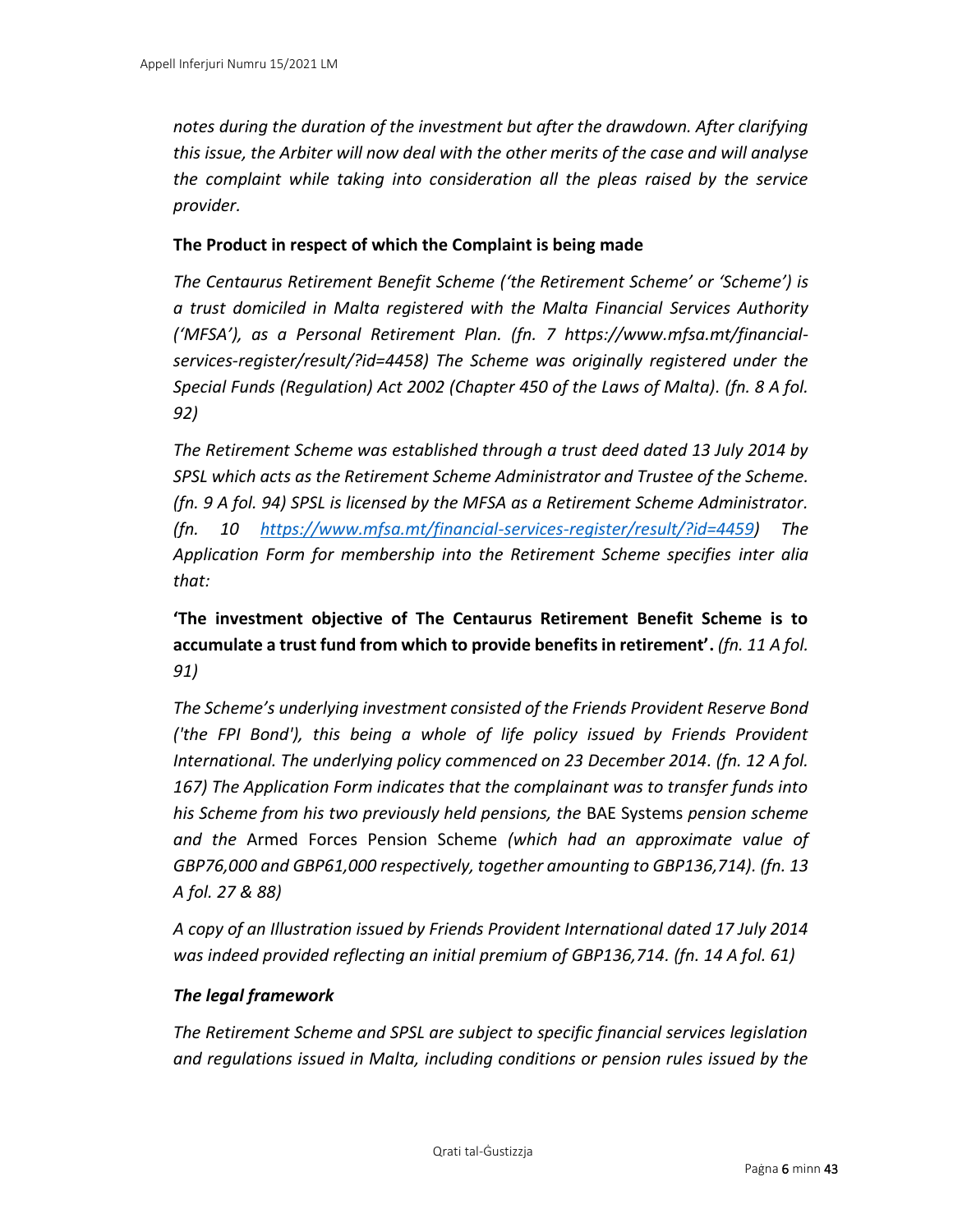*MFSA in terms of the regulatory framework applicable for personal retirement schemes.* 

*The Special Funds (Regulation) Act, 2002 ('SFA') was the first legislative framework which applied to the Scheme and the Service Provider. The SFA was repealed and replaced by the Retirement Pensions Act (Chapter 514 of the Laws of Malta). The Retirement Pensions Act ('RPA') was published in August 2011 and came into force on the 1 January 2015. (fn. 15 Retirement Pensions Act, Cap 514/Circular letter issued by the MFSA- [https://www.mfsa.com.mt/firms/regulation/pensions/pension-rules](https://www.mfsa.com.mt/firms/regulation/pensions/pension-rules-applicable-as-from-1-january-2015/)[applicable-as-from-1-january-2015/\)](https://www.mfsa.com.mt/firms/regulation/pensions/pension-rules-applicable-as-from-1-january-2015/)*

*There were transitional provisions in respect of those persons who, upon the coming into force of the RPA, were registered under the SFA. The Retirement Pensions (Transitional Provisions) Regulations, 2015 provided that retirement schemes or any person registered under the SFA had one year from the coming into force of the RPA to apply for authorisation under the RPA.* 

*In terms of Regulation 3 of the said Transitional Provisions Regulations, such schemes or persons continued to be governed by the provisions of the SFA until such time that these were granted a licence by the MFSA under the RPA.* 

*The Trusts and Trustees Act (Chapter 331 of the Laws of Malta), ('TTA') is also relevant and applicable to the Service Provider, as per Article 1(2) and Article 43(6)(c) of the TTA, given that SPSL is the Trustee of the Retirement Scheme. (fn. 16 Article 1(2) of the TTA provides that '*The provisions of this Act, except as otherwise provided in this Act, shall apply to all trustees, whether such trustees are authorised, or are not required to obtain authorisation in terms of article 43 and article 43A'*. Article 43(6)(c) in turn provides that '*A person licensed in terms of the Retirement Pensions Act to act as a Retirement Scheme Administrator acting as a trustee to retirement schemes shall not require further authorsiation in terms of this Act provided that such trustee services are limited to retirement schemes...'.)

# *Profile of the Complainant*

*The complainant, born on 7 February 1963, is of British Nationality, and was resident in Saudi Arabia at the time of application for membership into the Scheme in July 2014. (fn. 17 A fol. 23) His occupation was indicated as* 'Mechanical Supervisor' *(fn. 18 Ibid.) in the Scheme's Application Form for Membership. Such form is dated 13 July 2014 and is signed by the complainant. (fn. 19 A fol. 32)*

*In the section titled, 'Investment Objectives' of the Scheme's Application Form for Membership, the complainant indicated that* 'I am prepared to take a small amount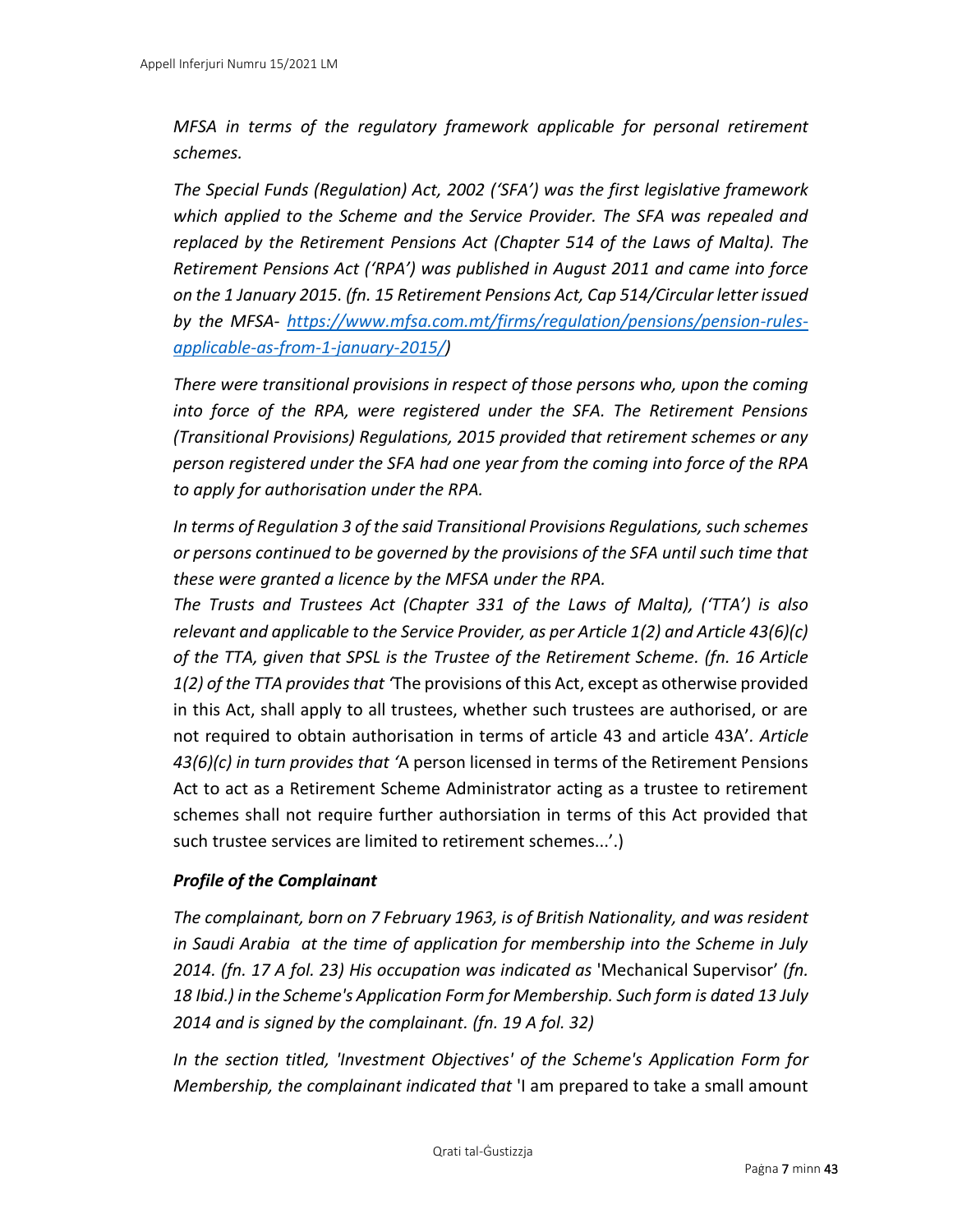of risk to provide for the potential for growth over the medium to longer term'*, as his preferred investment strategy. (fn. 20 A fol. 30)*

*The complainant's Risk Profile was indicated in the Scheme's Application Form as*  'Medium Risk' *(category 3), from a risk classification ranging from* 'Lower Risk' *(category 1) to* 'High Risk' *(category 5).* 

*During the proceedings of the case, the complainant presented a signed Client Declaration form of Offshore Investor, the investment adviser. In the said form, the complainant's attitude to investment risk and the level of investment knowledge were indicated as both* 'Low'. *(fn. 21 A fol. 42) It is, however, noted that such declaration form is undated, (fn. 22 Ibid.) and that the service provider claimed that such form had not been previously submitted to SPSL. (fn. 23 A fol. 72)*

#### *Investment Adviser*

*The Scheme's Application Form for Membership dated 13 July 2014 indicates David Humphreys of Offshore Investor, as financial adviser (fn. 24 A fol. 23) The Application Form in respect of the FPI Bond signed by the complainant and dated 13 July 2014, indicates* 'David Humphreys' *of* 'Offshore Investor, 2304, B1 Falcon Towers, Ajman UAE' *as the* 'Investment Adviser' *of the complainant. (fn. 25 A fol. 56)*

*Section E of the FPI Bond's Application Form also includes a declaration signed by Paul Macbeth of Offshore Investor whereby he is confirming that the adviser was regulated by the 'Central Bank' in 'UAE'. (fn. 26 A fol. 58)*

# *Underlying investments*

*The investment transactions undertaken within the FPI Bond emerge from the transaction history of Friends Provident. Such statement, which was provided by the service provider during the proceedings of the case, indicates the following investment transactions:*

- (i) *an investment of GBP48,000 undertaken in January 2015 in* Capita Financial Managers Woodford Eqty *(a collective investment fund) (fn. 27 A fol. 167) which was sold in January 2018 for GBP56,208 yielding a realised capital gain of GBP8,208; (fn. 28 A fol. 75 & 80b)*
- (ii) *an investment of GBP24,000 undertaken in January 2015 into a structured note indicated as Leonteq 18mnth Trio Perf AC Nt which was sold shortly after in February 2015 for GBP24,480 yielding a realised capital gain of GBP480; (fn. 29 A fol. 75)*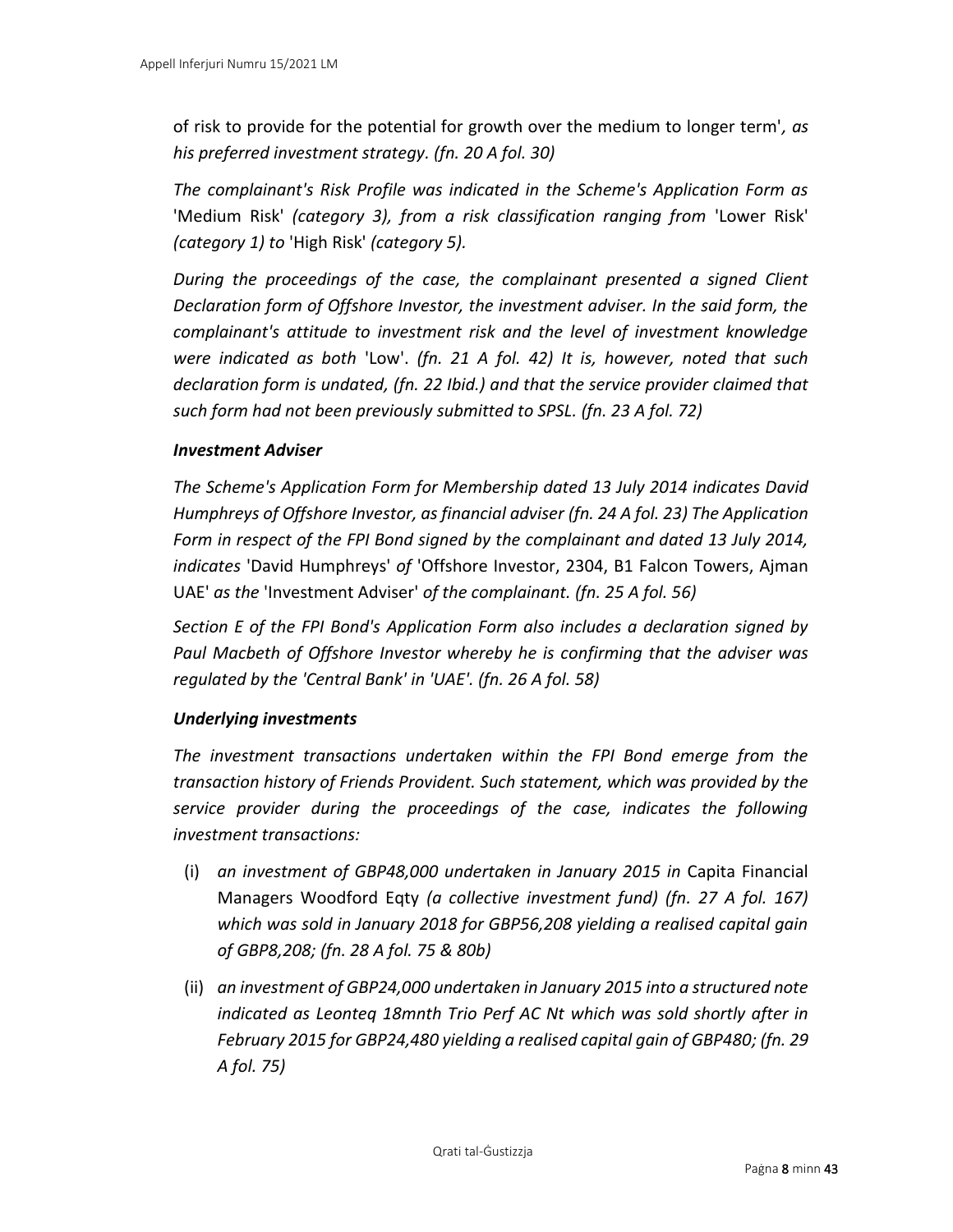- (iii) *an investment of GBP24,000 undertaken in January 2015 into a structured note indicated as EFG Intl 2.5Y Express Cert on 4 Stks which was sold a few months after in April 2015 for GBP24,000 yielding no realised capital gains or losses on this investment. (fn. A fol. 75 & 76) This investment yielded dividends of GBP494.4 (fn. 31 A fol. 76)*
- (iv) *an investment of GBP24,000 undertaken into a structured note indicated as the Leonteq 18mnth Trio Perf AC Nt on 3 Stk, in March 2015, which was sold for GBP24,000 in May 2015 yielding no realised gains or losses on the same investment. (fn. 32 A fol. 75 & 76) This investment yielded a dividend of GBP480. (fn. 33 A fol. 76)*
- *(v) an investment of GBP12,000 undertaken into a structured note indicated as the EFG Intl 2.5Y Express Cert in April 2015, which was sold for GBP3,633 in October 2016 resulting in a realised capital loss of (GBP8,367). (fn. 34 A fol. 76 & 79) This investment yielded a dividend of GBP480. (fn. 35 A fol. 78)*
- *(vi) an investment of GBP12,000 in another issue of the EFG Intl 2.5Y Express Cert undertaken in April 2015 and sold in October 2017 for GBP515, resulting in a realised capital loss of (GBP11,485). (fn. 36 A fol. 76 & 80b)*
- *(vii) an investment of GBP12,000 undertaken into a structured note indicated as the Leonteq 18mnth Trio Perf in June 2015. (fn. 37 A fol. 77) No details of the realised value of such investment emerged from the transaction history statement. A Valuation Report printed in July 2016 indicates however that as at 30 June 2016, this investment had a 99.38% drop in value where its market value was just GBP74; (fn. 38 A ol. 167 & 168)*
- *(iv) an investment of GBP12,000 undertaken in June 2015 into a structured note indicated as* Leonteq 2.5Y Multi Barrier *which was sold in December 2017 for GBP4,069 resulting in a realised capital loss of (GBP7,931). (fn. 39 A fol. 77 & 80b)*

*The complainant surrendered his FPI Bond in January 2018, for the amount of GBP57,184.82. (fn. 40 A fol. 80b) The difference between the indicative initial premium that was to be transferred into the FPI Bond as indicated above for the amount of GBP136,714 and the surrender value of GBP57,185 equates to GBP79,529. A total of GBP55,318.15 was paid to the member on 25 January 2018 following deduction of SPSL's termination fees. (fn. 41 A fol. 112)*

# *Responsibilities of the Service Provider*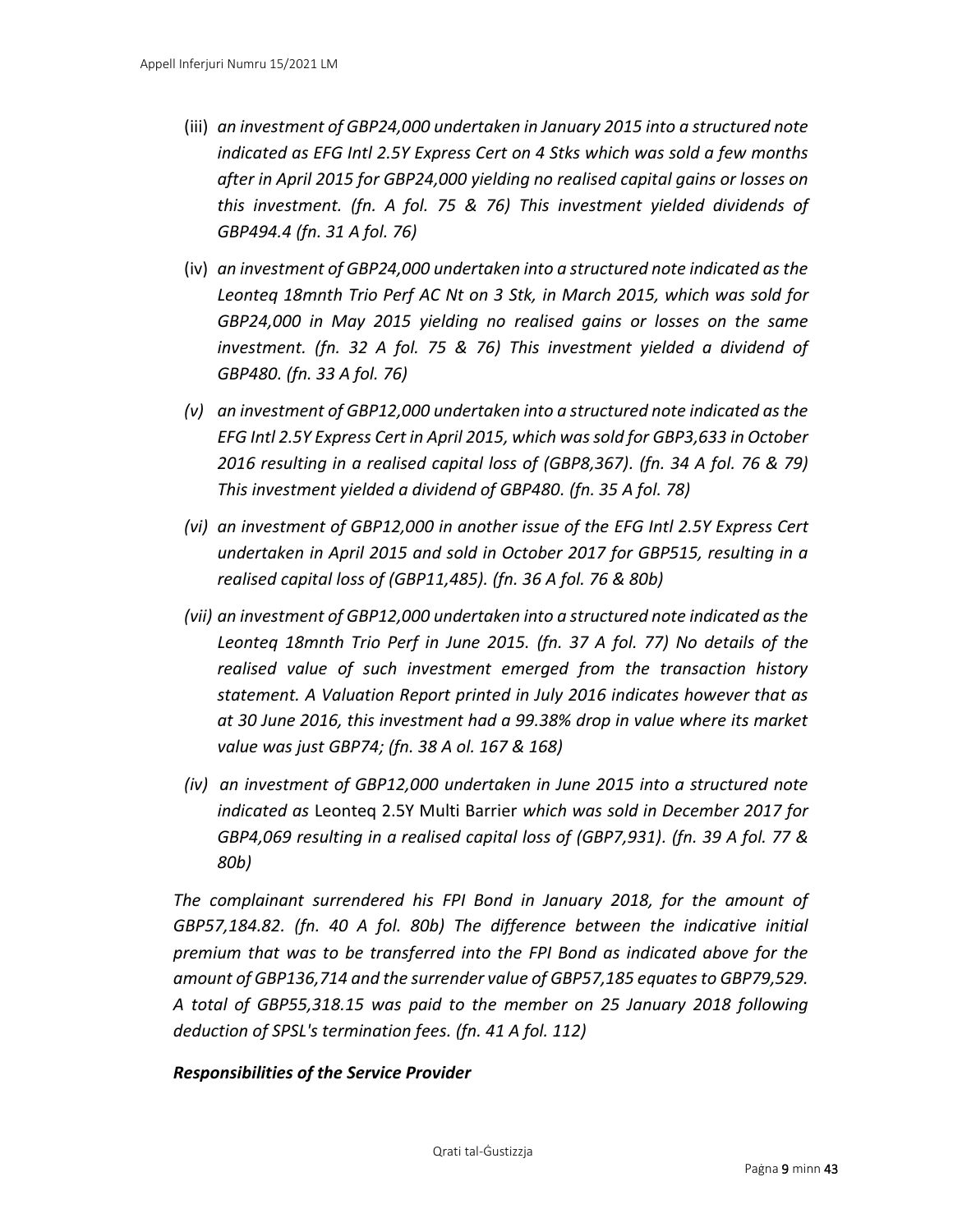*SPSL is subject to the duties, functions and responsibilities applicable as a Retirement Scheme Administrator and Trustee of the Scheme.* 

Obligations under the SFA, RPA and directives/rules issued thereunder

*The obligations of SPSL as a Retirement Scheme Administrator under the SFA are outlined in the Act itself and the applicable conditions that at the time were outlined in the 'Directives for Occupational Retirement Schemes, Retirement Funds and Related Parties under the Special Funds (Regulation) Act, 2002' ('the Directives').* 

*Following the repeal of the SFA and eventual registration under the RPA, SPSL became subject to the provisions relating to the services of a retirement scheme administrator under the RPA. As a Retirement Scheme Administrator under the RPA, SPSL became subject to the conditions outlined in the 'Pension Rules for Service Providers issued under the Retirement Pensions Act' ('the Pension Rules for Service Providers') and the 'Pension Rules for Personal Retirement Schemes issued under the Retirement Pensions Act' ('the Pension Rules for Personal Retirement Schemes').* 

*One key duty of the Retirement Scheme Administrator emerging from the primary legislation itself is the duty to* 'act in the best interests of the scheme' *as outlined in Article 19(2) of the SFA and Article 13(1) of the RPA.* 

*From the various general conduct of business rules/standard licence conditions applicable to SPSL in its role as Retirement Scheme Administrator under the SFA/RPA regime respectively, it is pertinent to note the following general principles: (fn. 42 Emphasis added by the Arbiter)*

a) *Rule 2.6.2 of Part B.2.6 titled 'General Conduct of Business Rules applicable to the Scheme Administrator' of the Directives issued under the SFA, which applied to SPSL as a Scheme Administrator under the SFA, provided that* 

'The Scheme Administrator **shall act with due skill, care and diligence – in the best interests of the Beneficiaries** …'.

*The same principle continued to apply under the rules issued under the RPA. Rule 4.1.4, Part B.4.1 titled 'Conduct of Business Rules' of the Pension Rules for Service Providers dated 1 January 2015, issued in terms of the RPA, and which applied to SPSL as a Scheme Administrator under the RPA, provided that:* 

'The Service Provider **shall act with due skill, care and diligence** …'.

b) *Rule 2.7.1 of Part B.2.7 titled 'Conduct of Business Rules related to the Scheme's Assets', of the Directives issued under the SFA, which applied to SPSL as a Scheme Administrator under the SFA, provided that:*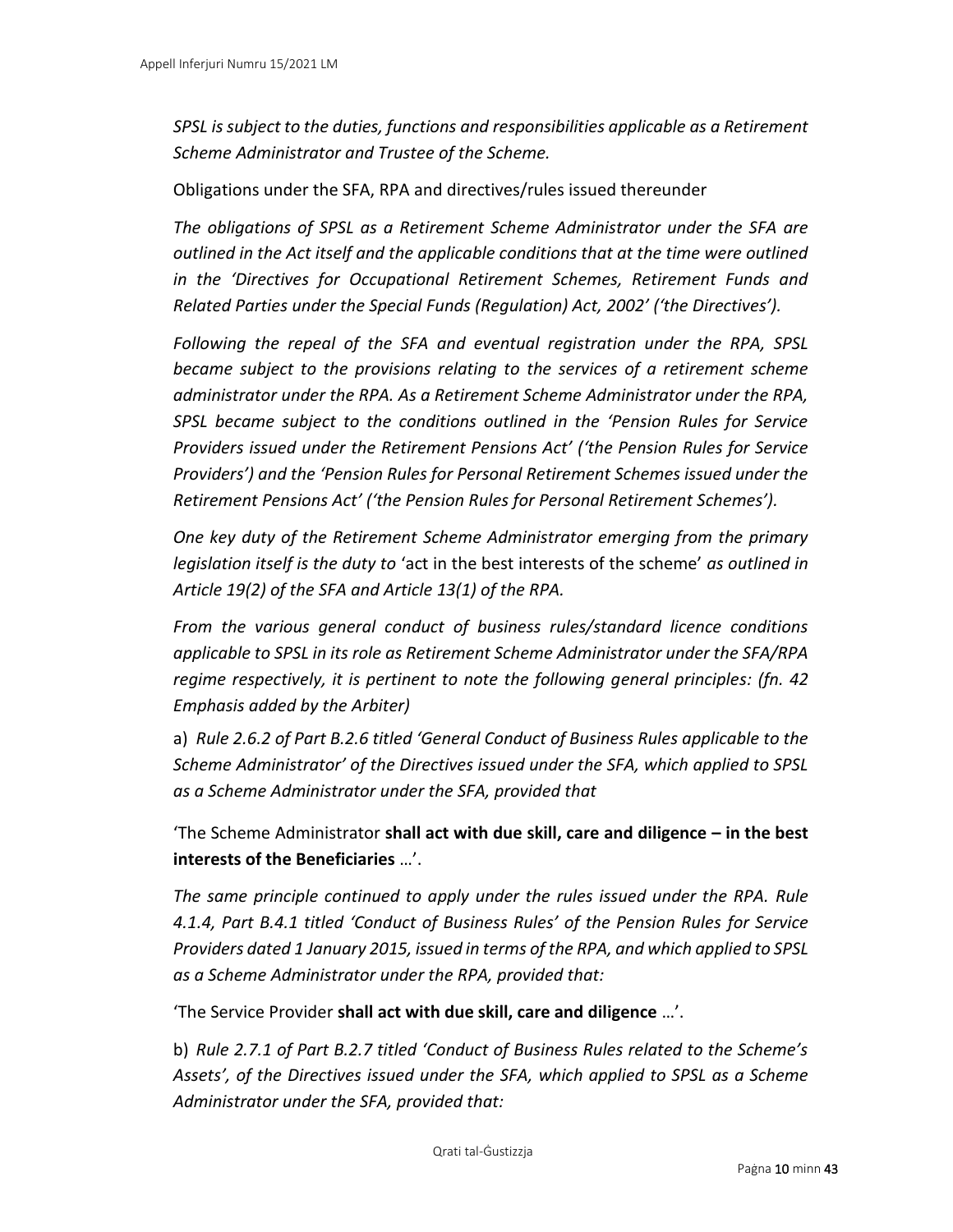'**The Scheme Administrator shall arrange for the Scheme assets to be invested in a prudent manner and in the best interest of Beneficiaries** …'.

*The same principle continued to apply under the rules issued under the RPA. Standard Condition 3.1.2, of Part B.3 titled 'Conditions relating to the investments of the Scheme' of the Pension Rules for Personal Retirement Schemes dated 1 January 2015 issued in terms of the RPA, provided that:* 

'**The Scheme's assets shall be invested in a prudent manner and in the best interest of Members and Beneficiaries** and also in accordance with the investment rules laid out in its Scheme Particulars and otherwise in the Constitutional Document and Scheme Document'.

Trustee and Fiduciary obligations

*As highlighted in the section titled '*Regulatory Framework' *above, the Trusts and Trustees Act ('TTA'), Chapter 331 of the Laws of Malta is also relevant for SPSL in view of its capacity as Trustee of the Scheme.* 

*Article 21 (1) of the TTA which deals with the 'Duties of trustees', stipulates a crucial aspect, that of the bonus paterfamilias, which applies to SPSL.* 

*The said article provides that:*

'(1) **Trustees shall in the execution of their duties and the exercise of their powers and discretions act with the prudence, diligence and attention of a bonus paterfamilias**, act in utmost good faith and avoid any conflict of interest'.

*It is also to be noted that Article 21 (2)(a) of the TTA, further specifies that:* 

'**Subject to the provisions of this Act, trustees shall carry out and administer the trust according to its terms; and, subject as aforesaid, the trustees shall ensure that the trust property is vested in them or is under their control and shall, so far as reasonable and subject to the terms of the trust, safeguard the trust property from loss or damage** …'.

# *In its role as Trustee, SPSL was accordingly duty bound to administer the Scheme and its assets to high standards of diligence and accountability.*

*The trustee, having acquired the property of the Scheme in ownership under trust, had to deal with such property '*as a fiduciary acting exclusively in the interest of the beneficiaries, with honesty, diligence and impartiality'*. (fn. 43 Editor Dr Max Ganado, An Introduction to Maltese Financial Services Law', (Allied Publications 2009), p. 174)*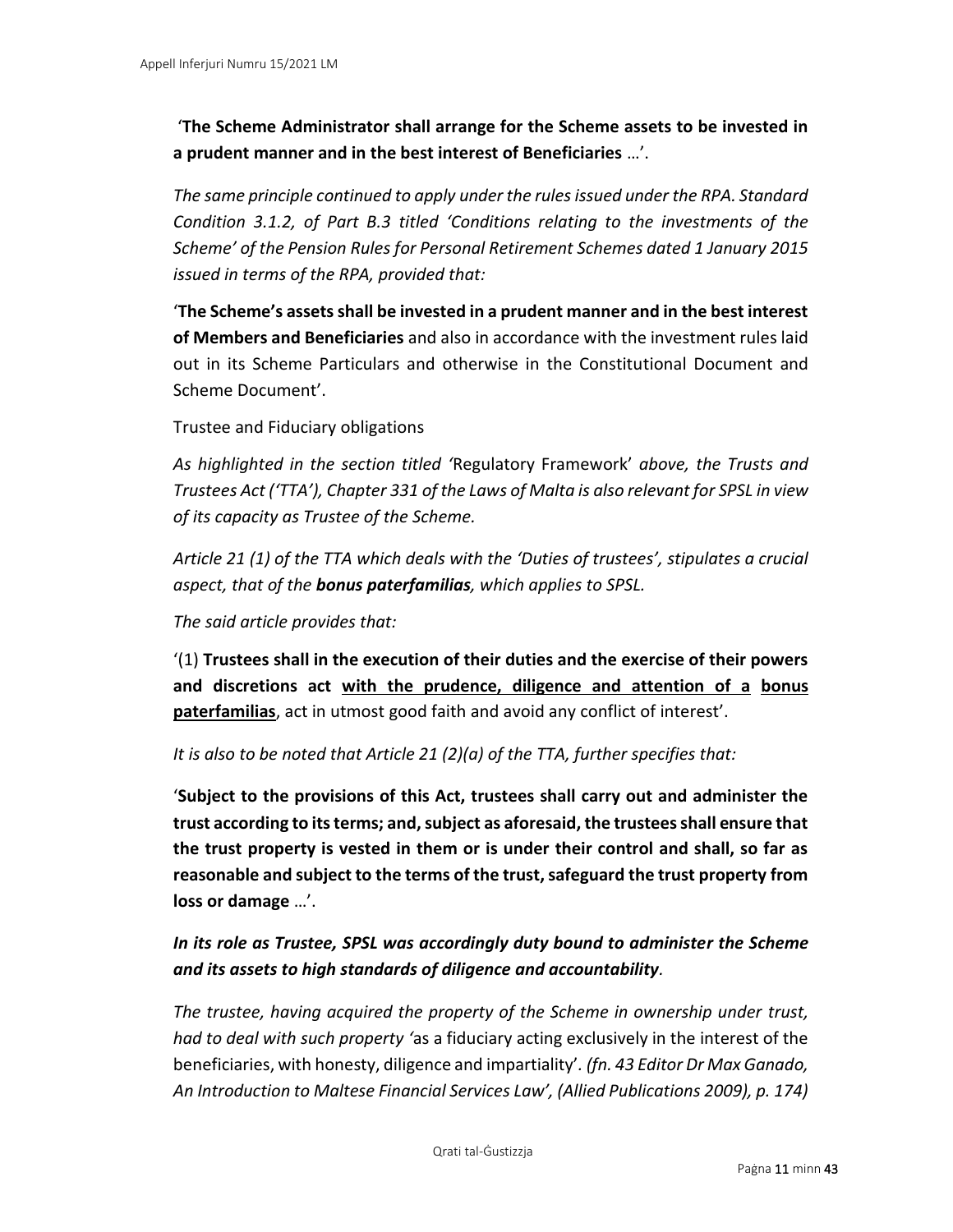# *As has been authoritatively stated:*

'Trustees have many duties relating to the property vested in them. These can be summarized as follows: **to act diligently, to act honestly and in good faith and with impartiality towards beneficiaries, to account to the beneficiaries and to provide them with information, to safeguard and keep control of the trust property and to apply the trust property in accordance with the terms of the trust'**. *(fn. 44 Op.Cit., p. 178)*

*The fiduciary and trustee obligations were also highlighted by MFSA in a recent publication where it was stated that:* 

'**In carrying out his functions, a RSA [retirement scheme administrator] of a Personal Retirement Scheme has a fiduciary duty to protect the interests of members and beneficiaries**. It is to be noted that by virtue of Article 1124A of the Civil Code (Chapter 16 of the Laws of Malta), the RSA has certain fiduciary obligations to members or beneficiaries, which arise in virtue of law, contract, quasi-contract or trusts.

In particular, **the RSA shall act honestly, carry out his obligations with utmost good faith, as well as exercise the diligence of a bonus paterfamilias in the performance of his obligations**'. *(fn. 45 Consultation Document on Amendments to the Pension Rules issued under the Retirement Pensions Act [MFSA Ref: 09-2017), dated 6 December 2017, p.9)*

*Although this Consultation Document was published in 2017, MFSA was basically outlining principles established both in the TTA and the Civil Code which had already been in force prior to 2017.* 

*The above are considered to be crucial aspects which should have guided SPSL in its actions and which shall accordingly be considered in this decision.* 

# Other relevant aspects

*One other important duty relevant to the case in question relates to the oversight and monitoring function of the service provider in respect of the Scheme including with respect to investments.* 

*Whilst SPSL's duties did not involve the provision of investment advice, however, as explained by SPSL itself in its communication of 25 June 2018 with the complainant, it was noted that:*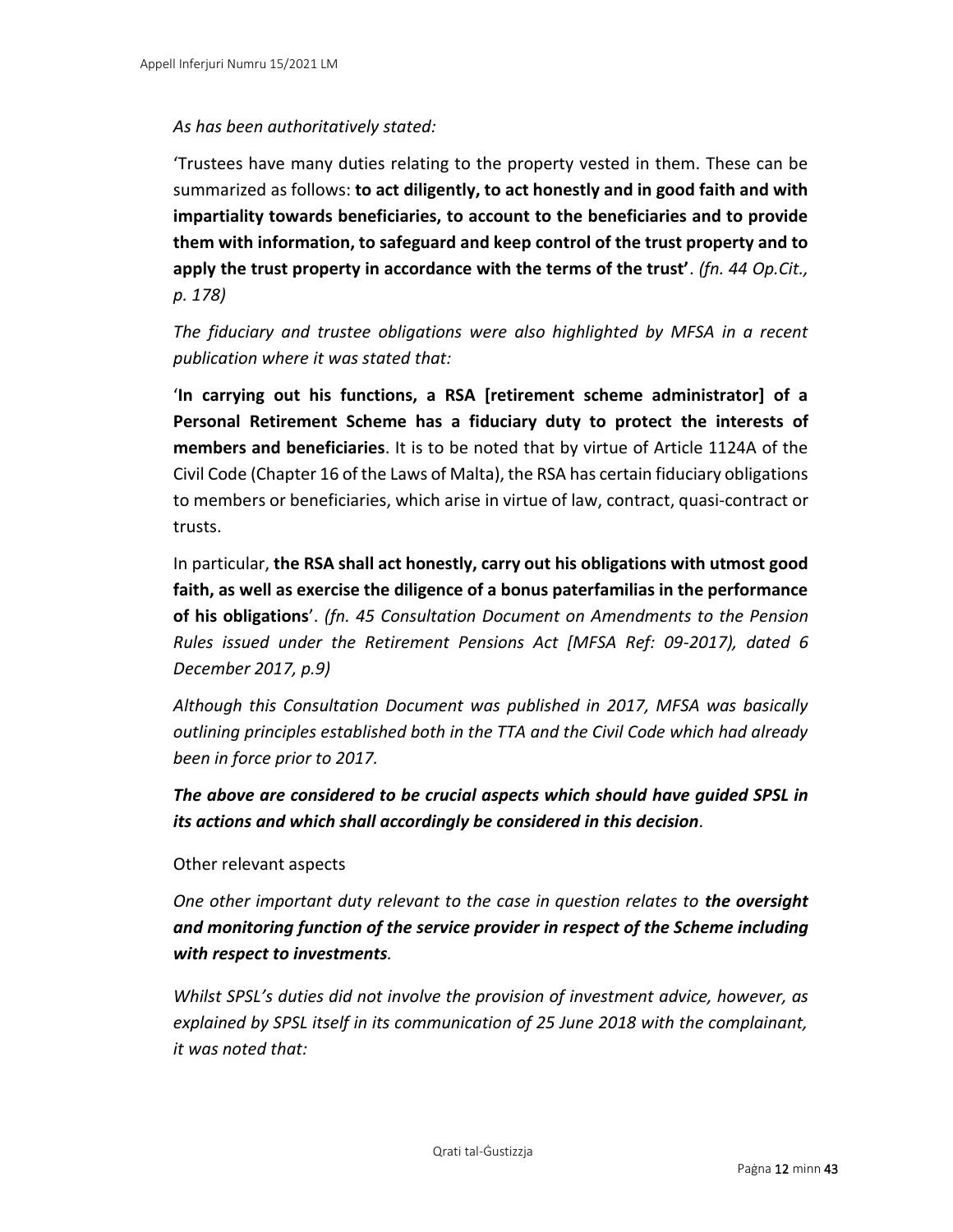'On behalf of SPSL dealing instructions are reviewed and approved by Sovereign Asset Management Limited ('SAM')...', *(fn. 46 A fol. 17)* where 'SAM as SPSL's appointed investment adviser simply reviewed the dealing instructions received from Mr Humphreys and verified that the proposed investment satisfied the Scheme's investment restrictions and was in accordance with your risk profile as specified by you'. *(fn. 47 fol. 18)*

#### *Observations and Conclusions*

*In essence, the complainant alleged the following main shortcomings in respect of the service provider:* 

- *(i) that SPSL allowed the entity named Offshore Investor, who it was claimed did not hold the appropriate license, to act as his investment adviser in respect of the Scheme. The complainant questioned the due diligence undertaken by SPSL in respect of the investment adviser to ensure that such adviser was properly licensed;*
- *(ii) that SPSL allowed the investment adviser to make deals in structured notes within his pension scheme which investments, it was alleged, were not appropriate for pension schemes and should have not been allowed by SPSL to be undertaken within his Scheme. The Complainant claimed that SPSL did not ensure '*good and diversified long term investments' *(fn. 48 A fol. 4)*

*The complainant claimed losses arising on the structured note investments allowed by SPSL within his Retirement Scheme.* 

*Compensation was requested by the complainant for the* 'Total Losses £72,000' *as indicated in his Complaint Form, which losses were indicated as being due to the following structured notes as indicated above:* 

- *'(1) 05/01/2015 Leon Cars £24000*
- *(2) 05/01/2015 Leon Energy £24000*
- *(3) 21/04/2015 Leonteq £12000*
- *(4) 21/04/2015 Leonteq Euro Comps £12000' (fn. 49 Ibid.)*

#### Alleged loss

*Whilst the complainant has not indicated the full and proper name of the structured note investments on which he alleged a loss, the four structured notes mentioned specifically by the complainant can be identified as the following:*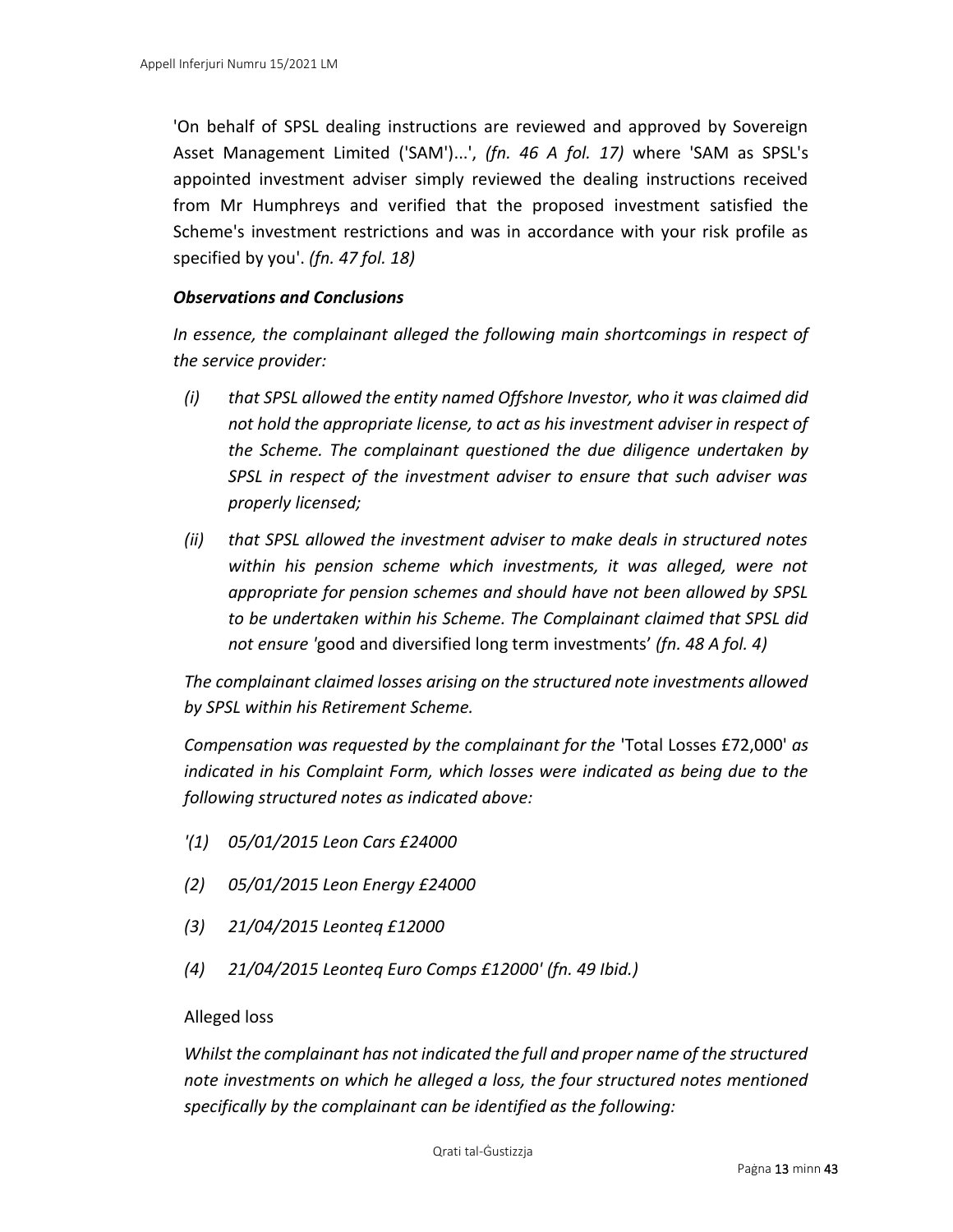- *GBP24,000 purchase of the Leonteq 18month Trio Perf AC Nt (fn. 50 Bullet point (ii) under the section titled 'Underlying investments' above) (ISIN No. CH0259241435) (fn. 51 A fol. 63 & 75) undertaken in January 2015 referred to by the complainant as 'Leon Cars';*
- *the GBP24,000 purchase of the EFG Intl 2.5Y Express Cert on 4 Stks(fn. 52 Bullet point (iii) under the section titled 'Underlying investments' above.) (ISIN No. CH0259241245) (fn. 53 Ibid.) undertaken in January 2015 referred to by the complainant as 'Leon Energy';*
- *the GBP12,000 purchase of the EFG Intl 2.5Y Express Cert on 3 Stks 28/10/16 (fn. 54 Bullet point (v) under the section titled* 'Underlying investments' *above) (ISIN No. CH0273397031) (fn. 55 A fol. 62, 76 & 168) undertaken in April 2015 referred to by the Complainant as 'Leonteq'; and*
- *the GBP12,000 purchase of the EFG Intl 2.5Y Express Cert on 4 Stks 30/10/17 (fn. 56 Bullet point (vi) under the section titled 'Underlying investments' above) (ISIN No. CH0273396355) (fn. 57 A fol. 62, 76 & 168) undertaken in April 2015 referred to by the complainant as 'Leonteq Euro Comps'.*

*In his reply, the service provider submitted that the complainant did not suffer a loss on the 'Leon Cars' and 'Leon Energy', pointing out that one of the notes actually made a gain of GBP480. This was not eventually contested by the complainant during the proceedings of the case. The position outlined by the service provider on these two investments is indeed confirmed in the transaction history statement that was attached to SPSL's reply.* 

*The service provider also indicated that in respect of the other two investments identified by the complainant as 'Leonteq' and the 'Leonteq Euro Comps', these investments were redeemed for GBP4,148.16 in total. Indeed, as explained in the section titled 'Underlying investments' above, these two other investments of GBP12,000 were each sold for GBP3,633 and GBP515 respectively which in total tally to GBP4,148. The realised loss (exclusive of dividends) on these two investments actually amounts to (GBP8,367) and (GBP11,485) respectively as indicated in the section titled 'Underlying investments' above.* 

*In the circumstances, the alleged GBP72,000 loss claimed by the complainant in respect of the four structured notes mentioned by the complainant is not correct.* 

*This notwithstanding, it is nevertheless clear that the complainant did experience a loss overall on his investment portfolio.*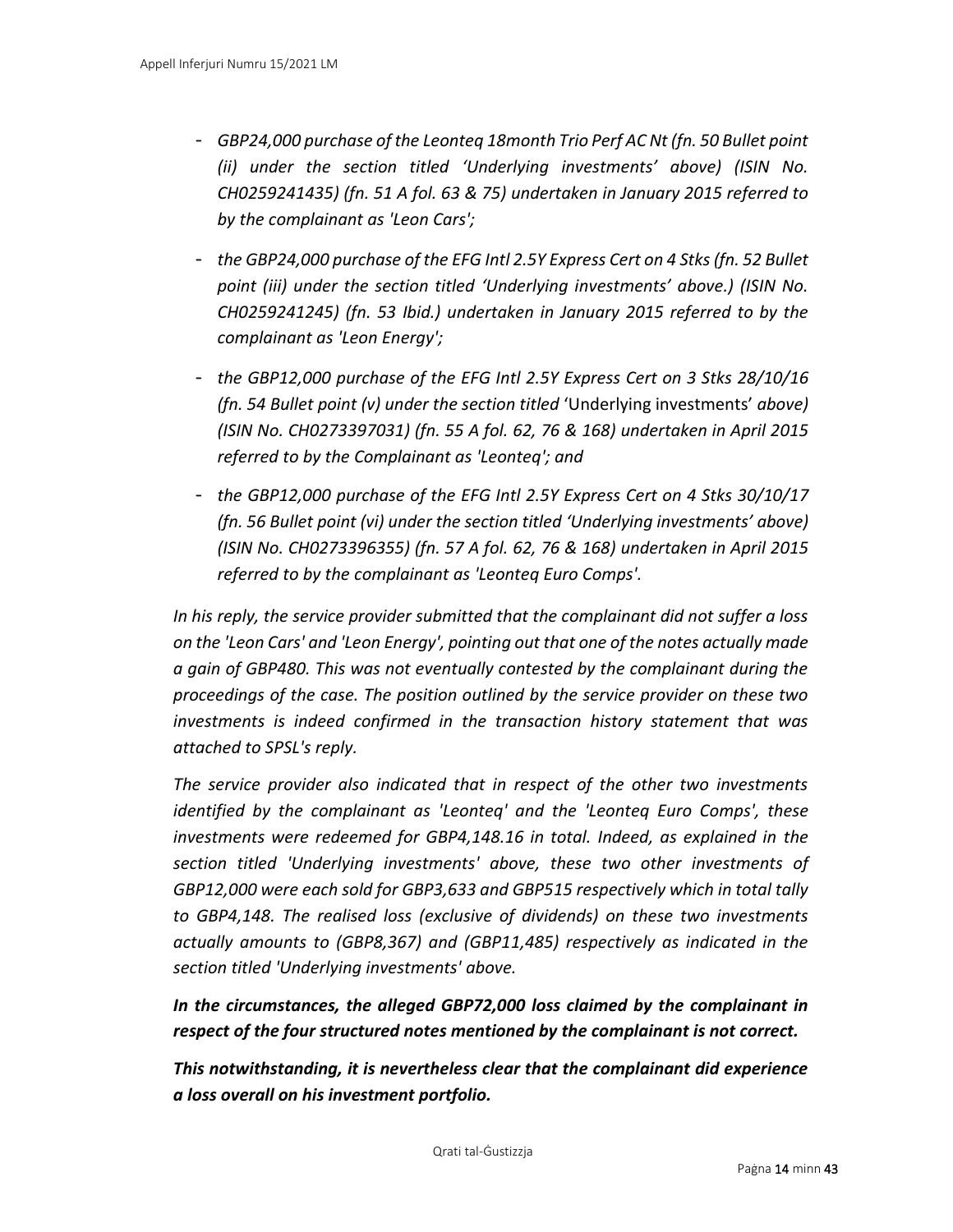*The realised loss (exclusive of dividends) on the four structured notes identified by the complainant is calculated to actually amount in total to (GBP19,372). (fn. 58 GBP480 [on the Leonteq 18mnth Trio Perf AC Nt]+0+(8,367)+(11,485) [[on the three respective investments into the EFG Intl 2.5Y Express Cert]=GBP19,372)*

*The Arbiter, who is tasked by Chapter 555 of the Laws of Malta to decide and ultimately give compensation by reference to what in his opinion is fair, equitable and reasonable, (fn. 59 Cap 555 of the Laws of Malta, Art. 19(3)(b)) has also been given the authority to investigate (fn. 60 For example: The Act's title; Art. 19(1), 25(1), 26(1)) the case under examination to give effect to fairness, equity and reasonableness in his decision.* 

*As has been stated above, the estimate made by the complainant is not correct and it is the Arbiter's role to investigate what is the real loss sustained by the complainant.* 

*From the examination of the acts of the case, the Arbiter has found that the complainant has effectively made a loss as described hereunder.* 

*A net loss has ultimately not only emerged with respect to the four structured notes indicated by the complainant, but also on all structured notes investments altogether undertaken within his portfolio. Apart from this, a loss has also clearly emerged even when taking the overall position within his whole investment portfolio, that is, inclusive of the realised gain made on the collective investment fund.* 

*On the basis of the information resulting from the transaction history statement, the loss on all the seven purchases of structured notes undertaken within his FPI bond is overall calculated to amount to not more than (GBP39,303) (fn. 61 GBP480 [on the Leonteq 18mnth Trio Perf AC Nt] +0+(8,367)+(11,485) [on the three respective investments into the EFG Intl 2.5Y Express Cert]=GBP19,372) in total, (exclusive of total dividends of GBP1,454 received on such products). (fn. 62 GBP480 on one of the*  Leonteg 18mnth Trio Perf AC Nt, and a further GBP494.4+GBP480 on the EFG Intl *2.5Y Express Cert investments)*

*More importantly, however, for the purposes of this complaint, the net realised loss on the investment portfolio as a whole, taking into account all capital gains and losses arising on all investments within the portfolio inclusive of dividends, is calculated as not exceeding GBP29,640.60. (fn. 63 Realised Gains (GBP8,208 + GBP480) = GBP8,688; Total Dividend received = GBP480+494.4+480=GBP1,454.4; Maximum Realised Losses (GBP8,367+GBP11,485+GBP7,931 and possible complete write off of GBP12,000 on the Leonteq 18mnth Trio Perf AC Nt bought in June 2015) = GBP39,783; Total Net Realised Loss calculation: [Realised Gains of GBP8,688 plus*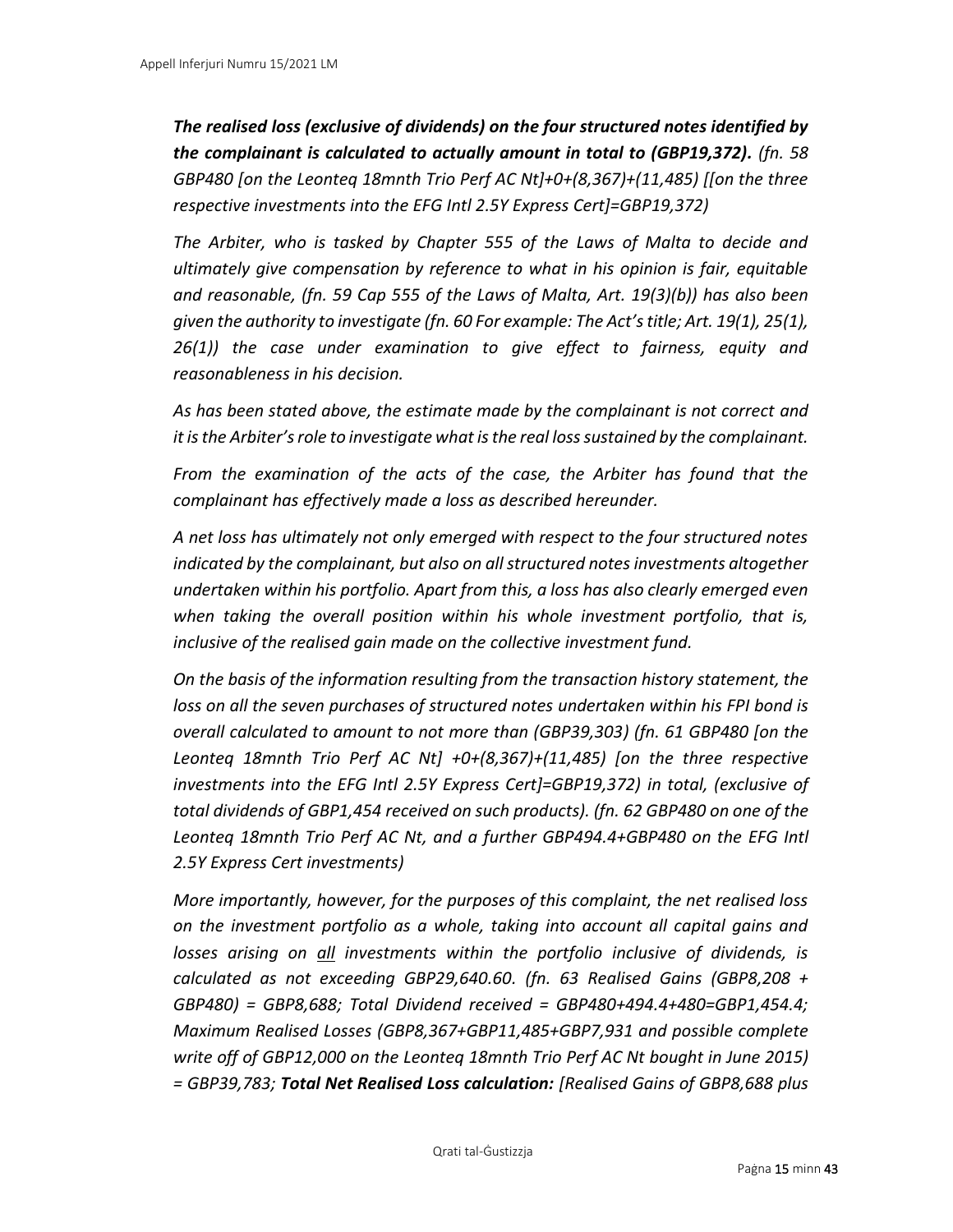*Total dividends received of GBP1,454.4 less Maximum Realised Losses of GBP39,783 = GBP29,640.6] Such figure is quite lower than the GBP72,000 loss claimed by the complainant in his complaint.* 

*Having determined that the complainant has indeed suffered a loss on his Retirement Scheme overall, and considered his claim and extent of losses first, the Arbiter shall next consider the substance of the shortfalls alleged by the complainant.* 

*In this regard, the Arbiter shall consider whether, on the basis of the facts arising in this case, the loss which has been determined on the complainant's investment portfolio can be linked and attributed, wholly or partly, to any failings of the service provider in its duties as Trustee and Administrator of the Retirement Scheme.* 

#### *Alleged shortfalls*

#### Regulatory status of Offshore Investor

*The complainant claimed that the investment adviser did not hold the appropriate license in respect of its activities and alleged that SPSL was doing business with an unlicensed party.* 

*The investment adviser was indicated in the FPI Bond's Application Form as being regulated, by the Central Bank in UAE, to provide financial advice. (fn. 64 A fol. 58)*

*In its reply, the service provider did not comment on the regulatory status of Offshore Investor, but only chose to explain the qualification of David Humphreys where it was submitted that Humphreys held a certificate issued by the Chartered Insurance Institute in London. SPSL further submitted that it carried out its own due diligence on Offshore Investor, collected documentation on such entity and also conducted checks which led to no bad press or negative claims.*

*Despite the material claim made by the complainant that* Offshore Investor *was unlicensed, the service provider did not present, from its part, any proof of the checks it claimed to have made on such entity. Nor did the service provider submit any evidence of the verification it made of the licence that* Offshore Investor *claimed in FPI's Application Form to have. Irrespective that there was* 'no requirement in Malta for financial advisers to be licensed' *at the time of the Scheme's Application for Membership, (fn. 65 A fol. 15) as submitted by the service provider in its communication of 10 April 2018, the Arbiter considers that the status of the adviser should have been reasonably checked and verified by the Trustee as part of its general due diligence, when accepting to deal with parties occupying key roles such*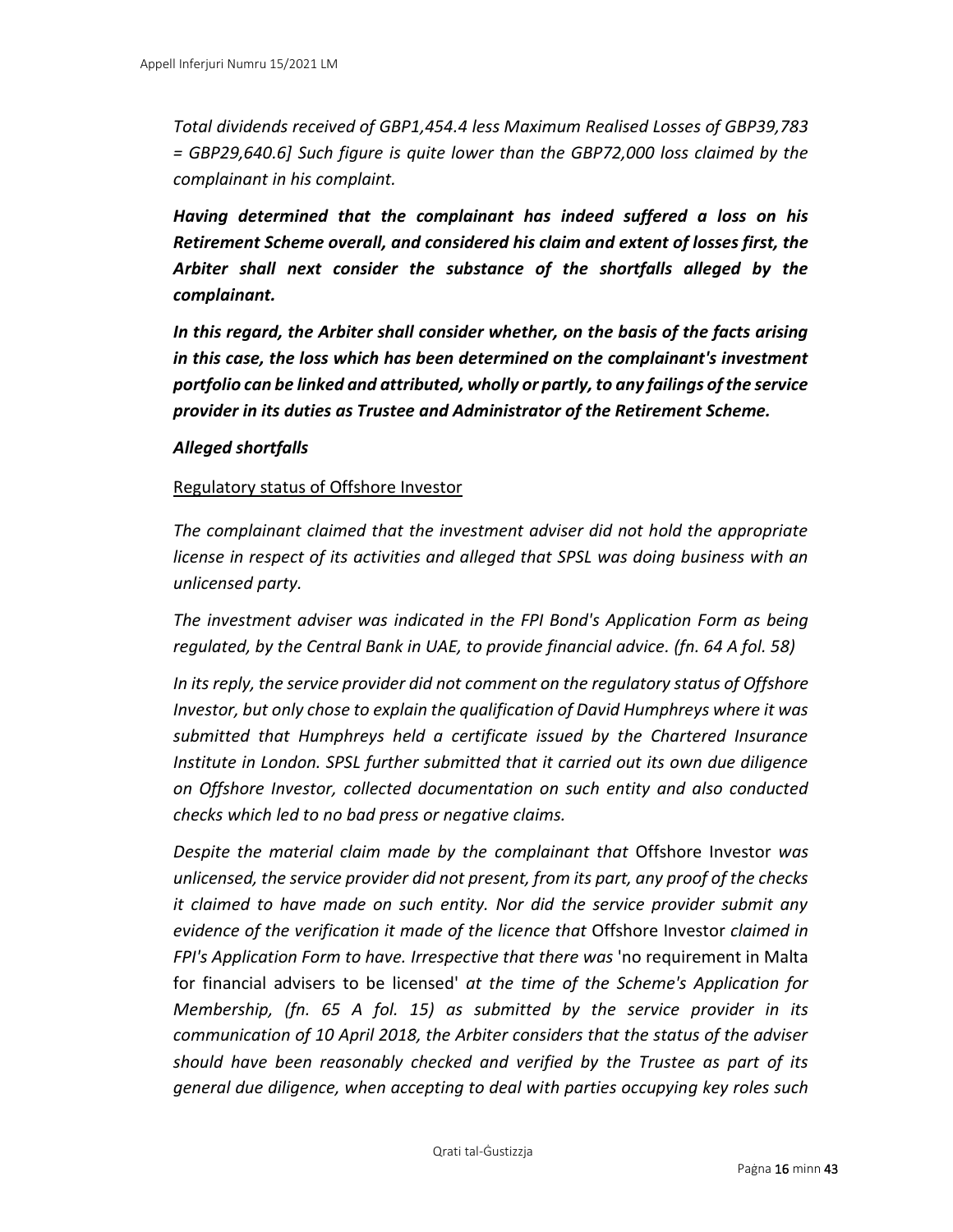*as that of investment adviser to the member of the Retirement Scheme, which role and regulatory statements were ultimately reflected in the official forms reviewed by SPSL.* 

*It is noted that the FPI's Application Form was completed at the same date of the Scheme's Application and would have been sighted and considered by SPSL in its role as Trustee of the Scheme. It is indeed only reasonable and justified to expect the trustee, as part of its duties towards the member and the Retirement Scheme, to have verified any claimed licence of the investment adviser and undertaken basic checks in this regard on such a party.* 

*The Arbiter considers that, in its role as Trustee and Retirement Scheme Administrator, SPSL should have tangibly and convincingly substantiated its claims that it had done appropriate due diligence on the investment adviser, which due diligence should have included verification of the licence to provide financial advice as declared by Offshore Investor in FPI's Application Form. It is considered that SPSL failed to provide such comfort in the case in question.* 

#### Portfolio Composition

#### Diversification

*As part of its duties, the Service Provider was required to ensure that investments undertaken within the Retirement Scheme satisfied the applicable investment and diversification requirements.* 

*SPSL submitted in its reply that* 'the Fund was expressly subject to the investment rules stipulated in part B.3.2 of the Pension Rules for Personal Retirement Schemes as laid down by the Malta Financial Services Authority'. *(fn. 66 A fol. 70/71)*

*It is to be noted, however, that prior to becoming registered under the RPA, the Scheme was still subject to the investment rules specified under the SFA regime. No mention or reference was made by the Service Provider in this regard to the SFA regime nor did SPSL indicate when it obtained registration under the RPA during the one-year transition period which commenced in 2015 as described in the section titled 'Regulatory Framework' above.* 

*The Arbiter shall accordingly consider the investment conditions that applied at the time under both regimes:* 

*a) SFA - The regulatory requirements that applied to the Retirement Scheme at the time it was registered under the SFA regime were detailed in the 'Directives for Occupational Retirement Schemes, Retirement Funds and Related Parties*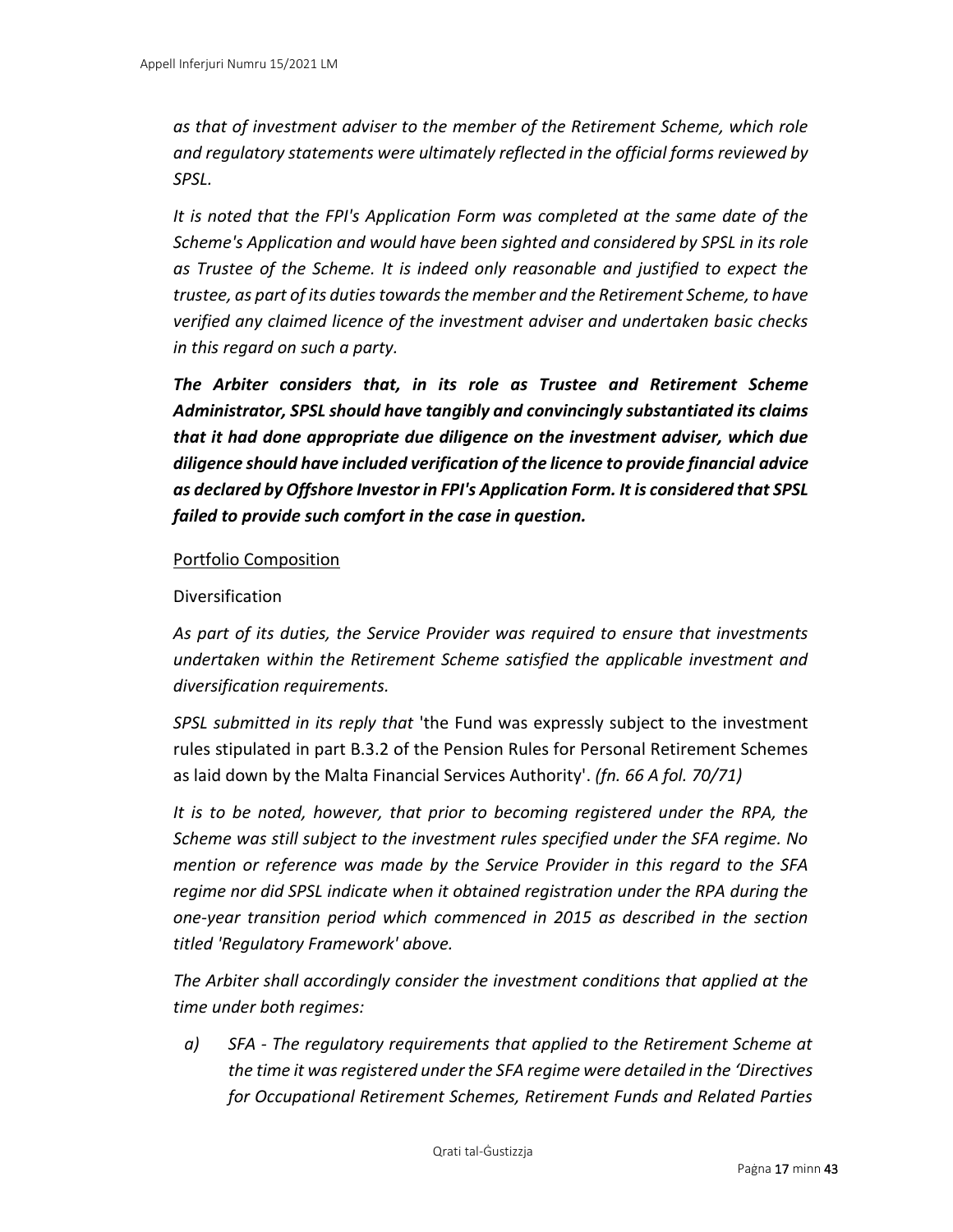*under the Special Funds (Regulation) Act, 2002', ('the Directives') which applied from the Scheme's inception and continued to apply during the transition period under the SFA in 2015 until the registration of the Scheme under the RPA. Two particular conditions, namely Standard Operational Condition ('SOC') 2.7.1 and 2.7.2 of the Directives, are worth noting.* 

*SOC 2.7.1 of Part B.2.7 of the Directives required inter alia that the assets were to 'be invested in a prudent manner and in the best interest of beneficiaries …'. SOC 2.7.2 in turn required the Scheme to ensure inter alia that, the assets of a scheme are 'invested in order to ensure the security, quality, liquidity and profitability of the portfolio as a whole' (fn. 67 SOC 2.7.2 (a)) and that such assets are 'properly diversified in such a way as to avoid accumulations of risk in the portfolio as a whole'. (fn. 68 SOC 2.7.2. (b))*

*SOC 2.7.2 of the Directives also provided other benchmarks including for the portfolio to be* 'predominantly invested in regulated markets'; *(fn. 69 SOC 2.7.2 (c)) to be* 'properly diversified in such a way as to avoid excessive exposure to any particular asset, issuer or group of undertakings' *(fn. 70 SOC 2.7.2 (e)) where the exposure to single issuer was: in the case of investments in securities issued by the same body limited to no more than 10% of assets; in the case of deposits with any one licensed credit institution limited to 10%, which limit could be increased to 30% of the assets in case of EU/EEA regulated banks; and where in case of investments in properly diversified collective investment schemes, which themselves had to be predominantly invested in regulated markets, limited to 20% of the scheme's assets for any one collective investment scheme. (fn. 71 SOC 2.7.2 (h)(iii) & (iv))*

- *b) RPA - The Service Provider referred to* 'part B.3.2 of the Pension Rules for Personal Retirement Schemes'. *Extract of relevant parts of Condition 3.2.1 of section B.3.2 titled 'Investment Restrictions of a Personal Retirement Scheme' of the original Pension Rules dated 1st January 2015 are included below:*
- *'3.2.1 Personal Retirement Schemes shall comply with the following investment restrictions:* 
	- *i. the Retirement Scheme Administrator or the Investment Manager, as applicable, shall invest the assets of the Scheme in the best interest of Beneficiaries. In the case of a potential conflict of interest, the Scheme Administrator, or the Investment Manager that may appointed to manage the Scheme's assets shall ensure that investment activity is carried out in the sole interest of the Beneficiaries;*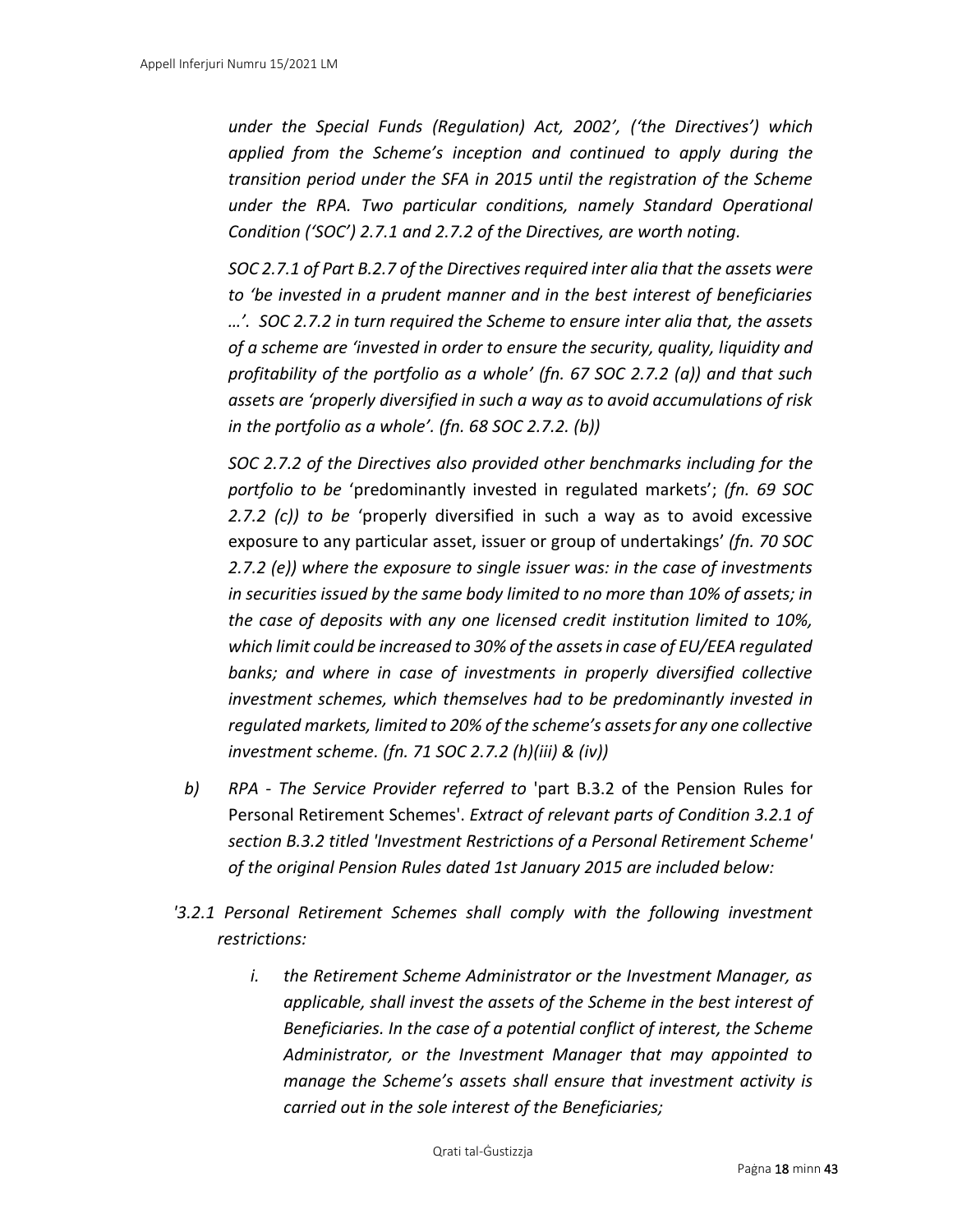- *ii. the Retirement Scheme Administrator or the Investment Manager, as applicable shall ensure that the assets of a Scheme are properly diversified in such a way as to avoid accumulations of risk in the portfolio as a whole;*
- *iii. the Retirement Scheme Administrator or the Investment Manager, as applicable, shall ensure that the assets of the scheme are sufficiently liquid and/or generate sufficient retirement income to ensure that retirement benefits payments can be met closer to retirement date for commencement of retirement benefits; ...'*

*As detailed in the section titled 'Responsibilities of the Service Provider' above, another relevant important condition stipulated in the Pension Rules for Personal Retirement Schemes of January 2015, is Standard Condition 3.1.2 of Part B.3 which required that:* 

'The Scheme's assets shall be invested in a prudent manner and in the best interest of Members and Beneficiaries'.

*In its reply the service provider explained that 'in addition to the MFSA investment* restrictions, SPSL devised its own investment restrictions for the SPSL Scheme' *(fn. 72 A fol. 71)*

# *The service provider further stated in its reply that:*

'Those restrictions included not more than 66% of funds being invested in structured notes and not more than 33% being invested in structured notes with one issuer'. *(fn. 73 Ibid.) SPSl also declared that:* 'The Fund's investments in structured notes under the FPI Bond were within these paramaters'*. (fn. 74 Ibid.)*

*The service provider did not provide any evidence of the restrictions referred to in its reply which, is noted, are quite different to those that were actually specified in its own Application Form and the standards reflected in the MFSA's rules under both regulatory regimes as outlined above.*

*Neither did SPSL provide any indication that at the time of the Scheme's investments undertaken between January 2015 and June 2015, it had different investment restrictions to those specified in the Scheme's Application Form signed a few months earlier in July 2014.* 

*In the circumstances, the Arbiter cannot give much weighting to SPSL's claim of the maximum limit of 66% in structured notes and 33% maximum limit to any one issuer as indicated in its reply.*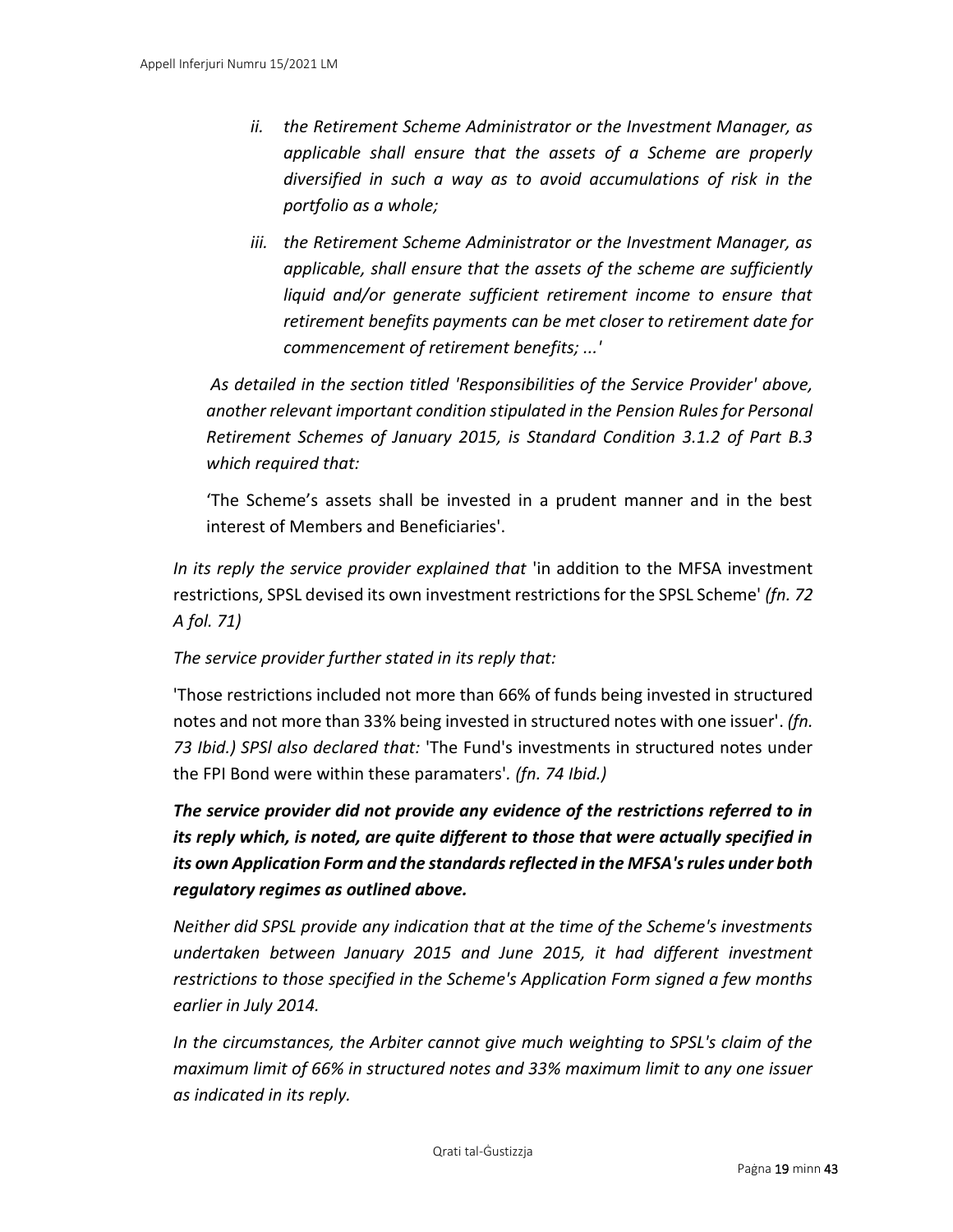*The Scheme's Application Form for Membership signed by the complainant on 13 July 2014, itself clearly specified a number of investment restrictions which had to be satisfied. Apart from the general principles that were required to be adhered to such as, that* 'investments must be diversified' *and* 'assets must be invested in the best interests of the member'*, it is noted that one of the requirements detailed in the said form also stipulated that* **'not more than 10% of funds may be invested in structured notes with any one company and not more than 40% in structured notes generally'***. (fn. 75 A fol. 92 – Emphasis added by the Arbiter)*

*Whilst no details were produced during the proceedings of the case as to what percentage the respective structured notes comprised of the portfolio at the time of investment of the note, it is observed that even as a percentage of the indicated initial premium into the FPI Bond, the structured notes respectively comprised high percentages of 9% or 18% each. (fn. 76 E.g. 24000\*100/136714=17.55%; 12000\*100/136714=8.78%)*

*It is also noted that two separate purchases undertaken in April 2015 into the EFG Intl 2.5Y Express Cert of GBP12,000 each, resulted in a high exposure, (18% of the indicated initial premium), to the same product/issuer.* 

*Indeed, the Arbiter has no reasonable comfort that the requirement that 'not more* **than 10% of funds may be invested in structured notes with any one company'** *that was specified in the Scheme's Application Form was actually adhered to in practice considering the high exposure individually and cumulatively to any one product/issuer that transpired from the investment portfolio.* 

*Accordingly, in the circumstances of this case, the Arbiter cannot reach the conclusion that the structured notes that were allowed by SPSL were actually in line with the diversification requirements, namely the maximum exposure limit specified in the Application Form nor that they reflected the limits and standards referred to in the Directives and Rules, such as the maximum limit in exposure to any one single issuer/product and/or the concept of investments being invested in a prudent manner.* 

# Risk factor

*With respect to the portfolio composition, the Arbiter notes that the portfolio consisted of substantial investments into structured notes, some of which were sold within just a few weeks or months as further detailed in the section titled 'Underlying investments' above.*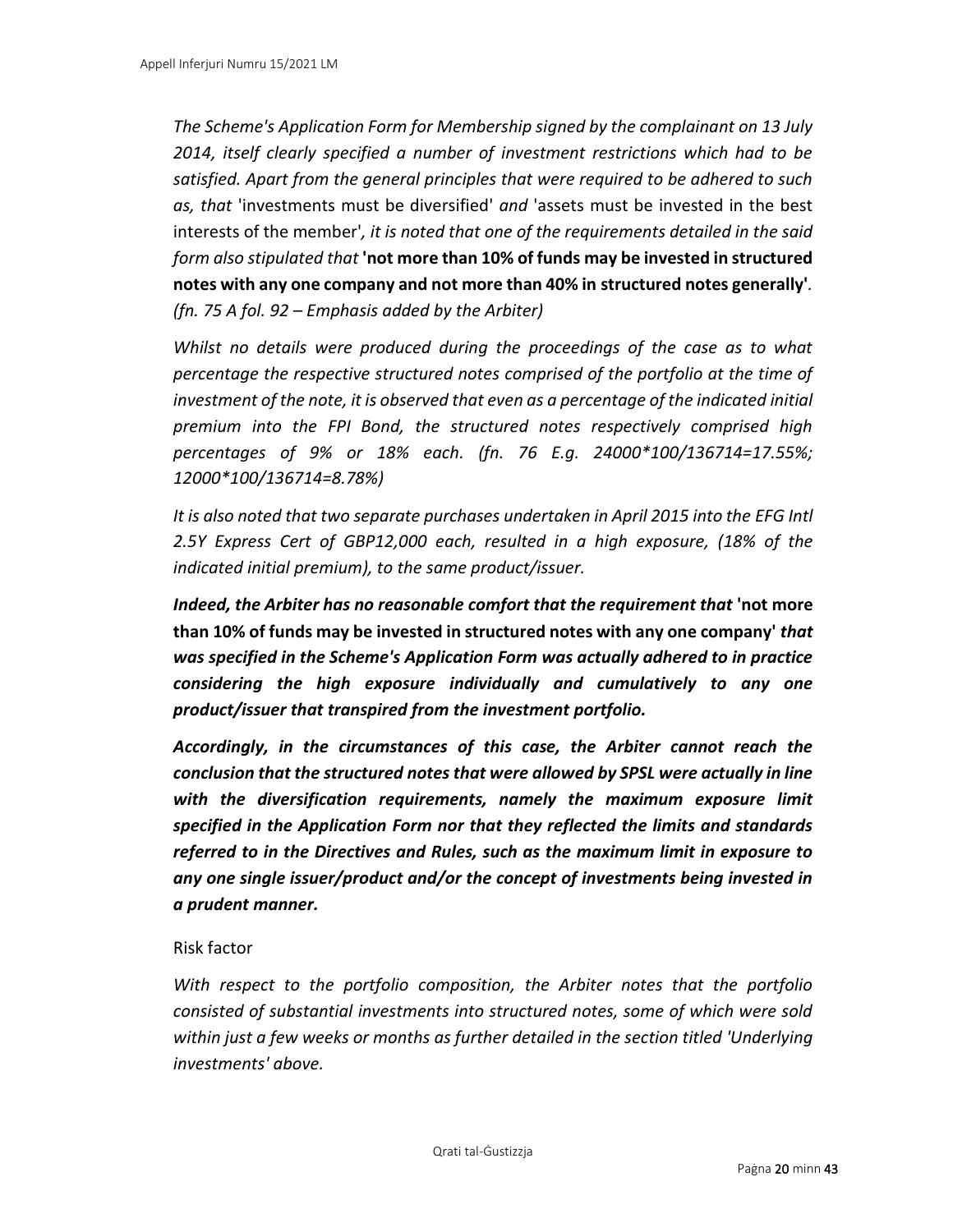*It is also noted that the majority of the structured note investments, that is four out of the seven structured notes invested into, resulted in substantial losses of 66% to 95% (or more) of the original investment value. (fn. 77 A loss of 66.09% on the Leonteq 2.5Y Multi Barrier note (GBP7931\*100/12000); A loss of 69.7% on the EFG Intl 2.5Y Express Cert purchased in April 2015 (GBP8367\*100/12000); A loss of 95.7% on another EFG Intl 2.5Y Express Cert purchased in April 2015 (GBP11485\*100/12000); A drop of 99.38% on the value of the Leonteq 18 mnth Trio Perf AC Nt purchased in June 2015 (A fol. 168).) In addition, out of the remaining three structured notes, two were sold for the same amount that they were purchased, with only minimal dividends received, and the other one only yielded a minimal profit of GBP480 (just 2% of the invested amount).* 

*Whilst in this case no fact sheets of the structured notes invested into was produced or could be sourced, it is nevertheless sufficiently clear that such structured notes included features which enabled substantial losses to be made, or even the possibility of the investment to be completely or nearly completely lost. This indeed has transpired to be the case for some of the structured notes that were allowed within the portfolio as explained above.* 

*In its communication of 1 March 2018, the Service Provider explained inter alia that*  'our dealings team have always scored structured notes as medium risk'*. (fn. 78 A fol. 130)*

# *In another communication of 25 June 2018, the Service Provider remarked that:*

'The scoring of structured notes was determined by a team of qualified staff employed by SAM. The score of 50/100 was given to all structured notes based on a number of variables (such as time frame, underlying ETF, indices, issuing bank credit rating, etc.) and this scoring was discussed with our regulator from the outset)'. *(fn. 79 A fol. 156)*

# *In its reply, SPSL submitted that:*

'the notes selected by the Complainant and his investment adviser were scored in relation to the overall portfolio and every purchase was well within the Complainant's stated risk appetite'. *(fn. 80 A fol. 70)*

*During the proceedings of this case, the service provider, however, did not substantiate nor provided any tangible basis on which the structured notes were considered as being of medium risk, nor how the structured note investments* 'was well within the Complainant's risk appetite'.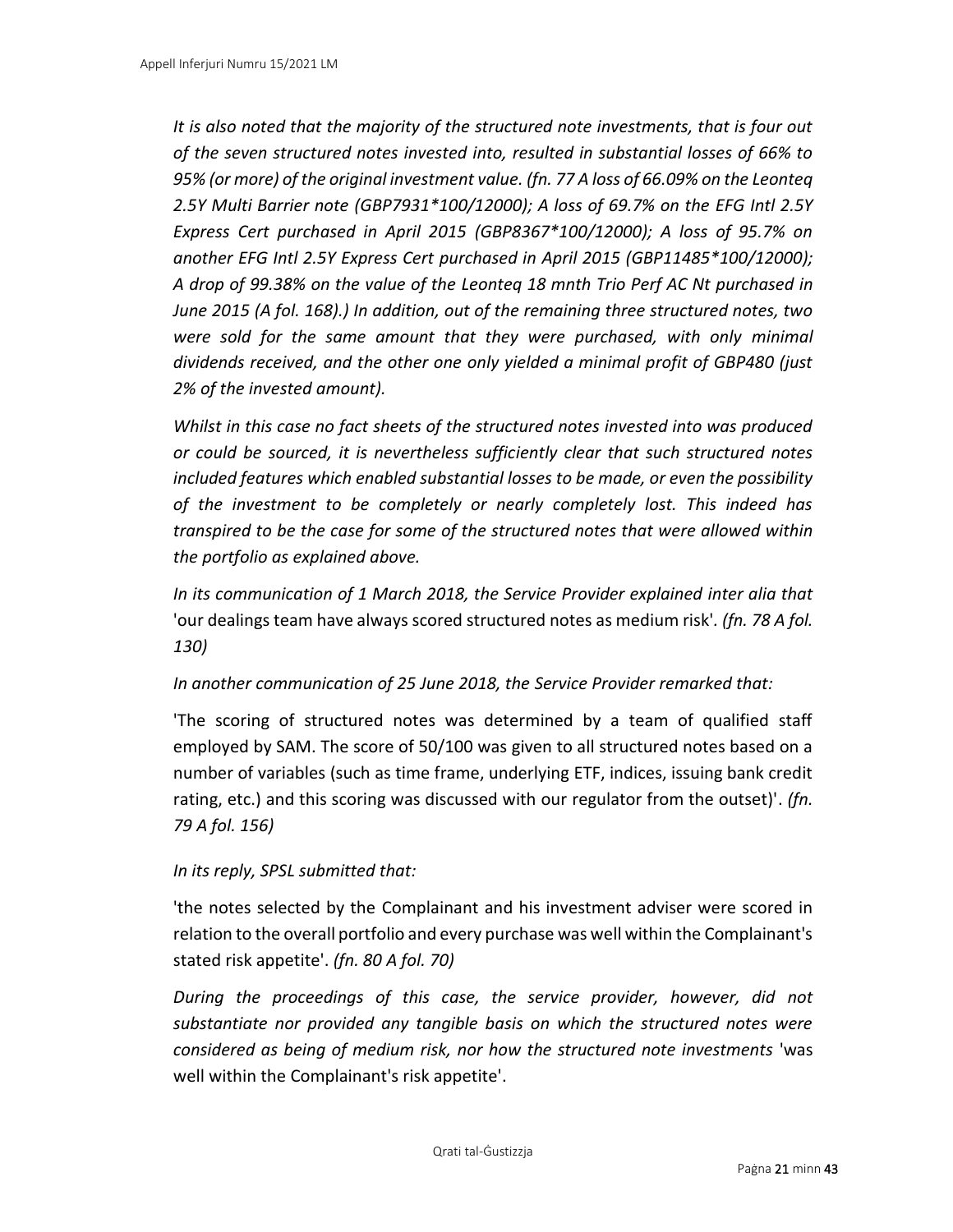*It is indeed unclear how in this case, SPSL can reasonably justify that the structured notes were always of medium risk and this when the majority of such products invested into actually resulted in substantial or near total loss of the investment.* 

*It is sufficiently clear that in classifying all structured notes as 'medium risk', the service provider has not given adequate attention to the specific features of the structured notes invested into, including the effects that the particular characteristics of such products had or could lead to on the performance of the investment.* 

When considering the overall portfolio, it seems that the cumulative and ongoing *exposure to structured notes was not given sufficient attention and consideration by the service provider either, otherwise the extent of overall losses experienced on the investment portfolio would have not occurred in the first place.* 

*Whilst there could be varying types of structured notes, the Arbiter has no comfort that the structured notes invested into, which were ultimately allowed by SPSL, could have possibly been of medium risk, nor that the underlying portfolio of investments constituted a balanced one and ultimately reflective of the principles of prudence as required in terms of the directives/rules. This when considering the scale and extent of the losses experienced on the investment portfolio overall as a direct result of the losses incurred on the structured note investments.* 

*In the circumstances, it cannot be reasonably determined either that the portfolio of investments was reflective of the complainant's preferred investment strategy of* 'a small amount of risk' *and neither of the 'medium risk' profile selected in the Scheme's Application Form.* 

*The failure to achieve the Scheme's scope, that is to provide for retirement benefits, is indeed in itself indicative of the higher risks being taken within the investment portfolio overall.* 

#### *Synopsis*

*The loss realised by the complainant on his whole investment portfolio as calculated above, is considered by the Arbiter as a material loss which justifiably and reasonably one does not expect to occur in a Retirement Scheme whose scope is to provide for retirement.* 

*Such a loss is not expected to occur in a properly diversified, balanced investment portfolio with a prudent investment approach as was required under the applicable regulatory framework.*

*It is further considered that:*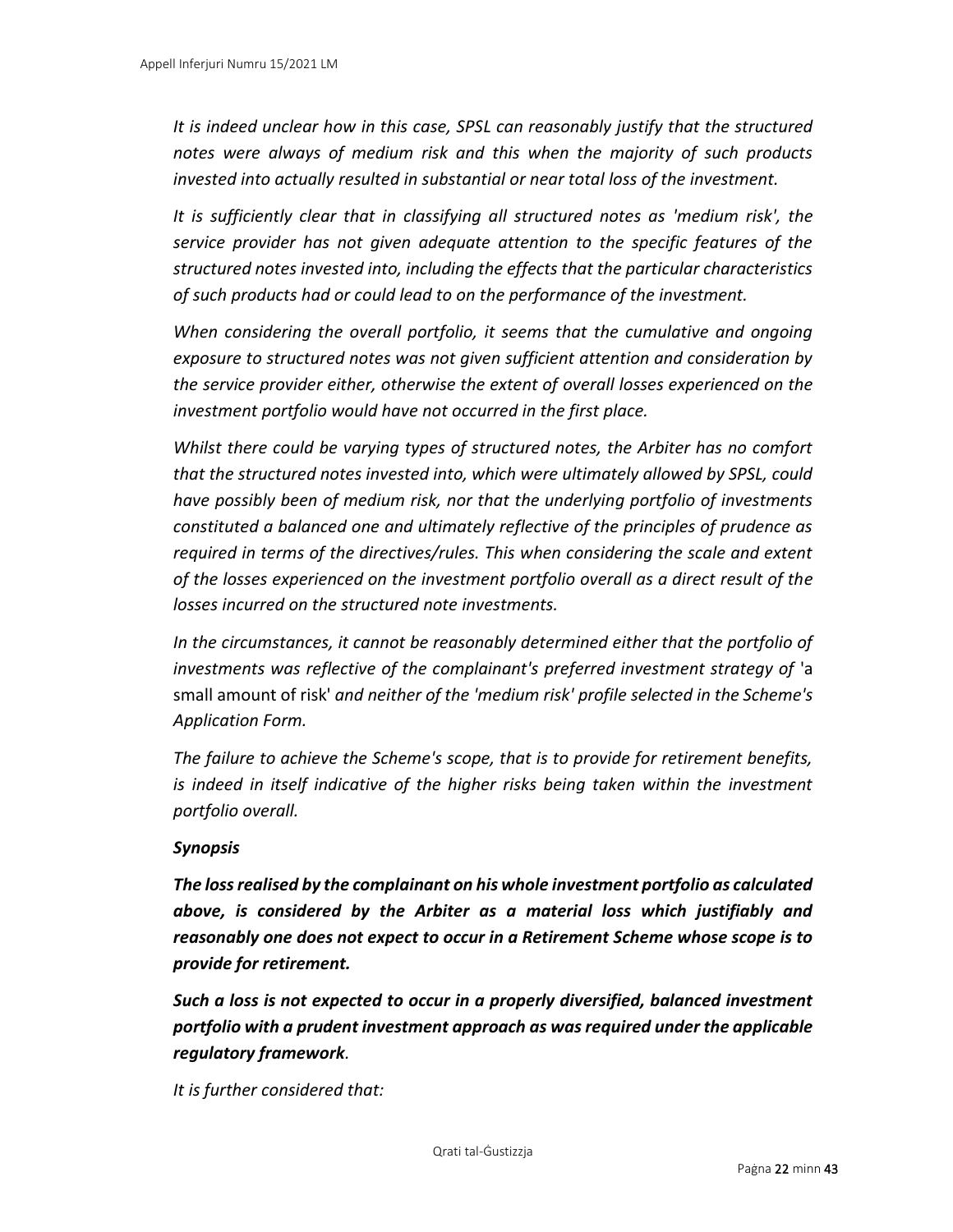*a) A personal retirement scheme is ultimately established with the principal purpose of providing Retirement Benefits to Members and/or Beneficiaries with such purpose being indeed ingrained in the primary legislation, the SFA (fn. 81 Article 2(1) of the SFA defined a 'scheme' to mean* 'a scheme or arrangement which is registered under this Act under which payments are made to beneficiaries for the principal purpose of providing retirement benefits ...'. *) and the RPA itself. (fn. 82 Article 2 of the RPA defines a* 'personal retirement scheme' *as:* 'a retirement scheme which is not an occupational retirement scheme and to which contributions are made for the benefit of an individual'*. A* 'retirement scheme' *is, in turn, defined under Article 2 of the RPA, as* 'a scheme or arrangement as defined in article 3'*, where Article 3 (1) stipulates that* 'A retirement scheme means a scheme or arrangement with the principal purpose of providing retirement benefits'. *Article 2 of the RPA also defines*  'retirement benefit' *as meaning:* 'benefits paid by reference to reaching, or the expectation of reaching, retirement or, where they are supplementary to those benefits and provided on an ancillary basis, in the form of payments on death, disability, or cessation of employment or in the form of support payments or services in case of sickness, indigence or death;'*)*

*b) It is deemed, in the circumstances, that no convincing nor sufficient evidence was provided by SPSL that the portfolio was reflective of a balanced and diversified portfolio with moderate risks, in line with the approach that should have been taken in the investments of the Retirement Scheme. Neither has it emerged that the portfolio constituted within the Retirement Scheme was reflective of the prudence one would reasonably expect in a portfolio whose scope is to* 'accumulate a trust fund from which to provide benefits in retirement'.

*c) Whilst the Retirement Scheme Administrator was not responsible to provide investment advice to the Complainant nor to select the underlying investments of the Retirement Scheme, the Retirement Scheme Administrator, however, had a duty to check and ensure that the portfolio composition recommended by the investment adviser was a prudent one as reasonably expected from a retirement plan, whilst also reflective of the risk profile and objectives of the Scheme as outlined in the Scheme's Application form and ultimately one which enables the aim of the Retirement Plan to be achieved.*

*The Scheme Administrator and Trustee had to, in practice, promote the scope for which the Scheme was established where the choice of underlying investments allowed within the Scheme's structured had to essentially reflect such scope.*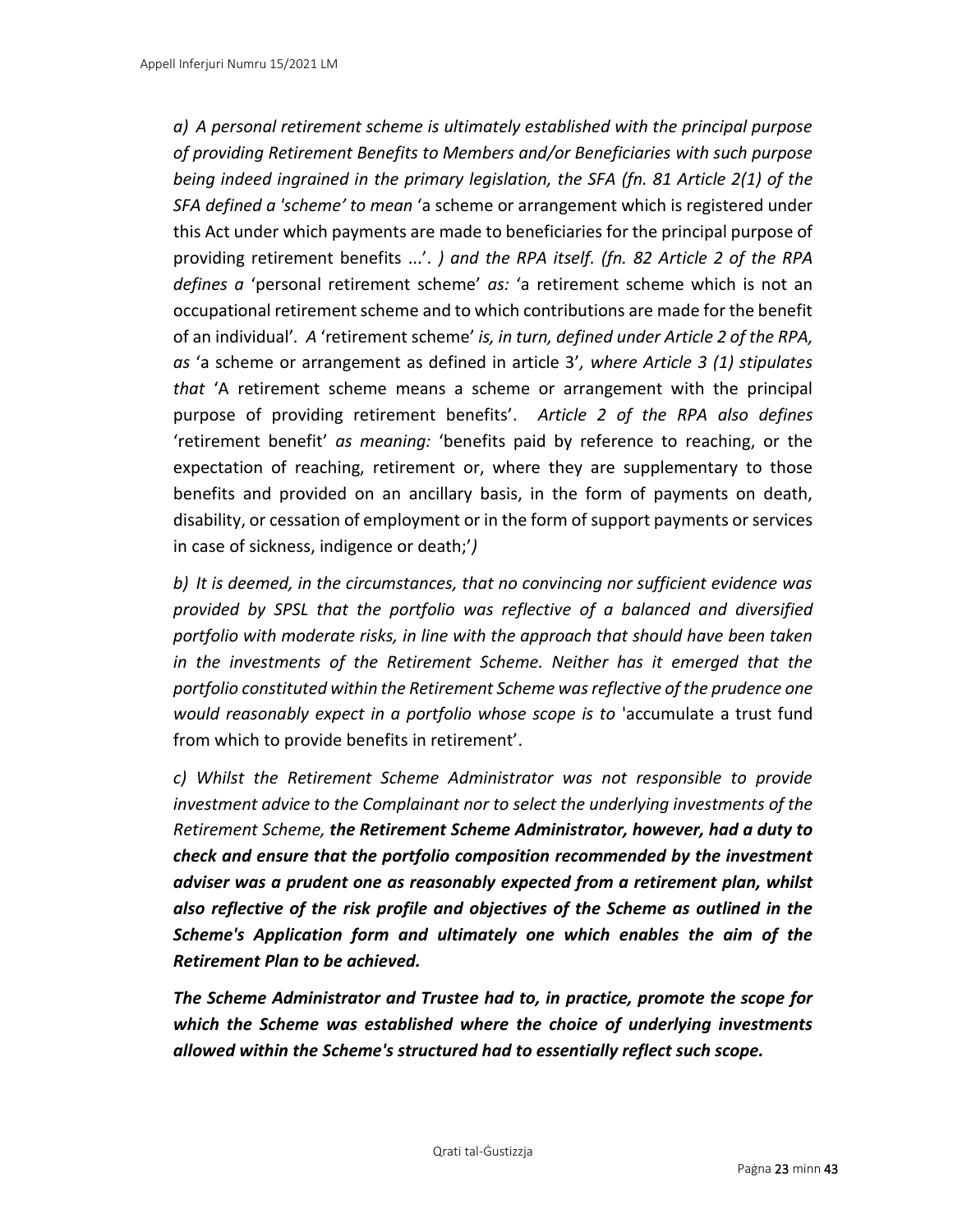*Should there have been a careful consideration of the recommended portfolio composition, the service provider would and should have intervened, queried, challenged and raised concerns on the portfolio composition recommended and not allow the overall risky portfolio of underlying investments to develop within the complainant's member directed scheme as this ran inter alia counter to the objectives of the retirement scheme and was not in the complainant's best interests, nor reflective of a prudent investment approach.* 

*The portfolio composition ultimately had high exposure to structured notes with features that enabled significant losses to result in the investment portfolio as determined in this case.*

*Having considered the responsibilities of SPSL as outlined in the section titled 'Responsibilities of the Service Provider above',* **the** *Arbiter concludes that there was, at the least, a lack of diligence by SPSL in the administration of the Scheme, particularly in allowing such composition of investment portfolio to prevail within the Scheme involving the said investments into structured notes and the extent of exposure to such products.* 

#### *Conclusion*

*For the above-stated reasons, the Arbiter considers the complaint to be fair, equitable and reasonable in the particular circumstances and substantive merits of the case and is accepting it in so far as it is compatible with this decision.*

*Cognisance needs to, however, be taken of the responsibilities of other parties involved with the Scheme and its underlying investments, particularly, the role and responsibilities of the investment adviser. Hence, having carefully considered the case in question, the Arbiter considers that the service provider is to be only partially held responsible for the losses incurred.* 

# **Compensation**

*Being mindful of the key role of Sovereign Pension Services Limited as Trustee and Retirement Scheme Administrator of The Centaurus Retirement Benefit Scheme, and in view of the deficiencies identified in the obligations emanating from such roles as explained above, which deficiencies are considered to have prevented the losses from being minimised and in a way contributed in part to the losses experienced on the Retirement Scheme, the Arbiter concludes that the complainant should be compensated by SPSL for part of the realised losses arising on his pension portfolio.*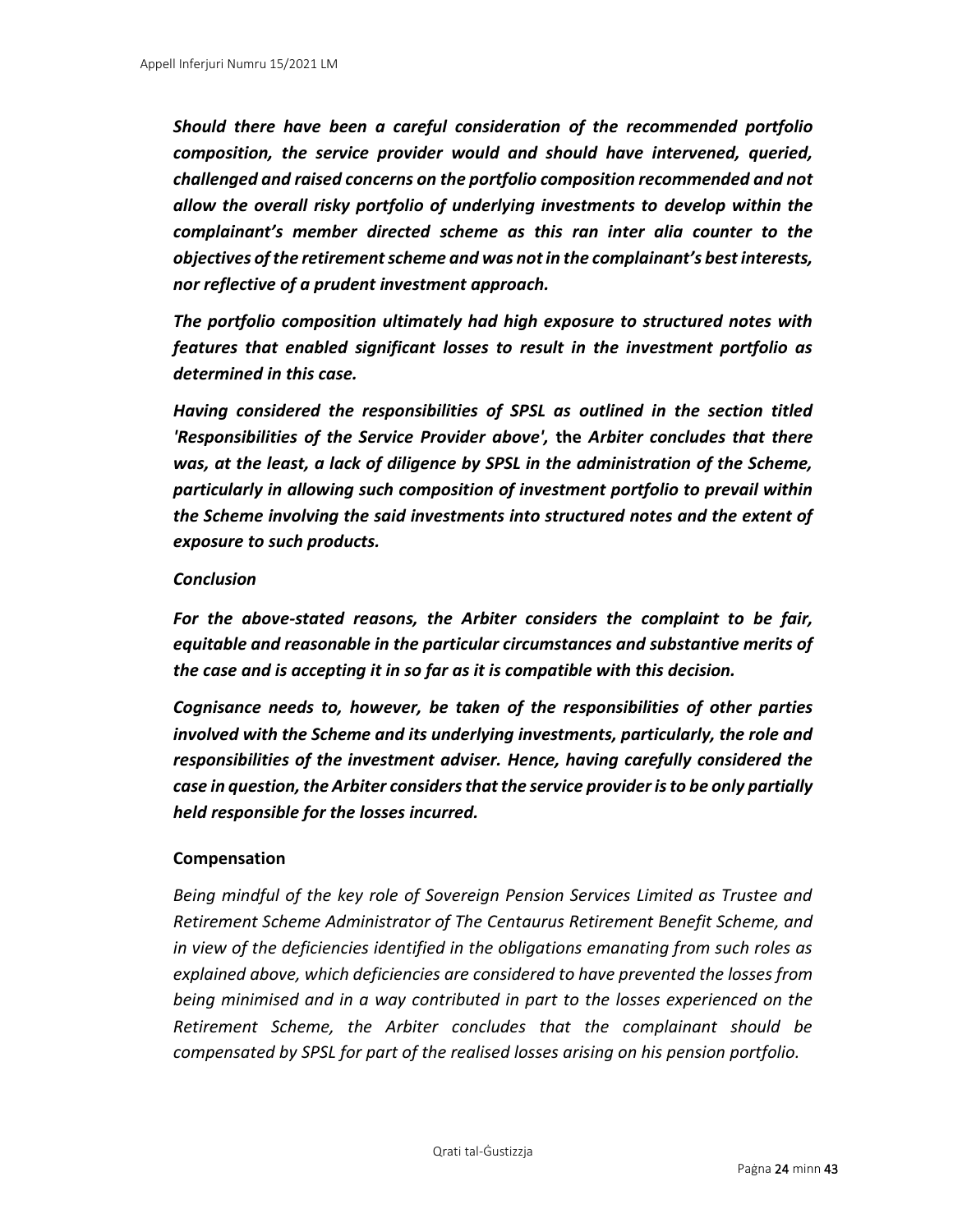*In the particular circumstances of this case, the Arbiter considers it fair, equitable and reasonable for SPSL to be held responsible for seventy per cent of the losses sustained by the complainant on his overall investment portfolio.* 

*The service provider is accordingly being directed to pay the complainant compensation for the amount of GBP20,748.42. This is calculated as 70% of the actual loss, which was GBP29,640.60, as amply explained above in this decision.* 

*Therefore, in accordance with Article 26(3)(c)(iv) of Chapter 555 of the Laws of Malta, the Arbiter orders Sovereign Pension Services Limited to pay the complainant the sum of twenty thousand, seven hundred and forty-eight pounds sterling and forty-two pence (GBP20,748.42).* 

*With legal interest from the date of this decision till the date of effective payment.* 

*Given the particular circumstances of the case, especially that the complaint was only partially met, each party is to bear its own legal costs of these proceedings."*

# **L-Appell**

6. Is-soċjetà appellanta ħasset ruħha aggravata bid-deċiżjoni appellata tal-Arbitru, u fid-19 ta' Frar, 2021 intavolat appell fejn qed titlob lil din il-Qorti sabiex tirrevoka u tħassar id-deċiżjoni appellata billi tilqa' l-aggravji tagħha. Tgħid li l-aggravji tagħha huma s-segwenti: (i) l-Arbitru applika u interpreta ħażin il-liġi meta ddeċieda li s-soċjetà appellanta naqset mid-dmirijiet tagħha filkwalità tagħha lejn l-appellat, partikolarment meta ddeċieda li (a) hija kienet ippermettiet lil *Offshore Investment* taġixxi bħala konsulent finanzjarju talappellat; u (b) il-kompożizzjoni tal-portafoll tal-appellata ma kinitx idonea għall-Iskema; (ii) ma kienx jeżisti ness kawżali bejn it-telf lamentat mill-appellat u lkawża kif attribwita lilha; (iii) id-deċiżjoni hija *ultra petita*.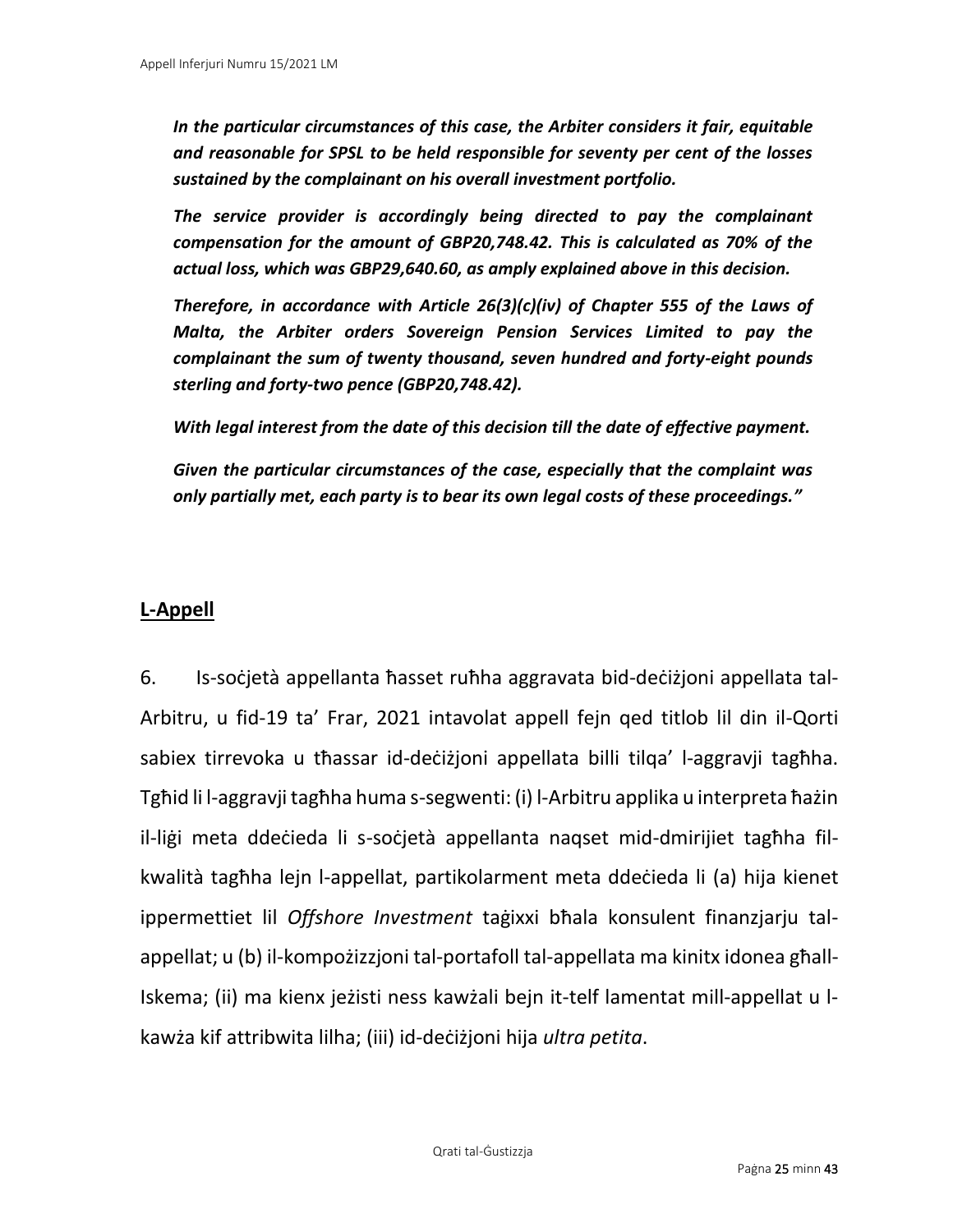7. L-appellat wieġeb fil-15 ta' Ġunju, 2021 fejn issottometta li d-deċiżjoni appellata hija ġusta, u għaldaqstant timmerita li tiġi kkonfermata għal dawk irraġunijiet li huwa jispjega fit-tweġiba tiegħu.

# **Konsiderazzjonijiet ta' din il-Qorti**

8. Din il-Qorti ser tgħaddi sabiex tikkunsidra l-aggravii tas-soċjetà appellanta, u dan fid-dawl tar-risposta ntavolata mill-appellat u anki talkonsiderazzjonijiet magħmulin mill-Arbitru fid-deċiżjoni appellata.

# *L-ewwel aggravju*

9. Meta tfisser l-ewwel aggravju tagħha, is-soċjetà appellanta tikkontendi li l-Arbitru applika u nterpreta ħażin ir-regoli, il-liġi u l-prinċipji meta ddeċieda li hija kienet naqset mill-obbligi tagħha meta ħalliet lil David Humphreys minn *Offshore Investment* jaġixxi bħala *investment advisor* tiegħu hekk kif dan kien ġie maħtur mill-appellat stess. Tgħid li l-Arbitru hawn naqas serjament milli jimmotiva l-konklużjoni tiegħu u qal biss li *"despite the material claim made by the complainant that Offshore Investor was unlicensed, the service provider did not present, from its part, any proof of the checks it claimed to have made on such entity",* mingħajr ma jispjega minn fejn kien jirriżulta l-obbligu li hija kellha tirrikjedi li l-konsulent finanzjarju kellu jkun regolat jew awtorizzat. Dan tgħid aktar u aktar għaliex l-għażla kienet tispetta lill-appellat u fil-fatt huwa stess kien ħatar il-konsulent finanzjarju tiegħu. Tikkontendi li fid-dawl tal-fatt li kien l-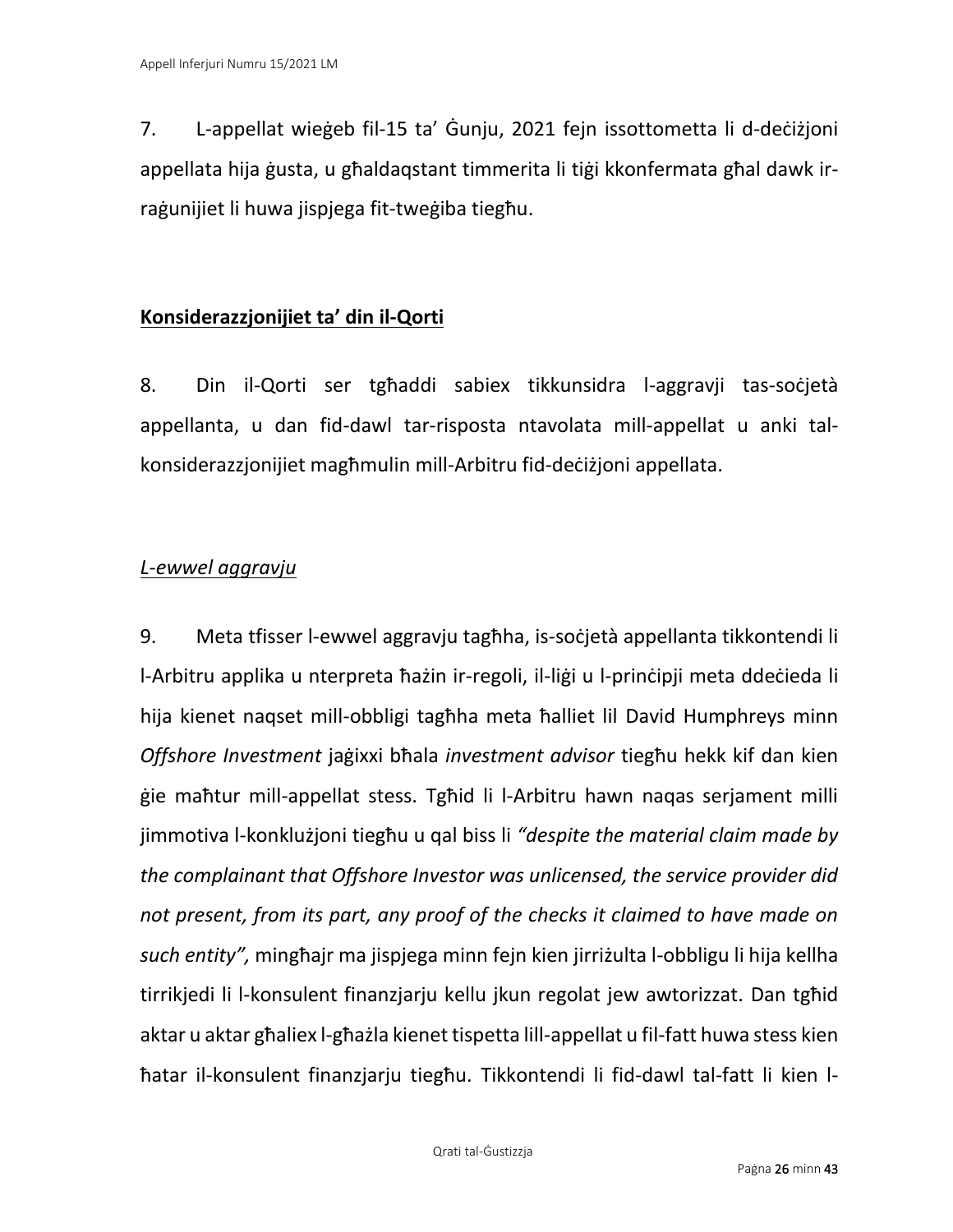appellat li kien għamel l-allegazzjoni, kien proprju l-istess appellat, u mhux hi, li kellu jsostni l-allegazzjoni, iżda l-Arbitru qeleb l-oneru tal-prova. Imma minflok l-Arbitru straħ fuq id-dikjarazzjoni tal-appellat li l-konsulent finanzjarju ma kinitx entità regolata sabiex tagħti parir finanzjarju, u għalhekk iddeċieda li hija kienet tenuta tkun 'prudenti' jew raġonevoli billi tivverifika jekk il-konsulent finanzjarju kienx liċenzjat jew regolat jew le. B'hekk is-soċjetà appellanta tirrileva li ddeċiżjoni tal-Arbitru kienet difettuża mhux biss għaliex kien jispetta l-appellat li jressaq id-debita prova, iżda għaliex il-kwistjoni qatt ma kienet jekk il-konsulent finanzjarju kienx liċenzjat jew le, iżda jekk hija kellhiex l-obbligu li tagħmel ilverifika, u fil-fatt hija ma kellha l-ebda obbligu bħal dan, u kien impossibbli li tressaq prova ta' fatt negattiv jew ta' obbligu li ma jeżistix. Tinsisti li l-Arbitru naqas milli jikkonsidra li ġaladarba l-appellat huwa residenti fl-Arabja Sawdija u appunta l-konsulent finanzjarju fl-Emirati Għarab Magħquda, ma kkonsidrax jekk kienx hemm bżonn ta' liċenzja f'dawn il-pajjiżi sabiex jingħata il-parir opportun. Is-soċjetà appellanta tilmenta mill-fatt li l-Arbitru żamm seduta waħda biss sabiex jisma' l-ilment, u hija ma ngħatatx l-opportunità li tressaq ilprovi, salv dawk annessi mar-risposta tagħha u lanqas ukoll ma ngħatat lopportunità li tagħmel sottomissjonijiet, kemm *viva voce* kif ukoll bil-miktub. Tikkontendi wkoll li filwaqt li l-Arbitru spjega l-qafas legali applikabbli, huwa naqas milli jorbot ir-regoli u l-liġijiet ċitati minnu mal-konklużjoni tiegħu, u saħansitra kien legalment żbaljat fid-deċiżjoni tiegħu għaliex dawn il-liġijiet daħlu fis-seħħ fis-sena 2019, wara l-allegata mġiba ħażina, kif saħansitra rrikonoxxa l-Arbitru stess. Tirrileva li madankollu hija xorta waħda kienet għamlet eżerċizzju ta' diliġenza sabiex tara jekk il-konsulent finanzjarju kellux lesperjenza neċessarja sabiex jagħti l-parir tiegħu, u fil-fatt kien irriżultalha li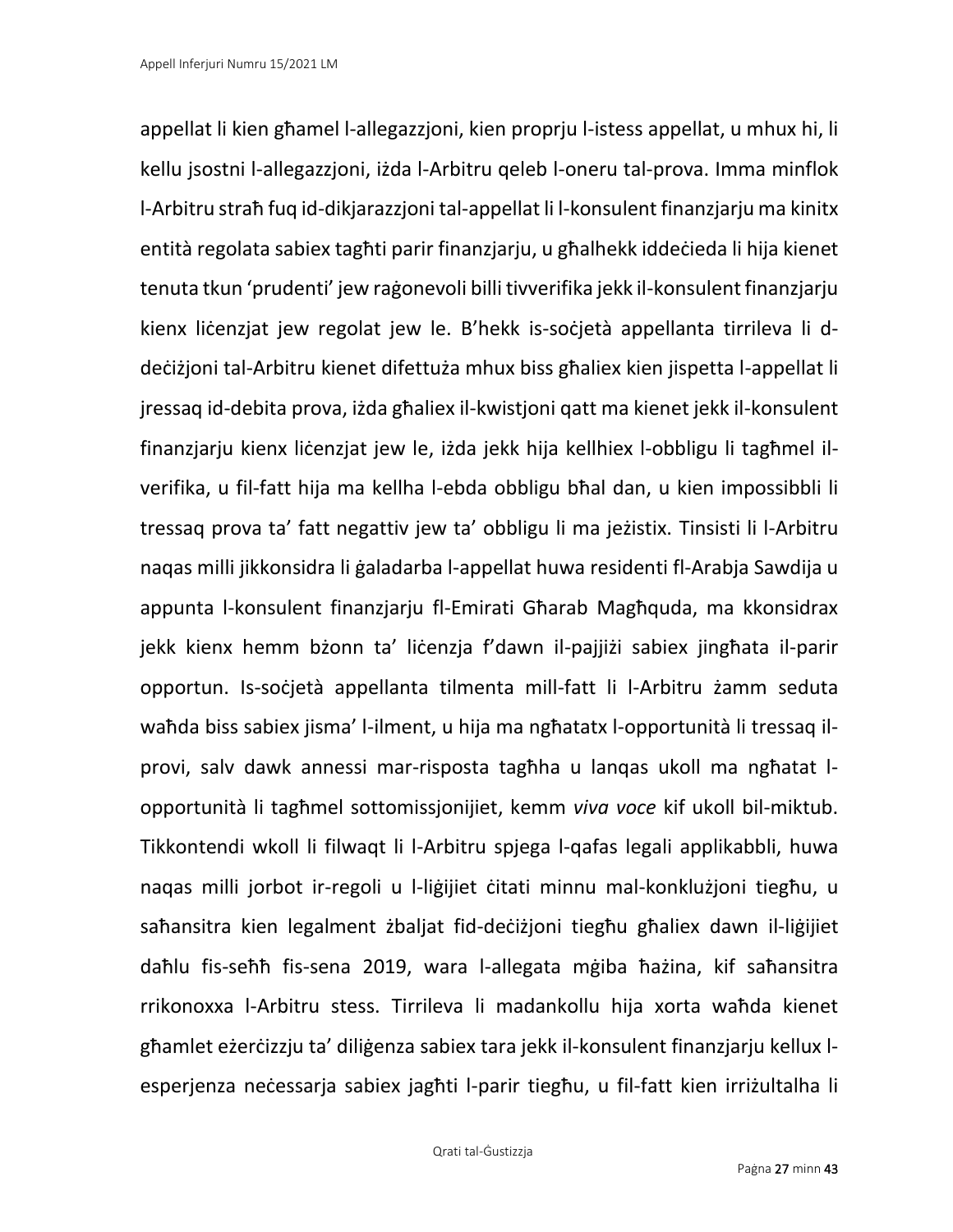David Humphreys kien iċċertifikat minn *Chartered Insurance Institute* ġewwa r-Renju Unit. Is-soċjetà appellanta tgħid li hija ma setgħetx tagħti pariri finanzjarji, u tispjega li kienet limitata milli tagħmel dan skont il-kundizzjonijiet fil-ħruġ talliċenzja mill-MFSA bħala Amministratriċi tal-Iskema. Filwaqt li tiċċita silta middeċiżjoni appellata fejn l-Arbitru qal *"whilst the Retirement Scheme Administrator was not responsible to provide investment advice to the Complainant nor to select the underlying investments of the Retirement Scheme, the Retirement Scheme Administrator, however, had a duty to check and ensure that the portfolio composition recommended by the investment adviser was a prudent one as reasonably expected from a retirement plan, whilst also reflective of the risk profile and objectives of the Scheme as outlined in the Scheme's Application form and ultimately one which enables the aim of the Retirement Plan to be achieved",* tirrileva li l-Arbitru skarta l-fatt li hija hekk għamlet bil-ħatra ta' Sovereign Asset Management Limited [minn issa 'l quddiem "SAM"], għalkemm dan ma kienx rikjest mil-liġi dak iż-żmien, u dan proprju għall-aħjar interess tal-membri u bl-awtorizazzjoni tal-MFSA, u skont kif regolata mill-Kummissjoni għas-Servizzi Finanzjarji ta' Ġibiltà. Tissottometti li minflok l-Arbitru straħ fuq l-obbligi ġenerali ta' *trustee* li għandu jimxi skont laħjar interess tal-benefiċjarju, għalkemm hija wara kollox ma kinitx qegħda tikkontesta dan l-obbligu ġenerali li kull *trustee* għandu l-obbligu li jaġixxi bħala *bonus paterfamilias.* Hawn hija tikkontendi li hemm differenza fid-dinamika u fl-iskop ta' skema tal-irtirar u dawk ta' *trust*, u in sostenn ta' dan tiċċita silta minn dak li qal Lord Browne-Wilkinson fil-każ **Target Holdings Ltd v. Redferns**  fil-House of Lords. Għal dak li jirrigwarda t-tieni parti tal-ewwel aggravju, jiġifieri li l-Arbitru applika b'mod skorrett ir-regoli taħt l-RPA fir-rigward tal-allokazzjoni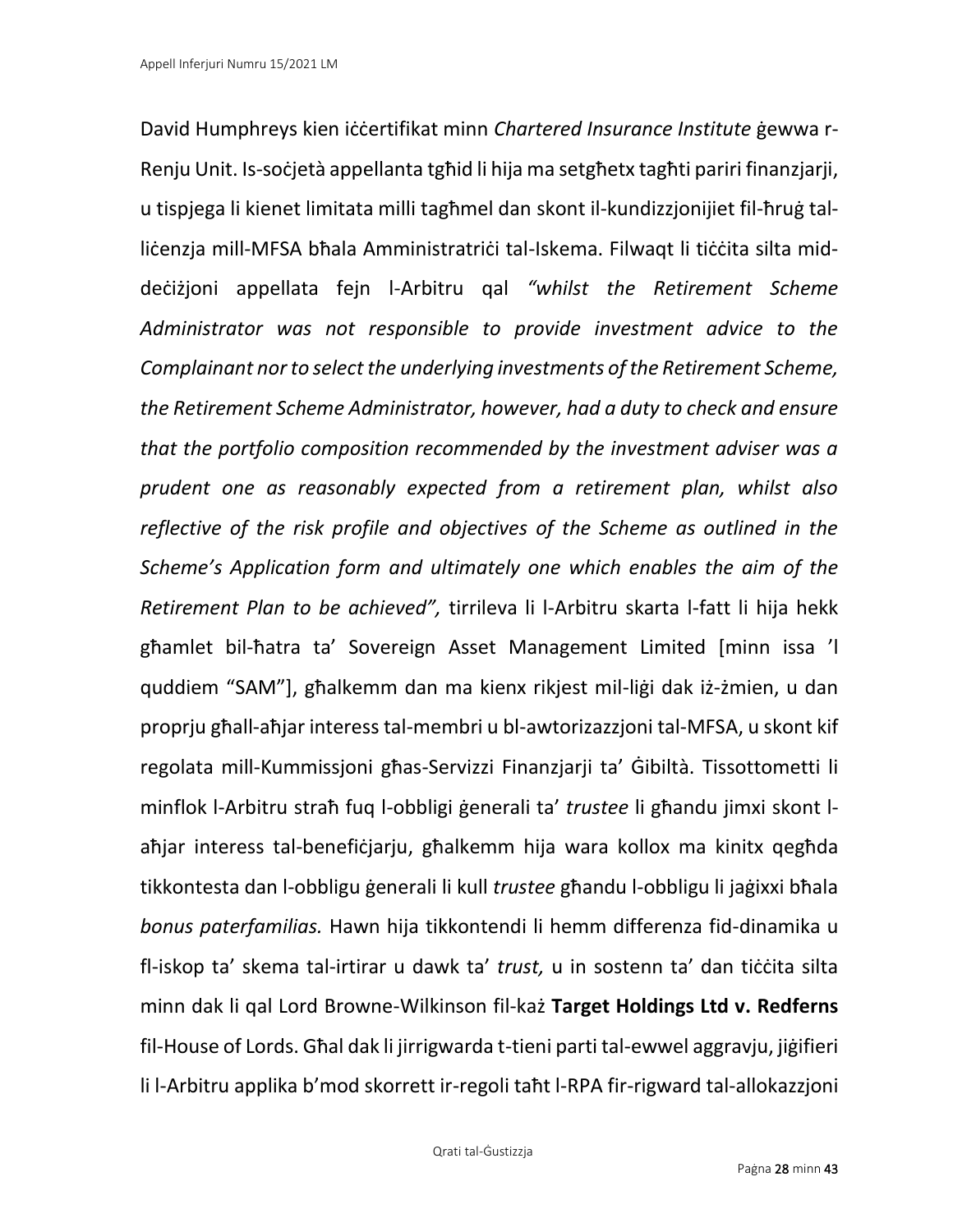u l-kompożizzjoni tal-portafoll tal-appellat, tissottometti li r-regoli tal-RPA daħlu wara li sar l-investiment fil-FPI Bond, għaliex l-iskemi kienu ġew reġistrati taħt il-RPA b'effett mill-1 ta' Jannar, 2016. Tirrieva li l-Arbitru ċċita biss siltiet milli*Standard Operational Conditions* 2.7.1 u 2.7.2. u applikahom b'mod żbaljat. Issoċjetà appellanta tinsisti li hija kienet saħansitra imponiet fuqha stess restrizzjonijiet fir-rigward tal-portafoll fuq livell ta' membru fl-Applikazzjoni għal Sħubija, u tiċċita s-segwenti *"not more than 10% of funds may be invested in structured notes with any one company and not more than 40% in structured notes generally",* li ġie emendat għal *"66% in structured notes and 33% in maximum limit to any one issuer".* Tikkontendi li l-portafoll tal-appellat fil-fatt kien jissodisfa r-restrizzjonijiet fir-rigward tad-diversifikazzjoni, iżda l-Arbitru minflok qal li *"no details were produced during the proceedings of the case as to what percentage the respective structured notes comprised of the portfolio at the time of investment of the note",* meta hija ma kellha l-ebda opportunità li tagħmel dan f'seduta waħda, u għalhekk bi preġudizzju għad-dritt ta' smigħ xieraq tagħha.

# *It-tieni aggravju*

10. Is-soċjetà appellanta tinsisti li qabel ma l-Arbitru seta' jasal sabiex isib li hija kellha 70% tar-responsabbiltà tat-telf li sofra l-appellat, huwa kellu qabel xejn isib li kien hemm ness kawżali bejn in-nuqqasijiet tagħha u t-telf tiegħu. Iżda d-deċiżjoni appellata kienet mankanti f'dan ir-rigward, kif ukoll kienu mankanti l-provi tal-appellat. Tgħid li jekk *dato ma non concesso* hija kienet tenuta ma tippermettiex lill-appellat jinvesti fil-prodotti, dan forsi jista' jwassal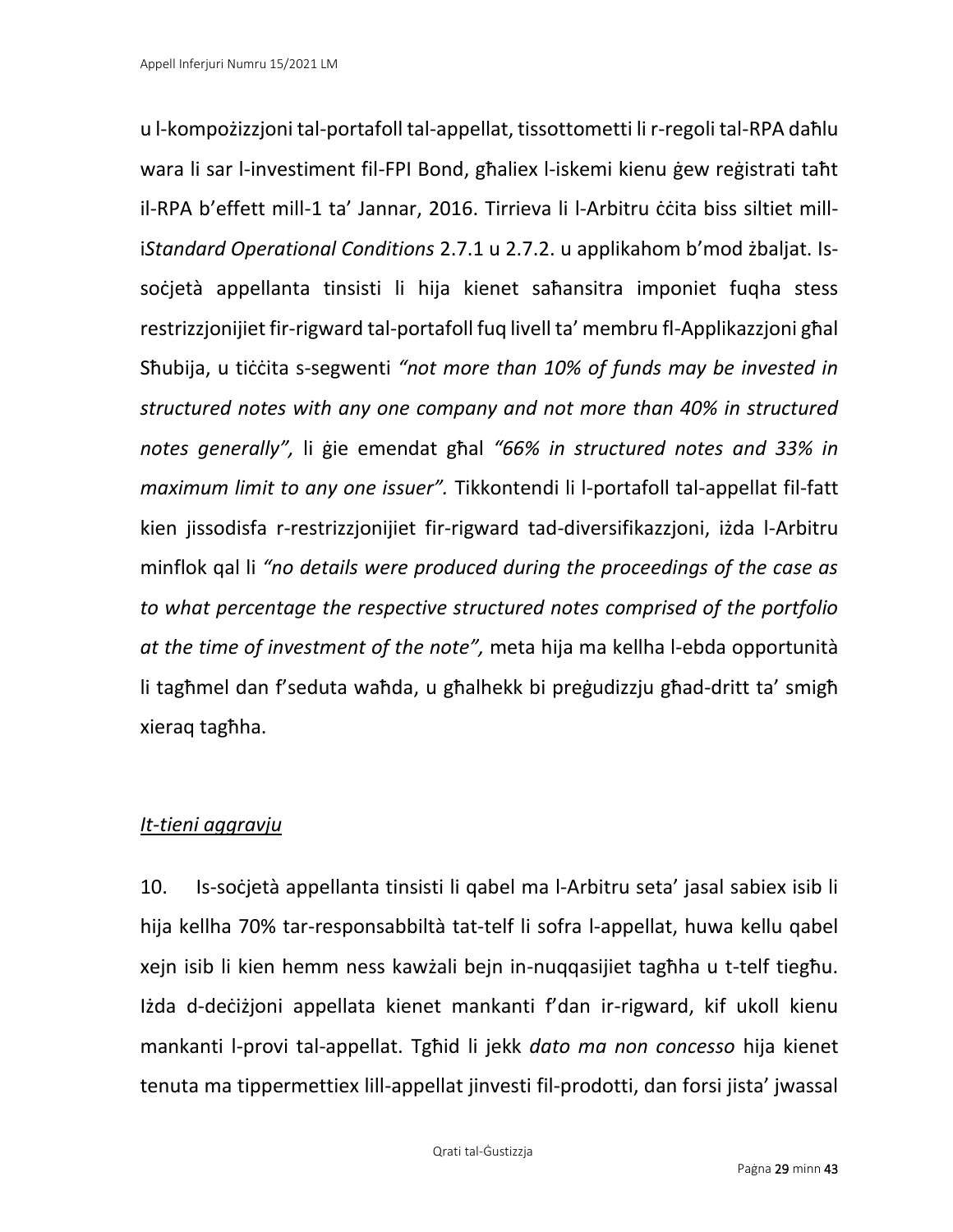għal sanzjoni regolatorja fejn wara kollox ma kienx hemm, iżda qatt għallkundanna għad-danni. Tgħid li t-telf saħansitra lanqas ma kien ikkristalizzat għaliex għad irid jitħallas ir-rikavat fuq il-prodott in kwistjoni. Tinsisti li jekk lappellat ġarrab telf, ma kienx isegwi li hija responsabbli għad-danni allegatament sofferti minnu, altrimenti hija ser tiġi f'pożizzjoni ta' garanti fiddoluż biss. Is-soċjetà appellanta tinsisti wkoll li d-deċiżjoni tal-Arbitru li jattribwixxi lilha responsabbiltà għal 70% tat-telf soffert, hija waħda arbitrarja u mingħajr proporzjon għaliex saħansitra ma kienx hemm l-ebda ness bejn it-telf fil-valur tan-noti strutturati u l-aġir tagħha.

# *It-tielet aggravju*

11. Is-soċjetà appellanta tirrileva li l-Arbitru mar oltre t-talba tal-appellat, għaliex dan kien talab kumpens fuq erba' investimenti, iżda fid-deċiżjoni appellata ngħad illi *"[a] net loss has ultimately not only emerged with respect to the four structured notes indicated by the complainant, but also on all structured notes investments altogether undertaken within his portfolio...all the seven purchases of structured notes undertaken within his FPI Bond".* Is-soċjetà appellanta tallega nuqqas ta' ekwità u raġonevolezza da parti tal-Arbitru, prinċipji li huwa stess qal li kien qed jadotta, meta ħa in konsiderazzjoni fatturi li qatt ma kienu jagħmlu parti mill-mertu tal-proċeduri, u għalhekk hija rinfaċċjata b'deċiżjoni li qatt ma kellha l-opportunità li tieħu konjizzjoni tagħha u saħansitra wkoll tirribatti. Imbagħad tgħid li ġaladarba l-Arbitru kkonkluda li *"the realised loss (exclusive of dividends) on the* four structured notes *identified by the complainant is calculated to actually amount in total to GBP19,372",*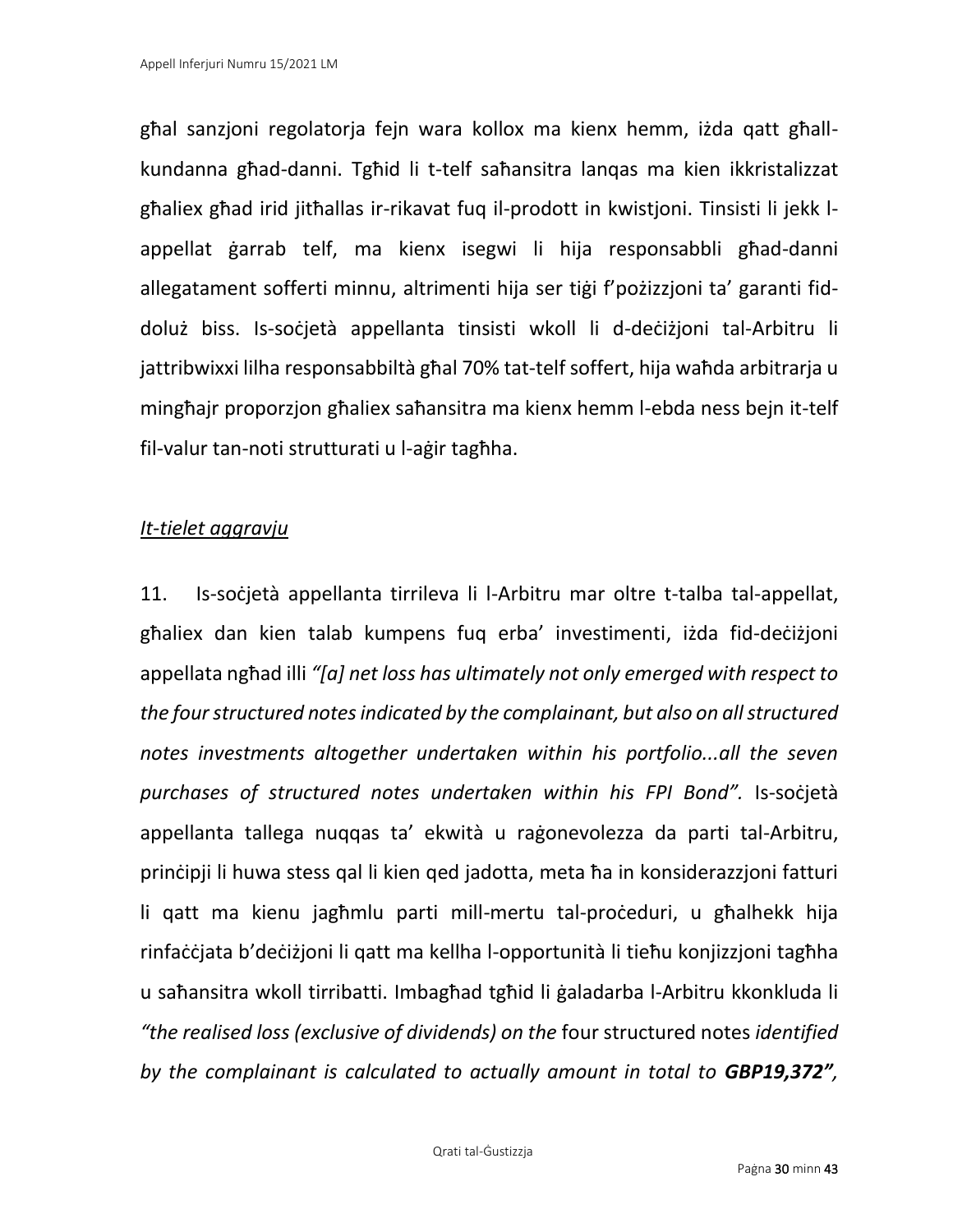huwa kien tenut japplika l-perċentwali fuq din is-somma, iżda mhux fuq l-allegat telf kif soffert fuq investimenti oħrajn li qatt ma ffurmaw parti mill-ilment talappellat. Is-soċjetà appellanta irrilevat wkoll li l-Arbitru skarta l-fatt li l-appellat kien feda l-portafoll tiegħu fuq deċiżjoni tiegħu stess, deċiżjoni li setgħet kienet bikrija. Tagħlaq billi tilmenta mill-fatt li l-Arbitru għoġbu wkoll jakkorda imgħax legali fuq is-somma likwidata minnu, li kellu jiġi kkomputat mid-data taddeċiżjoni appellata sad-data tal-pagament effettiv.

12. L-appellat jilqa' billi fl-ewwel lok jirrileva li l-aggravji tas-soċjetà appellanta huma kollha nfondati fil-fatt u fid-dritt, u għalhekk għandhom jiġu miċħuda bl-ispejjeż. Ikompli billi jagħmel riferiment għall-prinċipju li qorti ta' reviżjoni ma tiddisturbax l-apprezzament tal-provi kif magħmul mill-Ewwel Qorti, sakemm ma tirriżultax raġuni ġustifikabbli. Dwar dak li kien jikkostitwixxi din ir-raġuni hekk ġustifikabbli, l-appellat jagħmel riferiment għallpronunċjament tal-Qorti tal-Appell (Sede Superjuri) f'żewġ sentenzi rispettivi tagħha<sup>1</sup>, filwaqt li jissottometti li hawn huwa ċar li m'hawnx lok għal ri-eżami.

11. Il-Qorti mill-ewwel tgħid li d-deċiżjoni tal-Arbitru hija waħda tajba. Huwa jibda bis-solita dikjarazzjoni li m'hemm l-ebda dubju jew kontestazzjoni dwarha, jiġifieri li huwa kien ser jiddeċiedi l-ilment skont dak li fil-fehma tiegħu kien ġust, ekwu u raġjonevoli fic-cirkostanzi partikolari u meħudin in konsiderazzjoni lmerti sostantivi tal-każ. Imbagħad fir-rigward tas-sottomissjoni tas-soċjetà appellanta li l-appellat ma kien ressaq l-ebda ilment sakemm huwa kien għamel *draw-down* tal-investiment tiegħu kollu, osserva li fil-fatt huwa mill-ewwel kien

<sup>1</sup> Brigitte Vella pro et *vs.* Richard Vella, 05.10.2001; Laura Seguna et *vs.* Francis Mallia et, 27.04.2001.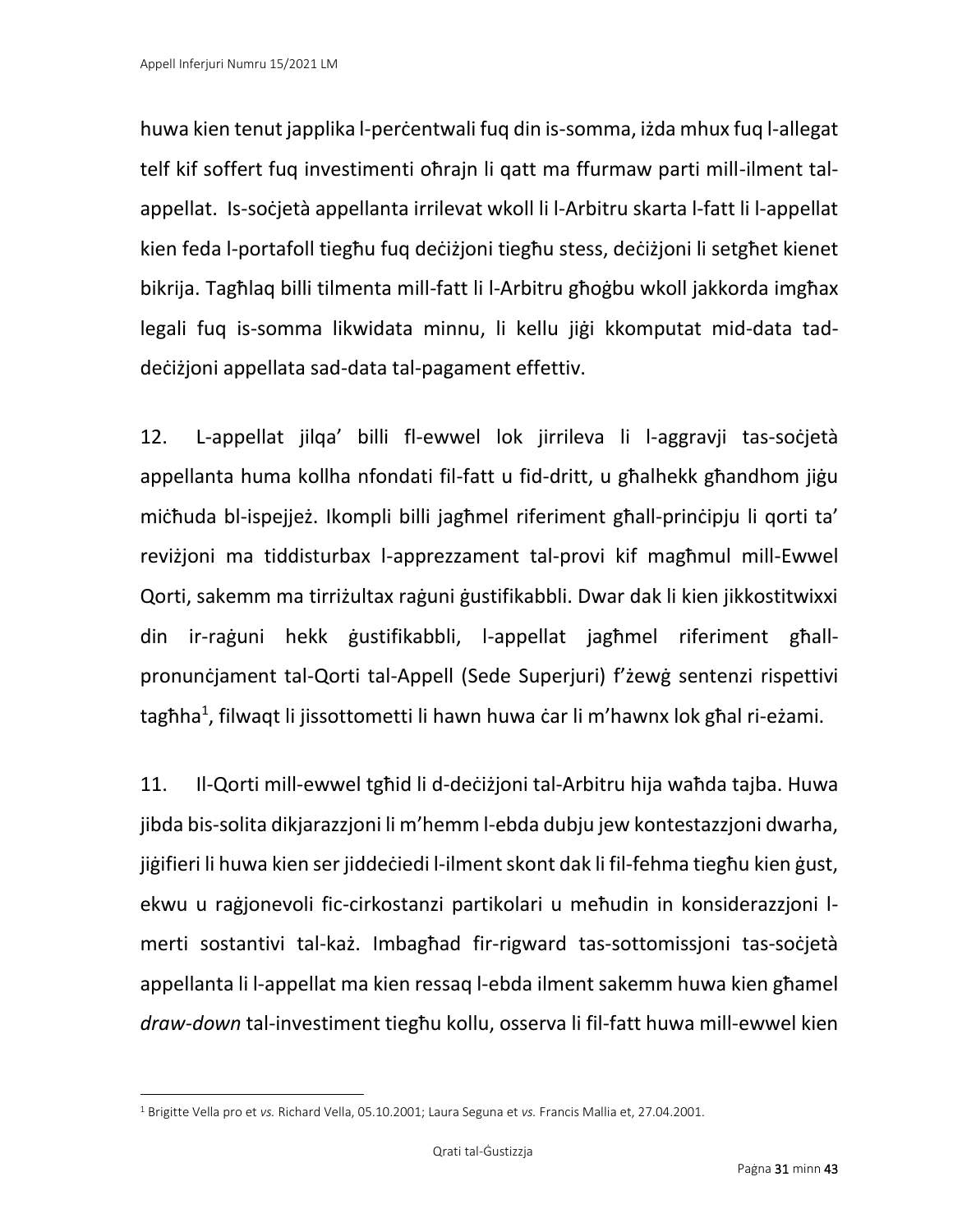ressaq ilment hekk kif induna li s-soċjetà appellanta kienet ippermettiet li jsir investiment sottoskritt f'noti strutturati. Irrileva ukoll li s-soċjetà appellanta kienet wara kollox naqset milli turi li d-*draw-down* kien seħħ a saldu talpretensjonijiet kollha tal-appellat. Imbagħad l-Arbitru kkonstata li tali Skema kienet tikkonsisti f'*trust* b'domiċilju hawn Malta u kif awtorizzata mill-MFSA bħala *Personal Retirement Plan* taħt l-Att li Jirregola Fondi Speċjali (Kap. 450 tal-Liġijiet ta' Malta kif imħassar) u dan permezz ta' *trust deed* tat-13 ta' Lulju, 2014, fejn is-soċjetà appellanta kienet l-Amministratriċi, kif liċenzjata mill-MFSA, u anki t-*Trustee* tal-Iskema. Irrileva li skont l-Applikazzjoni għal Sħubija tal-Iskema, *'[t]he investment objective of the Centaurus Retirement Benefit Scheme is to accumulate a trust fund from which to provide benefits in retirement'.* Qal li linvestiment tal-appellat sottoskritt dik l-Iskema, kien l-*FPI Bond* li kien jikkonsisti f'polza ta' assikurazzjoni fuq il-ħajja maħruġa minn *Friends Provident International* fit-23 ta' Diċembru, 2014. Skont l-Applikazzjoni suriferita lappellat kien iddeċieda li jittrasferixxi f'dak l-investiment il-fondi kollha tiegħu minn żewġ pensjonijiet riċevuti mingħand BAE Systems *u* l-*Armed Forces Pension Scheme,* b'valur komplessiv ta' GBP136,714. L-Arbitru minn hawn għadda sabiex spjega dak li huwa kien jikkonsidra bħala l-qafas legali li jirregola l-Iskema u anki lis-soċjetà appellanta.

12. L-Arbitru mbagħad għamel diversi konstatazzjonijiet fir-rigward talinformazzjoni li huwa seta' jieħu dwar l-appellat mill-Applikazzjoni għas-Sħubija tal-Iskema, u anki oħrajn fir-rigward tas-soċjetà appellanta u fir-rigward talinvestimenti sottoskritti il-*FPI Bond*. Hawn innota li l-*premium* oriġinali li kellu jiġi trasferita fil-*FPI Bond,* kien fl-ammont ta' GBP136,714, iżda l-appellat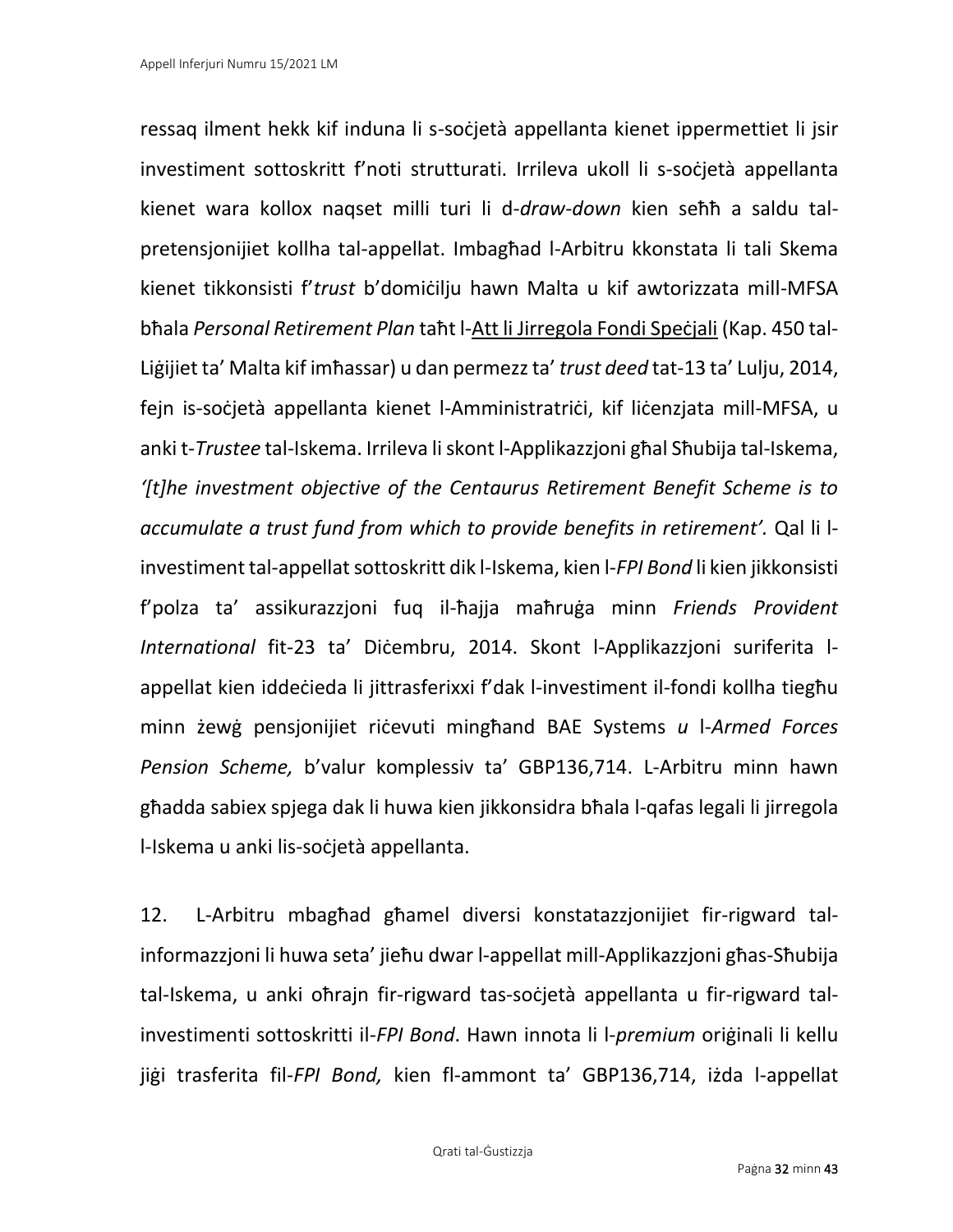eventwalment tħallas is-somma ta' GBP55,318.15 fil-25 ta' Jannar, 2018, wara li tnaqqsu d-drittijiet tas-soċjetà appellanta. Il-Qorti hawn tinnota li m'hemm lebda kontestazzjoni dwar dan kollu.

13. L-Arbitru mbagħad għadda sabiex ikkonsidra li s-soċjetà appellanta bħala Amministratriċi u *Trustee* tal-Iskema kienet soġġetta għall-obbligi, funzjonijiet u responsabbiltajiet applikabbli għall-kariga tagħha, u għamel riferiment għad-*Directives for Occupational Retirement Schemes, Retirement Funds and Related Parties under the Special Funds (Regulation) Act, 2002* [minn issa 'l quddiem 'id-Direttivi"]. Għamel ukoll riferiment għall-Att li Jirregola Fondi Speċjali, li ġie sostitwit permezz tal-Att dwar Pensjonijiet għall-Irtirar (Kap. 514 tal-Liġijiet ta' Malta), u għar-regoli magħmula taħthom, u li għalihom ġiet soġġetta s-soċjetà appellanta. Sostna li wieħed mill-obbligi ewlenin tagħha bħala Amministratur tal-Iskema skont il-Kap. 450 u l-Kap. 514, kien proprju li taġixxi fl-aħjar interessi tal-Iskema. Il-Qorti hawn iżżid tgħid li m'hemmx dubju li s-soċjetà appellanta kellha obbligi daqstant ċari hawn li timxi fl-aħjar interess tal-Iskema, hekk kif saħansitra kien għadu kif ġie fis-seħħ ukoll l-Att dwar Pensjonijiet għall-Irtirar fl-1 ta' Jannnar fis-sena 2015.

14. Minn hawn l-Arbitru għadda sabiex elenka diversi prinċipji li kienu applikabbli fil-konfront tas-soċjetà appellanta skont il-*General Conduct of Business Rules/Standard Licence Conditions* applikabbli taħt ir-reġim tal-Kap. 450 kif imħassar, u tal Kap. 514 li ssostitwih. Għal darb'oħra l-Qorti tirrileva li jirriżulta li s-soċjetà appellanta bħala Amministratriċi tal-Iskema kienet tenuta li timxi b'kull ħila, kura u diliġenza dovuta fl-aħjar interessi tal-benefiċċjarji tal-Iskema. L-obbligi legali tagħha jirriżultaw ċari u inekwivoċi, tant li l-Qorti tirrileva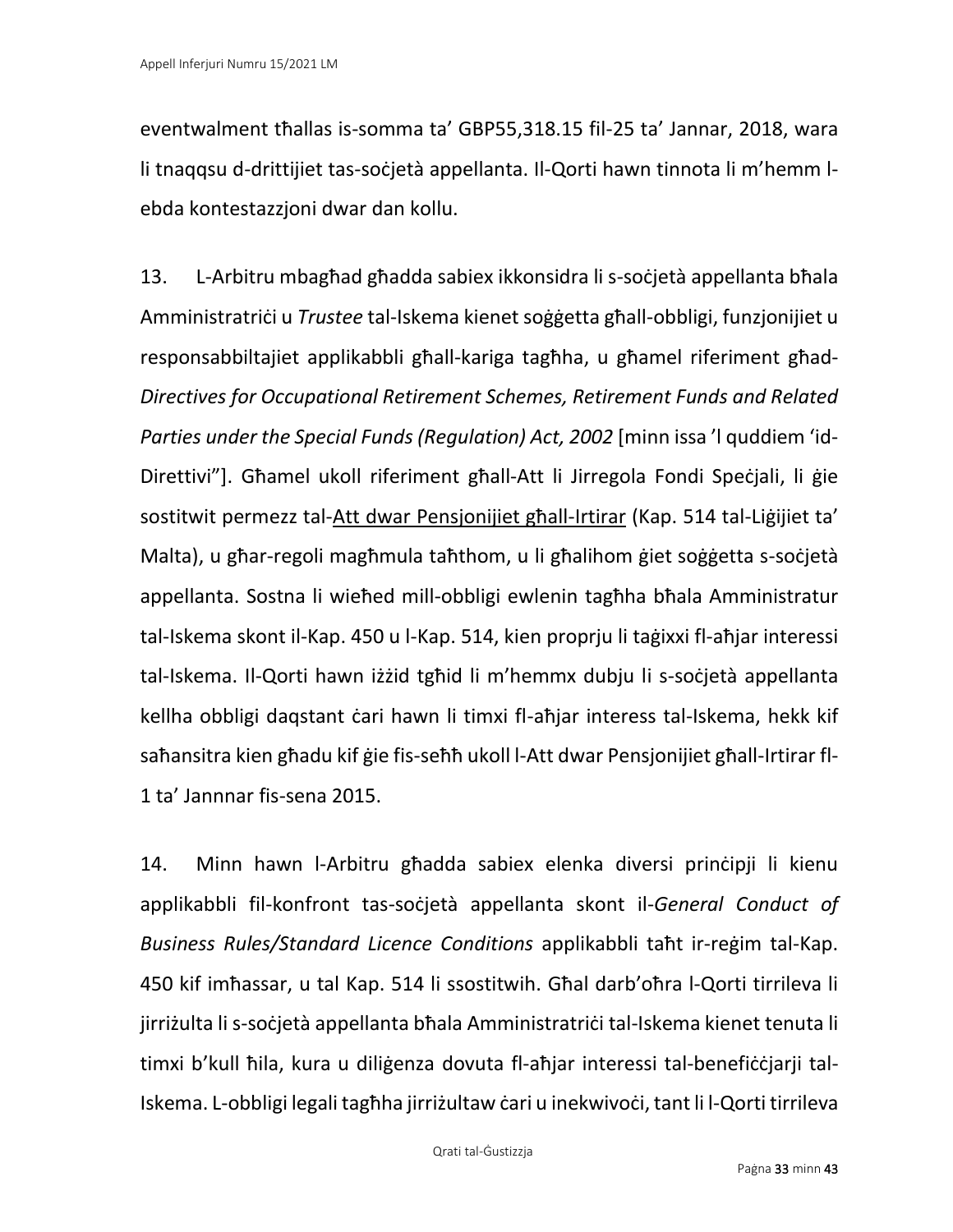li diġà minn dan li ngħad, jirriżulta li d-difiża tagħha li hija qatt ma setgħet tinżamm responsabbli għaliex ma kellha l-ebda obbligi fil-konfront tal-appellati, ma tistax tirnexxi. Ma tistax tirnexxi lanqas id-difiża tagħha li hija kienet inkarigat lil Sovereign Asset Management Limited għall-fini ta' sorveljanza, verifiki u moniteraġġ fuq l-investimenti tal-membri, għaliex il-membri ma kellhom l-ebda relazzjoni ġuridika ma' din is-soċjetà, u jekk din ma kinitx wettqet id-doveri tagħha kif mistenni, kienet is-soċjetà appellanta li kellha tirrispondi lillmembri għall-konsegwenzi. Barra minn hekk lanqas ma tista' teħles mid-doveri tant ċari tagħha billi tgħid li ġaladarba l-appellat kien qed jallega li l-konsulent finanzjarju ma kienx regolat, huwa kellu jressaq prova ta' dan u mhux kif ippretenda l-Arbitru li kellha tkun hi li turi x'verifiki kienet wettqet sabiex tistabbilixxi jekk il-konsulent finanzjarju kienx liċenzjat jew regolat. Is-soċjetà appellanta tittenta targumenta li l-kwistjoni kollha fil-fatt kienet jekk hija kellhiex obbligu li tagħmel tali verifika, iżda l-Qorti tgħid li mill-eżerċizzju sħiħ li wettaq l-Arbitru fir-rigward tad-doveri tagħha, ma hemm l-ebda dubju dwar limsemmi obbligu, anki jekk il-konsulent finanzjarju kien qiegħed jopera minn pajjiż barrani. Is-soċjetà appellanta tittenta wkoll targumenta li hija ma ngħatatx opportunità li tressaq provi, u lanqas li tagħmel sottomissjonijiet kemm *viva voce* jew bil-miktub. Iżda l-Qorti tagħraf li l-verbal tas-seduta tat-13 ta' Mejju, 2019 juri li s-soċjetà appellanta dakinhar iddikjarat li hija ma kellha xejn aktar x'iżżid, u li kien hemm qbil bejn il-partijiet li l-Arbitru seta' jgħaddi għaddeċiżjoni tiegħu.

15. Il-Qorti tkompli tgħid li l-Arbitru ma waqafx hawn għaliex ikkonsidra wkoll il-kariga tagħha bħala *Trustee,* u rrileva li hawn kienu applikabbli d-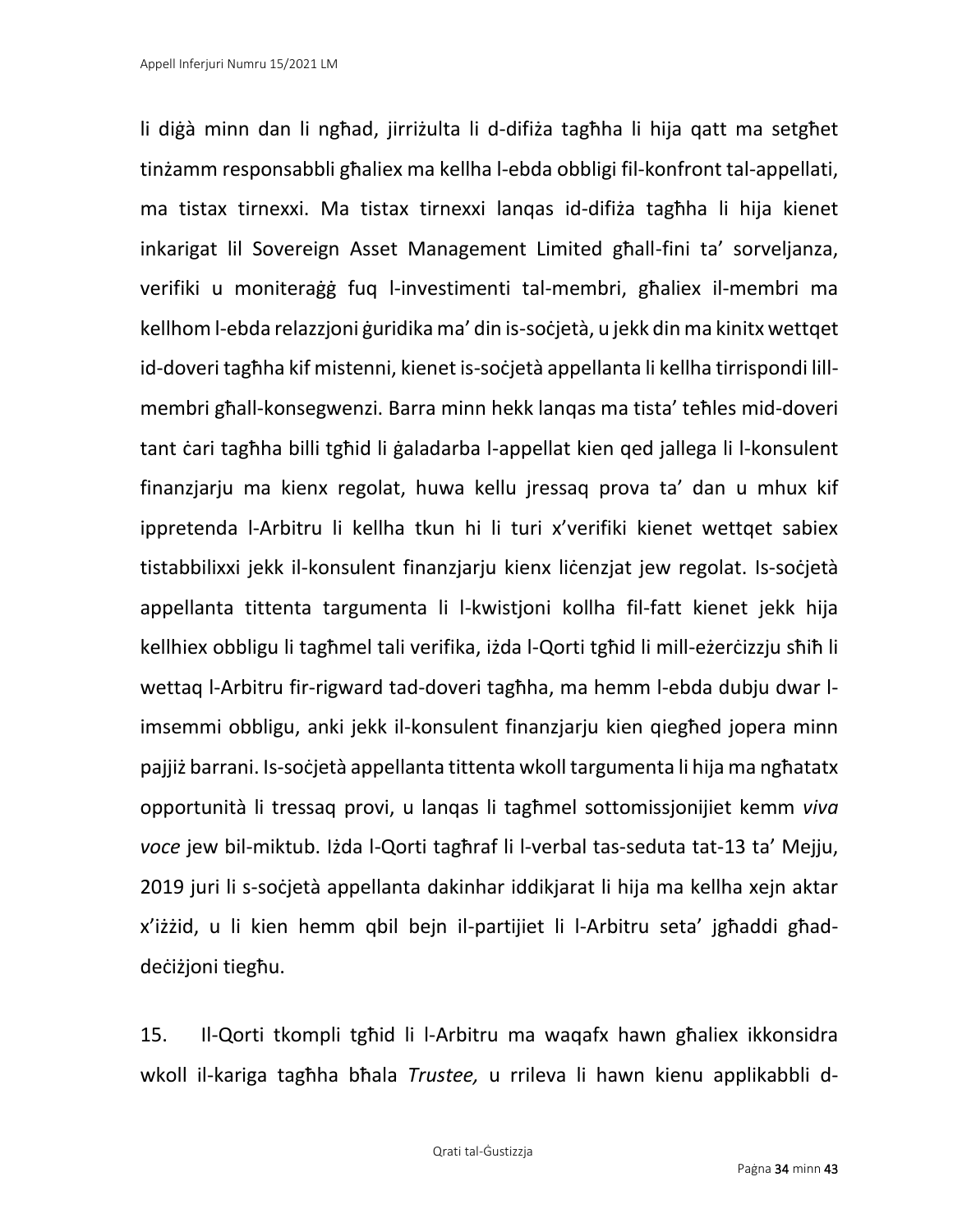disposizzjonijiet tal-Att dwar *Trusts* u *Trustees* (Kap. 331), li l-Qorti tirrileva li kien ġie fis-seħħ fit-30 ta' Ġunju, 1989, kif sussegwentement emendat, u l-Arbitru għamel riferiment partikolari għas-subartikolu 21(1) u l-para. (a) tassubartikolu 21(2). Hawn il-Qorti tgħid li għal darb'oħra d-difiża tas-soċjetà appellanta ma ssib l-ebda sostenn. L-Arbitru rrileva li fil-kariga tagħha ta' *Trustee,* is-soċjetà appellanta kienet saħansitra tenuta tamministra l-Iskema u lassi tagħha skont diliġenza u responsabbiltà għolja, u dan tagħrfu sew is-soċjetà appellanta fir-rikors tal-appell tagħha, minkejja li targumenta wkoll li ddinamika u l-iskop ta' skema tal-irtirar li hija *member directed,* huma differenti minn dawk ta' *trust* tradizzjonali. In sostenn ta' dan kollu, l-Arbitru għamel riferiment għall-pubblikazzjoni An Introduction to Maltese Financial Services Law<sup>2</sup> u anki għal silta mill-pubblikazzjoni riċenti tal-MFSA tas-sena 2017, fejn din ittrattat prinċipji diġà stabbiliti qabel dik id-data permezz tal-Att dwar *Trusts* u *Trustees* u anki permezz tal-Kodiċi Ċivili.

16. L-Arbitru mbagħad aċċenna fuq obbligu ieħor tas-soċjetà appellanta, li huwa qies importanti u rilevanti għall-każ in kwistjoni, dak ta' sorveljanza u monitoraġġ tal-Iskema, inkluż l-investimenti magħmula. Filwaqt li jaċċetta li rresponsabbiltajiet tagħha ma kienux ikopru l-provvista ta' parir fuq investiment, iżda kif hija stess spjegat fil-kommunikazzjoni tagħha tal-25 ta' Ġunju, 2018 malappellat *"on behalf of SPSL dealing instructions are reviewed and approved by Sovereign Asset Management Limited ('SAM')...'*<sup>3</sup> *,* fejn *'SAM as SPSL's appointed investment adviser simply reviewed the dealing instructions received from Mr Humphreys and verified that the proposed investment satisfied the Scheme's* 

<sup>2</sup> Ed. Max Ganado.

<sup>3</sup> *A fol.* 17.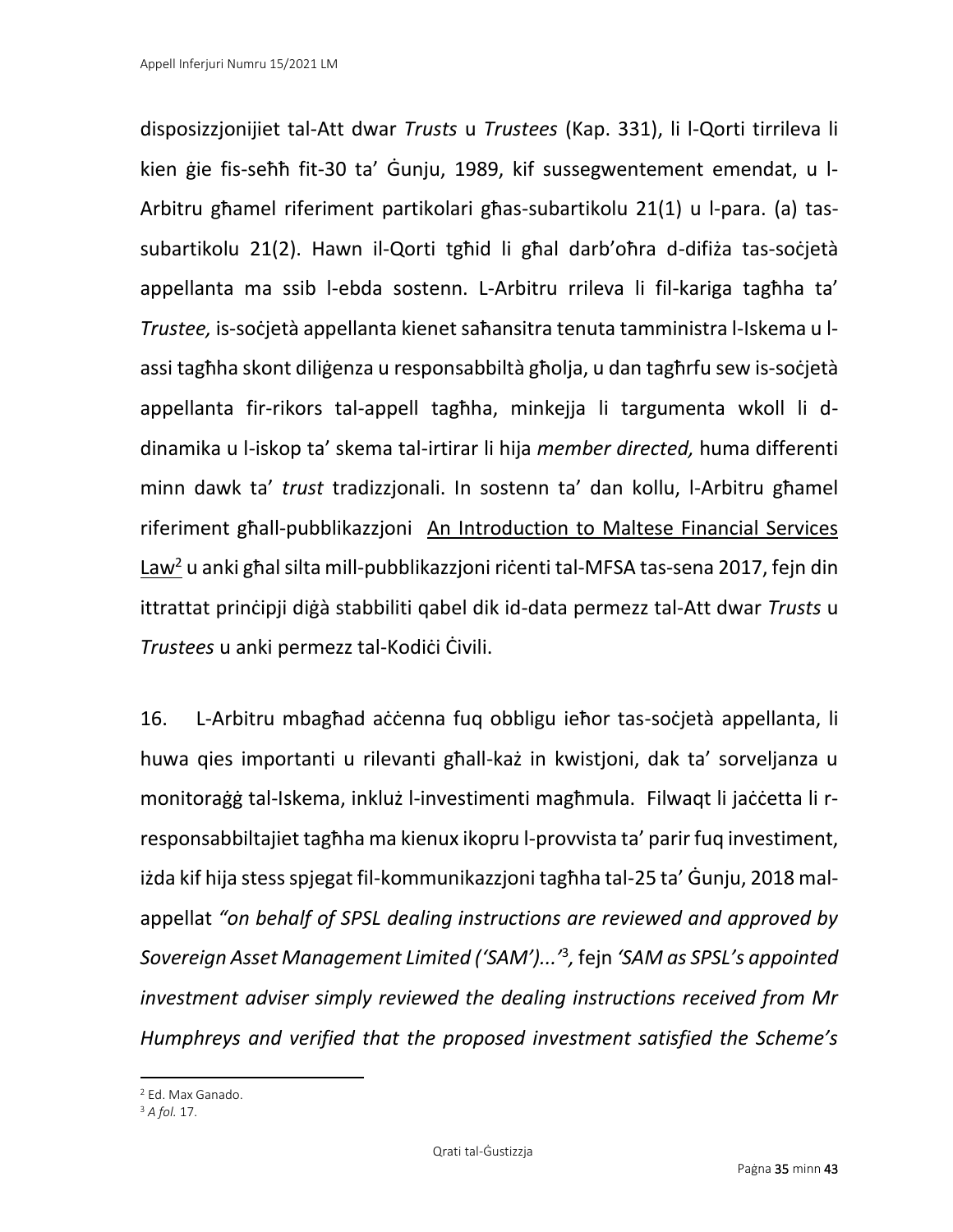*investment restrictions and was in accordance with your risk profile as specified by you'.*<sup>4</sup> Dan kollu kif imfisser tgħid il-Qorti, jagħmel ċar li s-soċjetà appellanta kienet taf sew x'inhuma l-obbligi tagħha lejn il-membri tal-Iskema, u li dawn kienu saħansitra obbligi pożittivi fejn hija kienet tenuta tħares il-portafoll talmembru individwali tal-Iskema u taġixxi skont il-każ.

17. L-Arbitru mbagħad ikkonstata li l-appellat kien prinċipalment qed jilmenta li s-soċjetà appellanta ppermettiet lil *Offshore Investor* li allegatament ma kelliex liċenzja, tagħmilha ta' konsulent finanzjarju tiegħu fir-rigward tal-Iskema u li tinnegozja f'noti strutturati fl-ambitu tal-Iskema. Osserva li l-appellat kien qed jitlob kumpens għal telf ta' GBP72,000 minn erba' noti strutturati kif elenkat minnu fl-ilment tiegħu. Irrileva li s-soċjetà appellanta ma kinitx indikat l-isem sħiħ ta' dawn l-investimenti u minflok l-Arbitru kien għalhekk għamel eżerċizzju fejn iddentifika huwa stess dawn l-erba' noti strutturati. L-Arbitru kkonsidra s-sottomissjoni tas-soċjetà appellanta li l-appellat ma kienx sofra telf fuq żewġ noti partikolari, fejn fil-fatt tgħid li huwa kien għamel qligħ. Osserva li l-appellat kien saħansitra naqas milli jikkontesta din l-allegazzjoni u wara kollox din kienet tirriżulta mir-rendikont anness mar-risposta tas-soċjetà appellanta.

18. Imbagħad fejn is-soċjetà appellanta kienet irrilevat li l-appellat kien feda ż-żewġ investimenti l-oħra, l-Arbitru sab li t-telf kien rispettivament ta' GBP8,367 u GBP11,485 u għalhekk ġustament iddikjara li t-telf allegat millappellat fis-somma ta' GBP72,000, ma kienx korrett u dan kien attwalment GBP19,372. Filwaqt li kkonsidra d-dispożizzjonijiet tal-para (b) tas-subartikolu 19(3) tal-Kap. 555 tal-Liġijiet ta' Malta, u anki li skont id-dispożizzjonijiet l-oħra

<sup>4</sup> *A fol.* 18.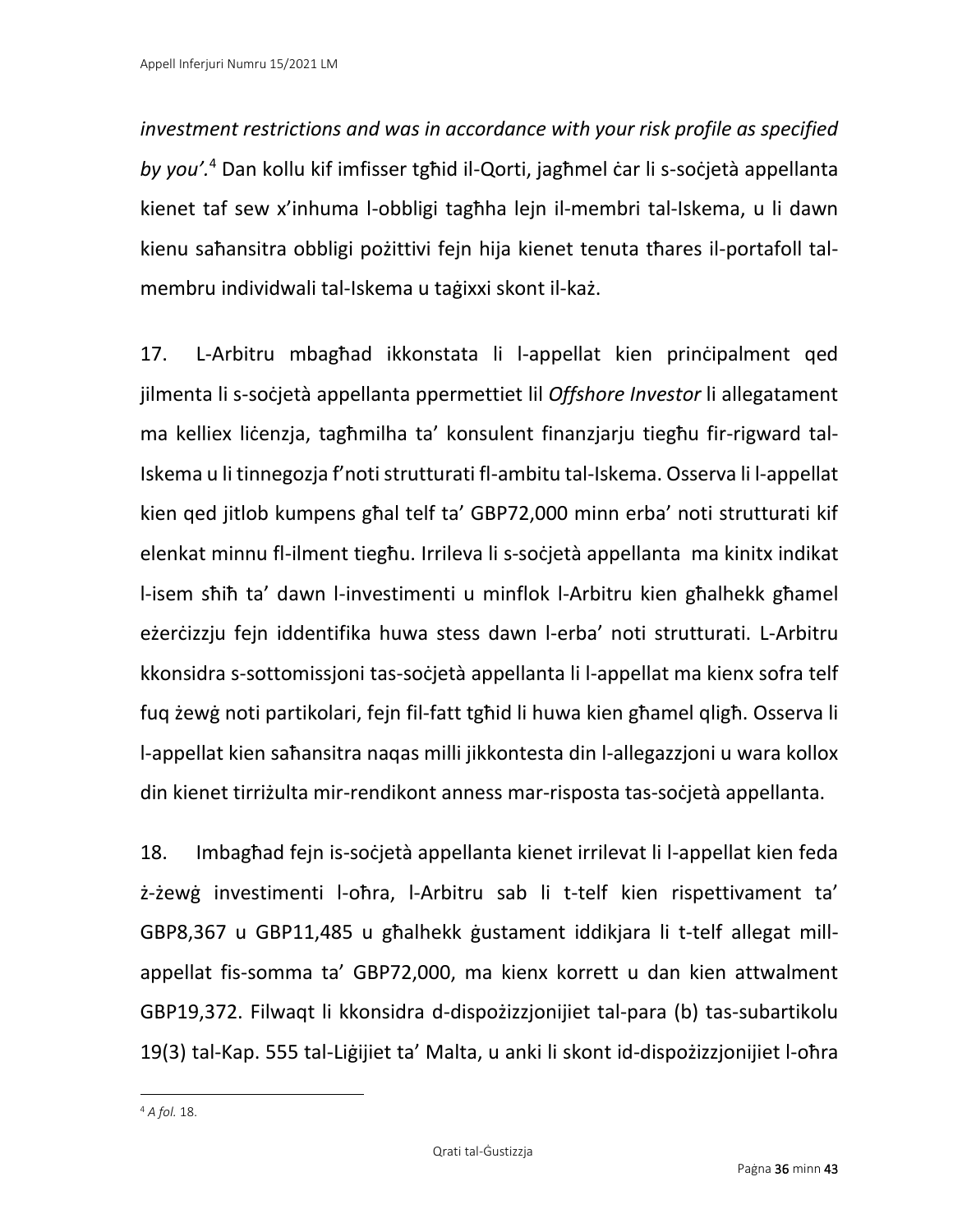ta' dik il-liġi huwa kellu l-awtorità li jinvestiga l-każ quddiemu sabiex jassigura deċiżjoni ġusta, ekwa u raġjonevoli, huwa għadda sabiex għamel eżerċizzju fejn ikkonstata t-telf attwalment soffert mill-appellat. Filwaqt li kkonsidra li lappellat sofra telf mill-portafoll tiegħu kollu, u mhux minn dawk l-erba' investimenti li huwa kien indika, sab li mill-informazzjoni riżultanti mirrendikont kien hemm telf *net* ta' mhux iktar minn GBP29,640.60. Hawn il-Qorti ser tgħaddi sabiex tikkonsidra t-tielet aggravju tas-soċjetà appellanta. Din talaħħar qiegħda tikkontendi li d-deċiżjoni tal-Arbitru hija *ultra petita,* għaliex għalkemm l-appellat allega telf u talab għal kumpens fuq erba' investimenti, l-Arbitru ordna kumpens ta' 70% fuq it-telf kif stabbilit minnu ta' GBP29,640.60 u li għalhekk kien jirrappreżenta t-telf kif komputat fuq il-portafoll kollu. Iżda l-Qorti tgħid li d-deċiżjoni tal-Arbitru hija waħda ġusta *ai termini* tal-para. (b) tassubartikolu 19(3) tal-Kap. 555 fil-konfront tal-appellat, imma anki fil-konfront tas-soċjetà appellanta, għaliex ittieħed il-portafoll sħiħ in konsiderazzjoni, anki fejn l-appellat ma kien sofra l-ebda telf, anzi kien għamel qligħ, u dan tnaqqas mit-telf. Tgħid ukoll li ma kienx altrimenti jkun ġust li l-Arbitru jikkonsidra biss it-telf allegat fuq l-erba' noti strutturati ndikati mill-appellat, ġaladarba l-ilment tiegħu kien wieħed aktar ġeneriku u jittratta n-nuqqasijiet tas-soċjetà appellanta fir-rigward tal-portafoll sħiħ tiegħu, fejn din ma ppermettiet l-ebda diversifikazzjoni u anki ħalliet li jsir investiment f'noti strutturati.

19. Minn hawn l-Arbitru għadda sabiex investiga jekk it-telf fuq il-portafoll tal-appellat setax jiġi marbut u attribwit in parti jew kollu għal xi nuqqas minnaħa tas-soċjetà appellanta fil-kwalità tagħha ta' *Trustee* u Amministratriċi tal-Iskema. Ikkonsidra li l-appellat kien qed jilmenta mill-fatt li l-konsulent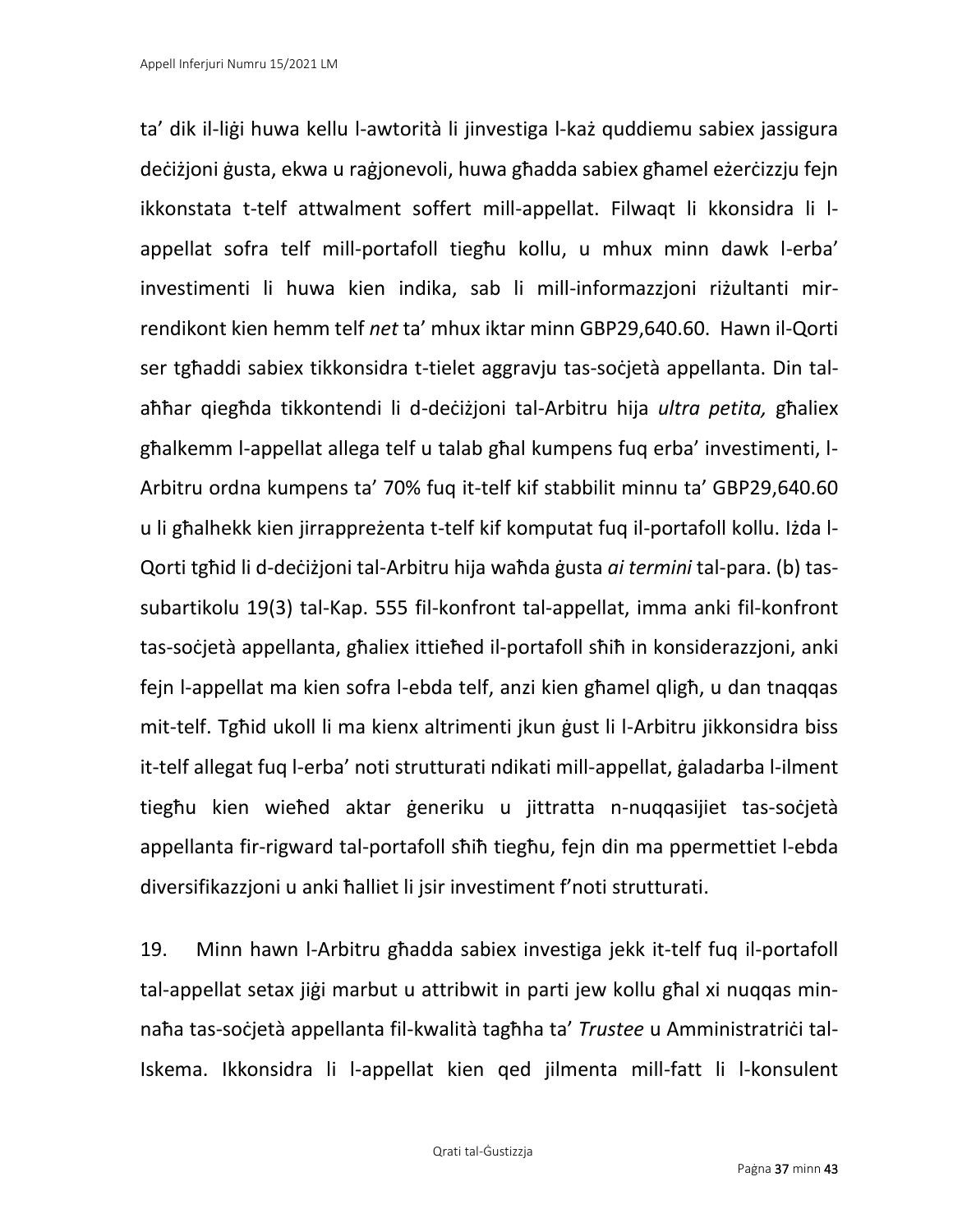finanzjarju ma kellux id-debita liċenzja għall-attività tiegħu u allega wkoll li minkejja dan, is-soċjetà appellanta kienet qegħda tagħmel negozju miegħu. Osserva li l-konsulent finanzjarju kien indikat fl-Applikazzjoni għal Sħubija bħala entità regolata mill-Bank Ċentrali tal-Emirati Arab Magħquda sabiex tipprovdi pariri finanzjarji. Qal li min-naħa tagħha s-soċjetà appellanta ma kienet qalet xejn fir-rigward, iżda minflok għażlet li tikkummenta li David Humphreys kellu ċertifikat maħruġ lilu miċ-*Chartered Insurance Institute in London,* kif għamlet fir-rikors tal-appell tagħha, iżda mingħajr l-ebda spjegazzjoni dwar x'kienet tkopri din il-liċenzja. L-Arbitru rrileva wkoll li skont is-soċjetà appellanta, milleżerċizzju ta' *due diligence* fuq *Offshore Investor,* kien irriżulta li ma kien hemm l-ebda stampa jew ilment negattiv fil-konfront tagħha, iżda mingħajr ma ġabet prova tal-istħarriġ allegat tagħha. L-Arbitru sostna li minkejja li hawn Malta fiżżmien tal-Applikazzjoni għal Sħubija, ma kienx hemm bżonn li konsulent finanzjarju jkollu liċenzja, kif kienet sostniet is-soċjetà appellanta filkorrispondenza tagħha tal-10 ta' April, 2018, l-Arbitru kkonsidra li s-soċjetà appellanta bħala *Trustee* u bħala *due diligence* ġenerali li kellha twettaq, kienet tenuta tikkonferma l-i*status* tal-konsulent hekk kif hija kienet qegħda taċċetta li tinnegozja ma' terzi li kellhom rwol ewlieni bħal dak ta' konsulent finanzjarju ta' membru tal-Iskema, liema rwol u informazzjoni regolatorja wara kollox kienu riflessi fil-formoli uffiċjali riveduti mis-soċjetà appellanta.

20. L-Arbitru mbagħad għadda sabiex ikkonsidra l-mod li kien kompost ilportafoll. Irrileva li fost id-dmirijiet tas-soċjetà appellanta, din kienet tenuta tassigura li l-investimenti magħżulin kienu jissodisfaw ir-rekwiżiti applikabbli firrigward tal-investiment u d-diversifikazzjoni. Osserva li s-soċjetà appellanta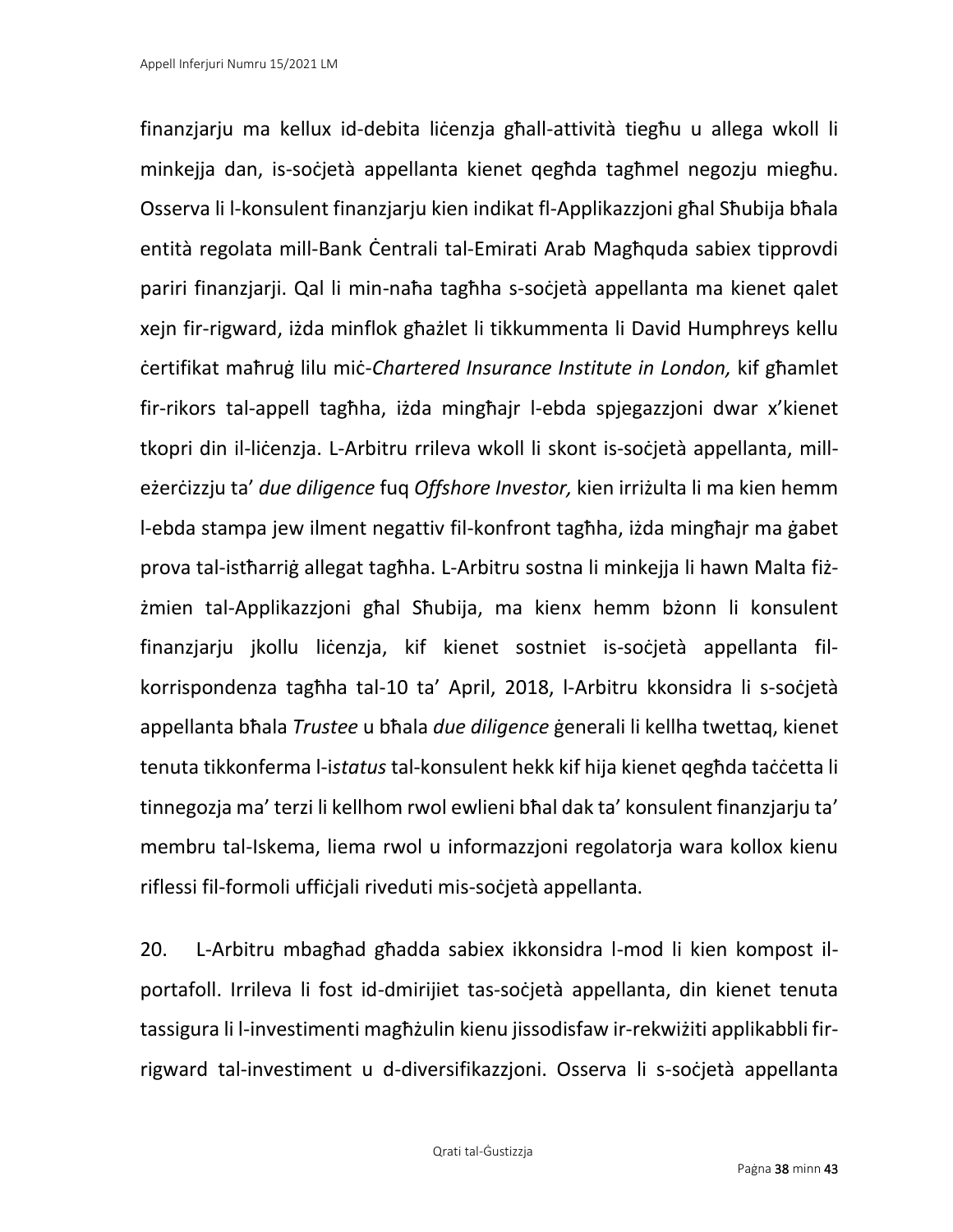stess kienet issottomettiet fir-risposta tagħha li *'the Fund was expressly subject to the investment rules stipulated in part B.3.2 of the Pension Rules for Personal Retirement Schemes as laid down by the Malta Financial Services Authority",*  iżda naqset milli tagħmel riferiment għall-fatt li qabel ir-reġistrazzjoni taħt il-Kap. 514, l-Iskema kienet soġġetta għar-regoli tal-Kap. 450, u lanqas indikat meta hija kienet ottjeniet ir-reġistrazzjoni taħt il-Kap. 514 fis-sena ta' transizzjoni li bdiet fl-2015. L-Arbitru kkonsidra dak li sejjaħ il-kundizzjonijiet applikabbli dak iż-żmien taħt il-Kap. 450, u anki taħt il-Kap. 514, u għal dak li jirrigwarda l-ewwel wieħed huwa għamel riferiment għad-*'Directives for Occupational Retirement Schemes, Retirement Funds and Related Parties under the Special Funds (Regulation) Act, 2002',* in partikolari *Standard Operational Condition* [minn issa 'l quddiem 'SOC'] 2.7.1 u 2.7.2, li kienu applikabbli millbidunett meta nħolqot l-Iskema matul il-perijodu kollu ta' transizzjoni taħt il-Kap. 450 fis-sena 2015, sa meta din ġiet reġistrata taħt il-Kap. 514. Għal dak li jirrigwarda l-applikabbilità tal-Kap. 514, l-Arbitru qal li s-soċjetà appellanta stess kienet għamlet riferiment għar-rilevanza tal-Parti B.3.2 tal-*Pension Rules for Personal Retirement Schemes,* u huwa ċċita l-estratti rilevanti mill-kundizzjoni 3.2.1., filwaqt li għamel ukoll riferiment għall-kundizzjoni 3.1.2 tal-Parti B.3.

21. L-Arbitru rrileva li s-soċjetà appellanta kienet issottomettiet li hija stess kienet ħolqot ir-restrizzjonijiet fuq l-investiment li seta' jsir taħt l-Iskema, u ssottomettiet ukoll li l-investimenti tal-appellat kienu saru fil-parametri applikabbli. Iżda l-Arbitru rrileva li s-soċjetà appellanta kienet naqset milli ġġib evidenza ta' dak allegat minnha, u osserva li r-restrizzjonijiet li għamlet riferiment għalihom kienu differenti għal dawk li kienu jidhru fl-Applikazzjoni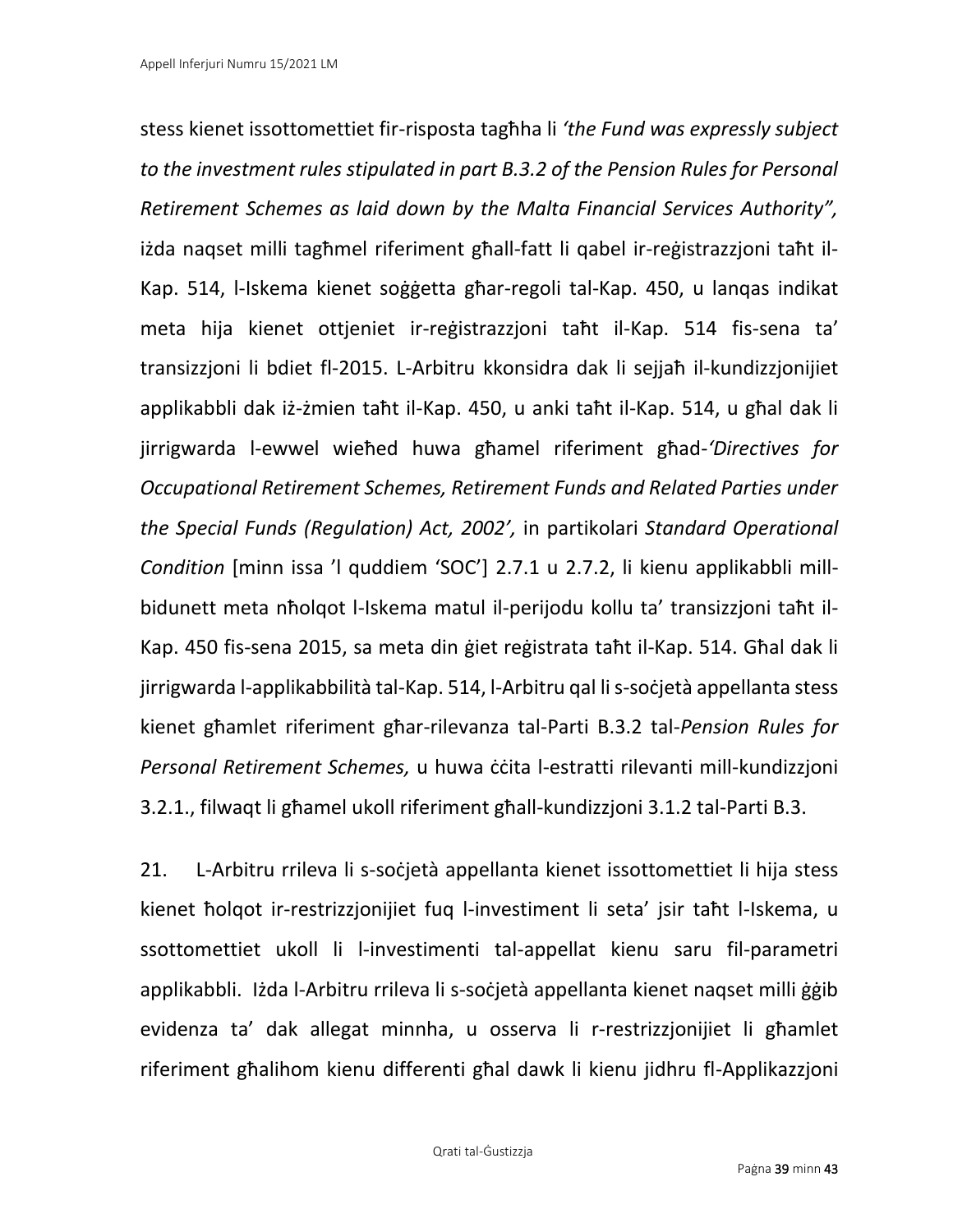għal Sħubija u fl-i*standards* skont ir-regoli magħmula mill-MFSA taħt il-qafas legali tal-Kap. 450 u l-Kap. 514. Għalhekk huwa ma setax jagħti daqstant konsiderazzjoni lis-sottomissjonijiet tas-soċjetà appellanta. Huwa għamel ukoll riferiment għar-restrizzjonijiet fuq l-investiment li seta' jsir kif dawn kienu mniżżla fl-Applikazzjoni għal Sħubija li ffirma l-appellat fit-13 ta' Lulju, 2014, u ċċita waħda minnhom li kienet tgħid *'not more than 10% of funds may be invested in structured notes with any one company and not more than 40% in structured notes generally".* <sup>5</sup> Osserva li l-ebda informazzjoni ma kienet ġiet ippreżentata fir-rigward tal-perċentwali li kienu jirrappreżentaw in-noti strutturati rispettivi mill-portafoll sħiħ fiż-żmien li sar l-investiment tagħhom. Iżda l-Arbitru seta' josserva li l-perċentwali kienu bejn 9% u 18% fir-rigward ta' kull nota strutturata rispettiva, u dan meħud in konsiderazzjoni l-*premium* tal-FPI Bond. Irrileva wkoll li ix-xiri ta' żewġ noti strutturati għal GBP12,000 kull waħda minnhom fl-EFG Intl 2.5Y Express Cert f'April 2015, kienet saħansitra ħolqot espożizzjoni qawwija ta' 18% tal-*premium* oriġinali lejn l-istess prodott/emittent. Għalhekk huwa sewwa kkonluda li ma setax iqis li rrestrizzjoni mposta mis-soċjetà appellanta stess kienet ġiet imħarsa. Magħmulin dawn l-osservazzjonijiet kollha, l-Arbitru ddikjara li huwa ma setax jasal għallkonklużjoni li n-noti strutturati in kwistjoni kif ammessi mis-soċjetà appellanta fl-Iskema, kienu skont ir-rekwiżit ta' diversifikazzjoni kif imfisser fl-Applikazzjoni għal Sħubija u anki fid-Direttivi u r-Regoli.

22. L-Arbitru hawn ikkonsidra r-riskju li kien espost għalih il-portafoll. Osserva li bosta mill-investimenti kienu saru f'noti strutturati li wħud minnhom

<sup>5</sup> *A fol.* 92.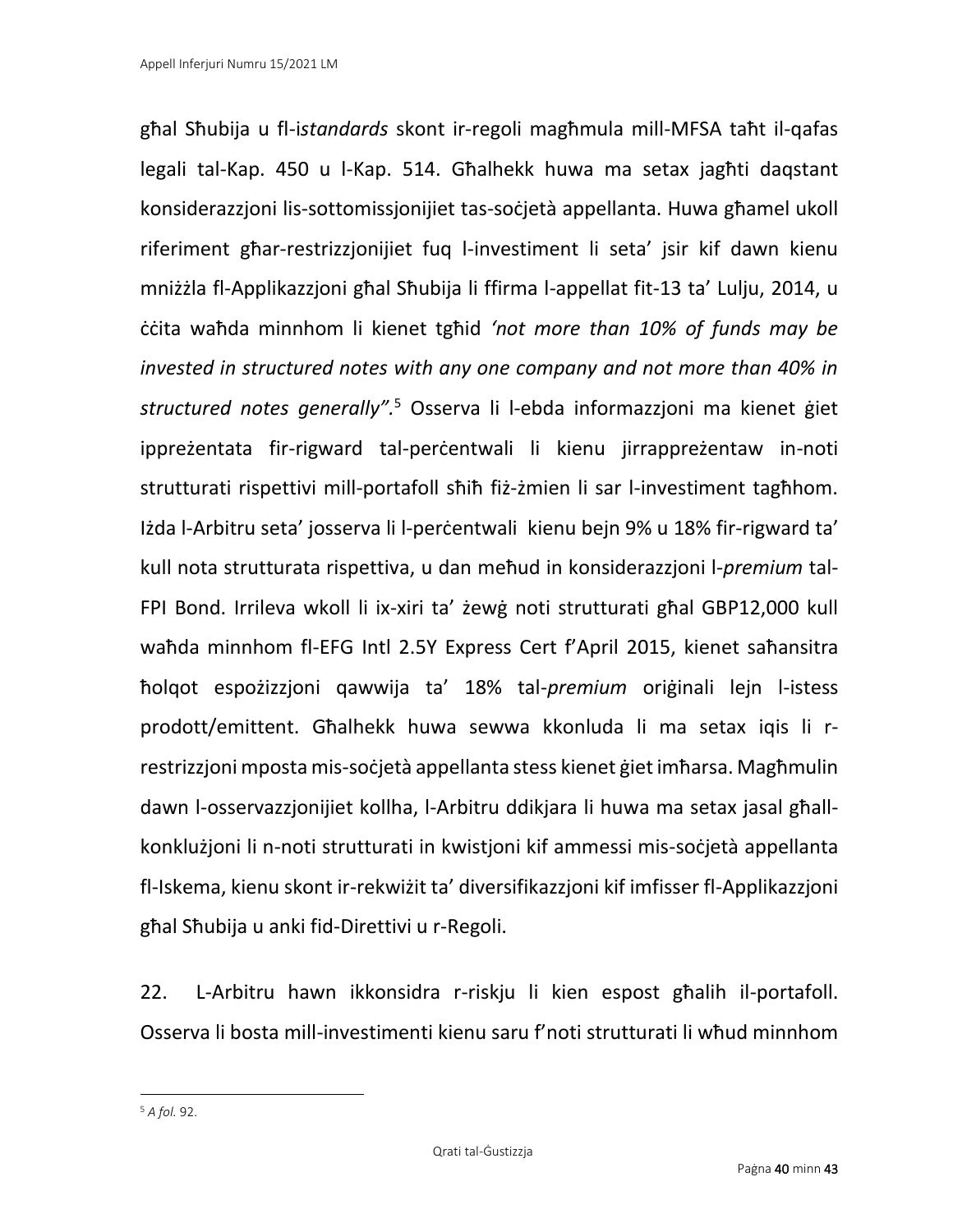reġgħu nbiegħu ftit ġimgħat jew xhur wara. Qal li kien hemm erba' minn seba' minnhom li għamlu telf sostanzjali ta' bejn 66% sa 95% jew aktar mill-valur oriġinali tal-investiment, tnejn oħra inbiegħu bil-prezz tal-valur oriġinali bi ftit dividendi, u l-aħħar nota strutturata kienet irrendiet profitt minimu ta' GBP480 li kien 2% tal-ammont investit. Filwaqt li osserva li l-ebda *fact sheet* ma kienet ġiet esebita, l-Arbitru seta' xorta waħda jikkonstata li n-noti strutturati kellhom diversi aspetti li kienu jesponuhom għal telf sostanzjali jew saħansitra totali. L-Arbitru rrileva li min-naħa tagħha s-soċjetà appellanta ma kienet ressqet l-ebda prova sabiex turi għaliex in-noti strutturati fil-portafoll tal-appellat kienu ġew ikkonsidrati li jġorru riskju medju u li kienu *"well within the Complainant's risk appetite".* Il-fatt li l-prodotti sofrew telf sostanzjali jew kważi totali, kien jagħmilha diffiċli għas-soċjetà appellanta li tiġġustifika li dawn kienu ta' riskju medju, u għaldaqstant huwa kkonsidra li s-soċjetà appellanta ma kinitx uriet biżżejjed ħsieb u konsiderazzjoni. L-Arbitru kkonsidra li l-Iskema b'hekk kienet naqset milli tilħaq l-iskop tagħha li tipprovdi għal benefiċċji tal-irtirar, li bla ebda dubju tgħid il-Qorti, wassal għal telf lill-appellat, u għal darb'oħra l-Arbitru saħaq li dan kien jindika r-riskji għolja li kienu ttieħdu meta sar l-investiment talportafoll tal-appellat. L-Arbitru jagħlaq id-deċiżjoni tiegħu billi jagħti riassunt tal-konstatazzjonijiet kollha tiegħu. Il-Qorti tqis li għandha tirrileva s-segwenti punti prinċipali minn dan ir-riassunt li huma deċiżivi fil-kwistjoni odjerna, u li jikkontradixxu s-sottomissjoni tas-soċjetà appellanta li l-Arbitru naqas li jorbot l-import tar-regoli u tal-liġi mal-konklużjoni tiegħu, u naqas ukoll li jsib in-ness kawżali bejn in-nuqqas allegat tagħha u t-telf allegatament soffert mill-appellat, jiġifieri is-soċjetà appellanta: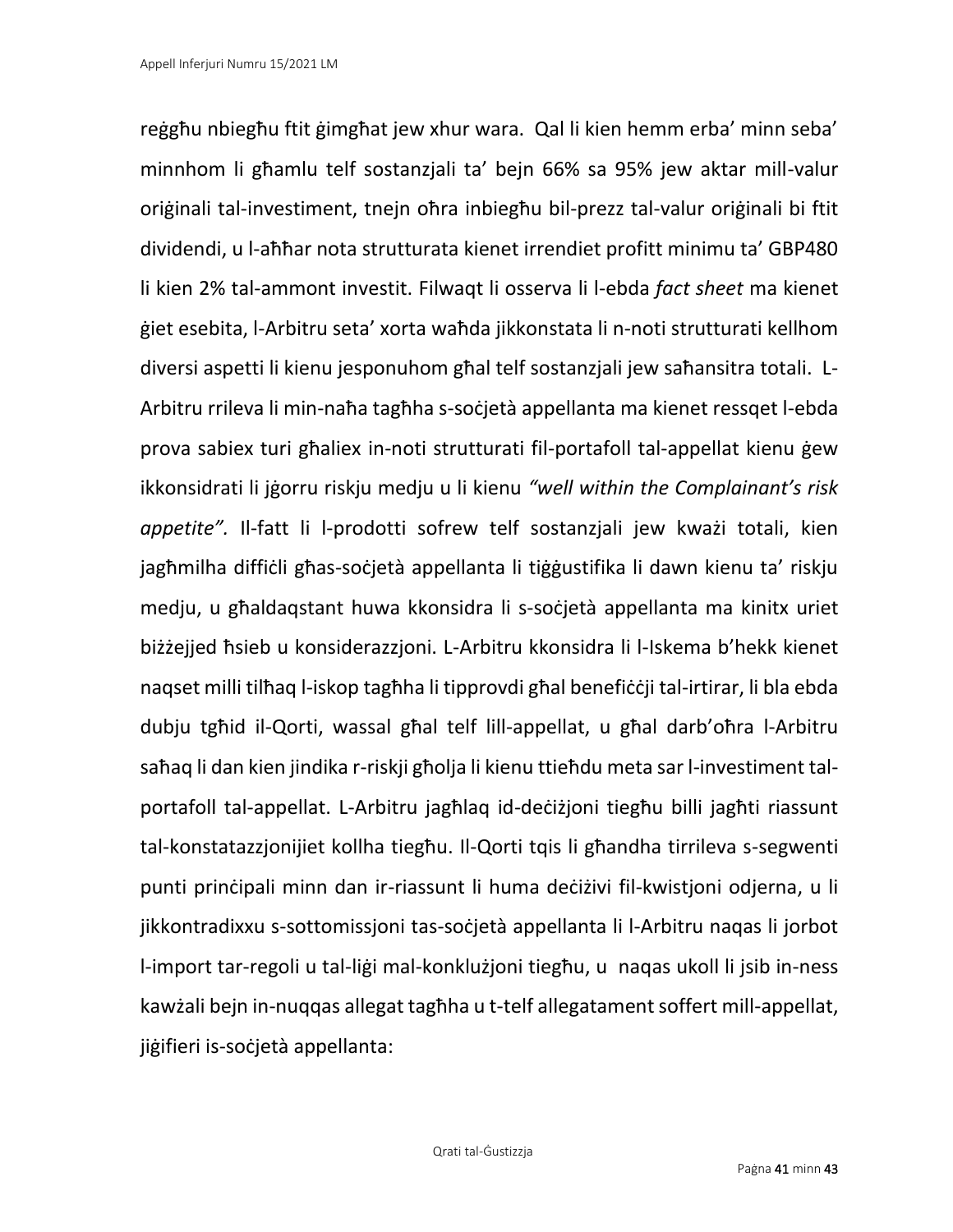- (i) għalkemm ma kinitx responsabbli sabiex tagħti parir finanzjarju lillappellata u lanqas kellha r-rwol ta' amministratur tal-investimenti, hija kienet tenuta li tassigura li l-kompożizzjoni tal-portafoll tal-appellata kien jipprovdi għal diversifikazzjoni adegwata u li kien iħares ir-rekwiżiti applikabbli, sabiex b'hekk ukoll jintleħaq l-għan prinċipali tal-Iskema permezz tal-prudenza; u
- (ii) kienet tenuta tikkonsidra l-prodotti in kwistjoni u ta' mill-inqas turi ttħassib tagħha dwar ċerti investimenti f'noti strutturati formanti parti mill-portafoll tal-appellata, u saħansitra ma kellhiex tħalli li jsiru investimenti riskjużi, għaliex dawn kienu kontra l-oġġettivi tal-Iskema tal-Irtirar u fost affarijiet oħra ma kienux fl-aħjar interess tal-appellati.

23. Għalhekk l-Arbitru esprima l-fehma, liema fehma din il-Qorti tikkondividi pjenament, li fil-każ odjern kien jirriżulta nuqqas ċar ta' diliġenza min-naħa tassoċjetà appellanta fl-amministrazzjoni tal-Iskema, partikolarment meta wieħed igis l-istruttura tal-portafoll u l-estent tal-espożizzjoni tal-prodotti konċernati. Il-Qorti filwaqt li tiddikjara li hija qegħda tagħmel tagħha l-konklużjonijiet kollha tal-Arbitru, tgħid li m'għandhiex aktar x'iżżid mad-deċiżjoni appellata tassew mirquma u studjata.

24. Għaldaqstant il-Qorti ma ssibx li l-aggravji mressqa mis-soċjetà appellanta huma ġustifikati, u tiċħadhom.